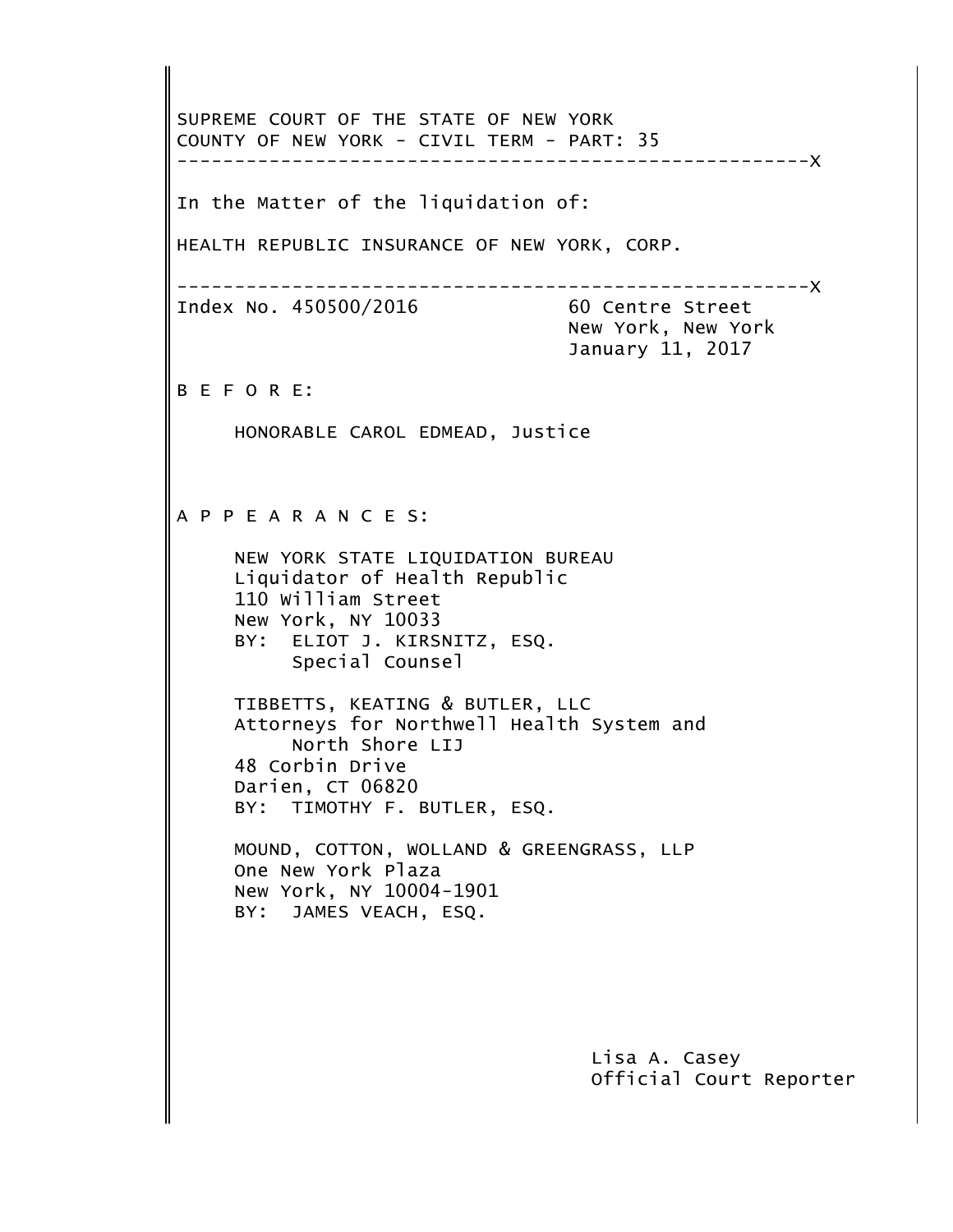Let's go back to what's the concern here is.  $\parallel$  let's try to do that in the future now. work. For good or bad, we see it immediately; okay? So  $\parallel$  Comes right into chambers. Comes right in, at home and at  $\parallel$  Send it with an email and attach. Much cleaner, easier.  $\parallel$   $\parallel$  THE COURT: It's easier with the electronic. apologize. MR. KIRSHNITZ: If that didn't happen, we 18  $\parallel$  THE COURT: Never saw it.  $\parallel$  but a hard copy, I thought, was delivered to chambers.  $\parallel$  that we did try, and I'm not sure exactly what happened, MR. KIRSHNITZ: Yes, your Honor. I do believe  $\parallel$  have that in the future.  $\parallel$  I didn't see your letter, I saw the concern first. So, we  $\parallel$  attach, or fax the communication so that I can see, because $\mid$ 11  $\parallel$  know what you have done, you need to E-file, email, email  $\parallel$  everything that's posted in any case. If you want me to  $9 \quad \parallel \quad$  every day until midnight. We don't get notification of  $8\qquad \parallel$  we don't get notification. If we did, we would be reading 7  $\parallel$  I know what you did. I won't. I don't. I didn't, because $\mid$  $\begin{array}{|l|} \hline 6 & \hspace{15pt} \rule{0pt}{14pt} \end{array}$  please, when you write letters, don't just E-file and think $\begin{array}{|l|} \hline \end{array}$  $\mathsf{S} \parallel \mathsf{First}$  let me just say to the Liquidation Bureau, clarification.  $\begin{array}{ccc} \mathsf{I} & \mathsf{I} & \mathsf{I} \end{array}$  is the surface. You are here because -- I just want to get some THE COURT: This is the case of Health Republic  $1 \parallel$ Proceedings

Lisa Casey - Official Court Reporter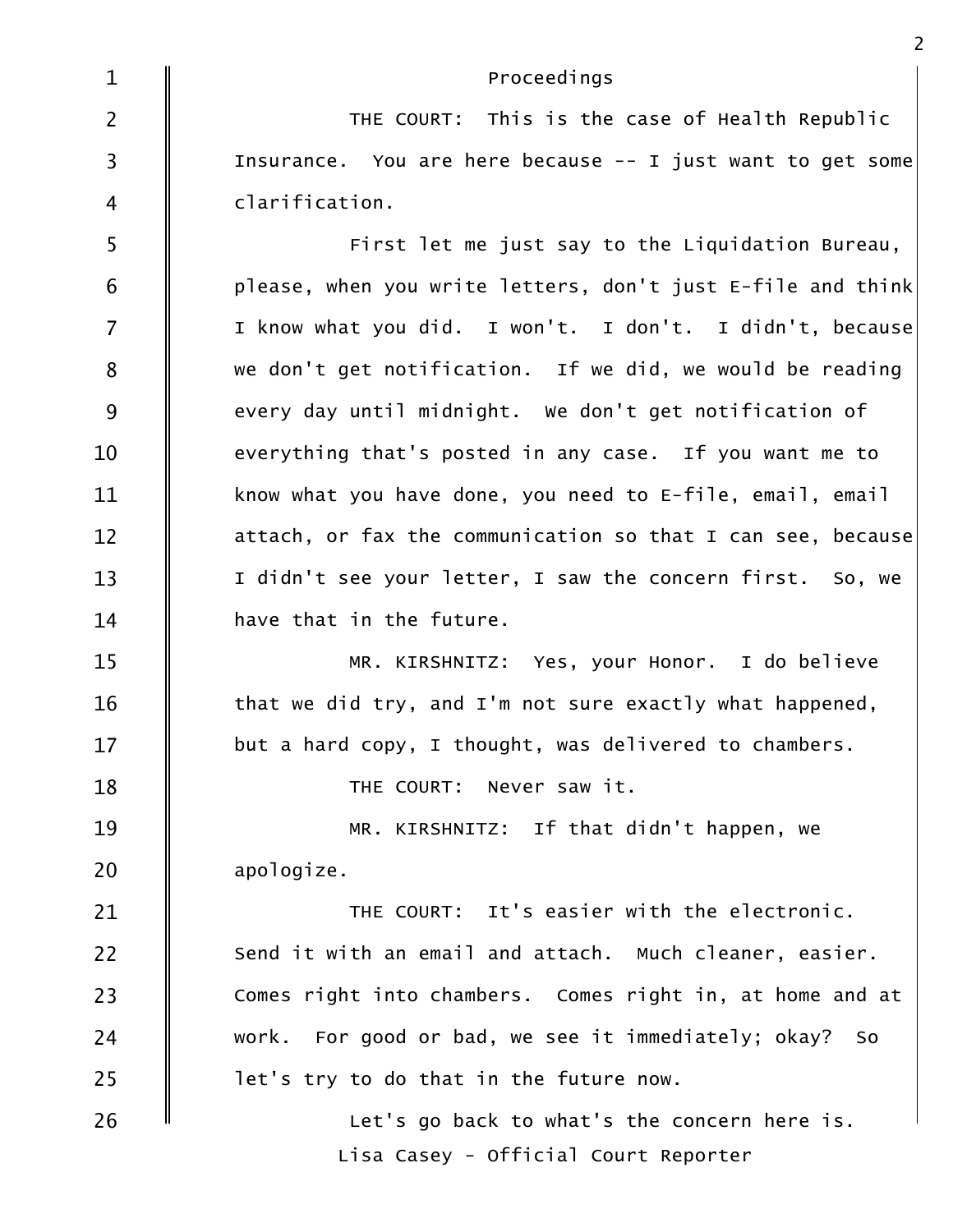| $\mathbf{1}$   | Proceedings                                                  |
|----------------|--------------------------------------------------------------|
| $\overline{2}$ | When we last met, I know there was discussion about doing    |
| $\overline{3}$ | an RFP, request for proposal, with respect to a go-ahead.    |
| 4              | MR. KIRSHNITZ: It's a third-party claims                     |
| 5              | auditor.                                                     |
| 6              | THE COURT: Now, when we last met, it was                     |
| $\overline{7}$ | October.                                                     |
| 8              | MR. KIRSHNITZ: Well, I think what you are                    |
| 9              | referring to is the conference that happened on October 11.  |
| 10             | THE COURT: Yes.                                              |
| 11             | MR. KIRSHNITZ: It was during that sort of                    |
| 12             | discussion that you directed the liquidator to post for a    |
| 13             | proposal for a third-party claims auditor. Specifically,     |
| 14             | you directed that it should be posted for twenty days, and   |
| 15             | then afterwards you asked that we report back to you about   |
| 16             | any people who responded.                                    |
| 17             | THE COURT: And the letter of December 12th is                |
| 18             | the letter detailing that you heard from one vendor $-$ I'll |
| 19             | say vendor -- in response to the RFP. Am I close?            |
| 20             | MR. KIRSHNITZ: Correct.                                      |
| 21             | THE COURT: And that is Truven?                               |
| 22             | MR. KIRSHNITZ: Truven Health Analytics.                      |
| 23             | THE COURT: Now, let me just back up. What,                   |
| 24             | again, was the need for that person, or that entity? Did     |
| 25             | we discuss that at the conference, the need for the          |
| 26             | third-party claims auditor? I'm going, now, to what I        |
|                | Lisa Casey - Official Court Reporter                         |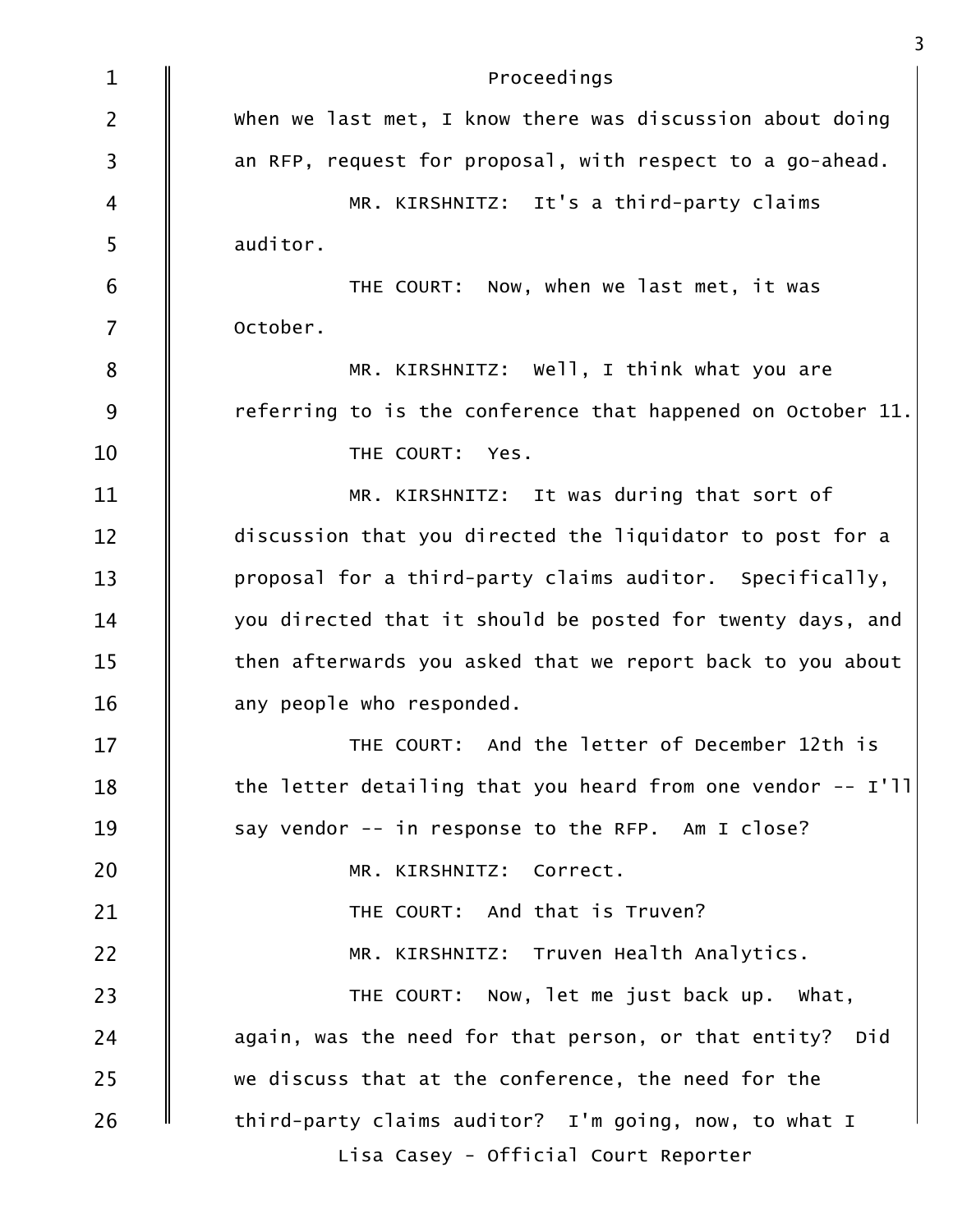| $\mathbf{1}$   | Proceedings                                                  |
|----------------|--------------------------------------------------------------|
| $\overline{2}$ | received as further communication from Mr. Veach. Did you    |
| $\mathsf{3}$   | explain the need for that.                                   |
| $\overline{4}$ | MR. KIRSHNITZ: Well, I can say this, your Honor.             |
| 5              | THE COURT: Yes.                                              |
| 6              | MR. KIRSHNITZ: From really the beginning of the              |
| $\overline{7}$ | liquidation, the expectation to use this claims auditor to   |
| 8              | review the inventory of claims, this was $-$ I don't know if |
| 9              | it was discussed, actually, in court on May 11th. I          |
| 10             | certainly know that it was part of the sort of summary of    |
| 11             | the liquidation process that was posted to the Health        |
| 12             | Republic website. It's been referenced in, I think, many     |
| 13             | of the papers for the claims adjudication procedures, et     |
| 14             | cetera. I mean, this has been our expectation, as part of    |
| 15             | the process, from the beginning.                             |
| 16             | THE COURT: The beginning. Okay.                              |
| 17             | MR. KIRSHNITZ: If you will allow me?                         |
| 18             | THE COURT: Continue.                                         |
| 19             | MR. KIRSHNITZ: I'm an attorney with the                      |
| 20             | liquidation bureau. With me is Gail Pierce-Siponen.          |
| 21             | THE COURT: Who is?                                           |
| 22             | MR. KIRSHNITZ: She is as Assistant Special                   |
| 23             | Deputy and $-$                                               |
| 24             | THE COURT: Special Deputy --                                 |
| 25             | MS. PIERCE-SIPONEN: Superintendent.                          |
| 26             | THE COURT: Thank you. I needed that. Okay.                   |
|                | Lisa Casey - Official Court Reporter                         |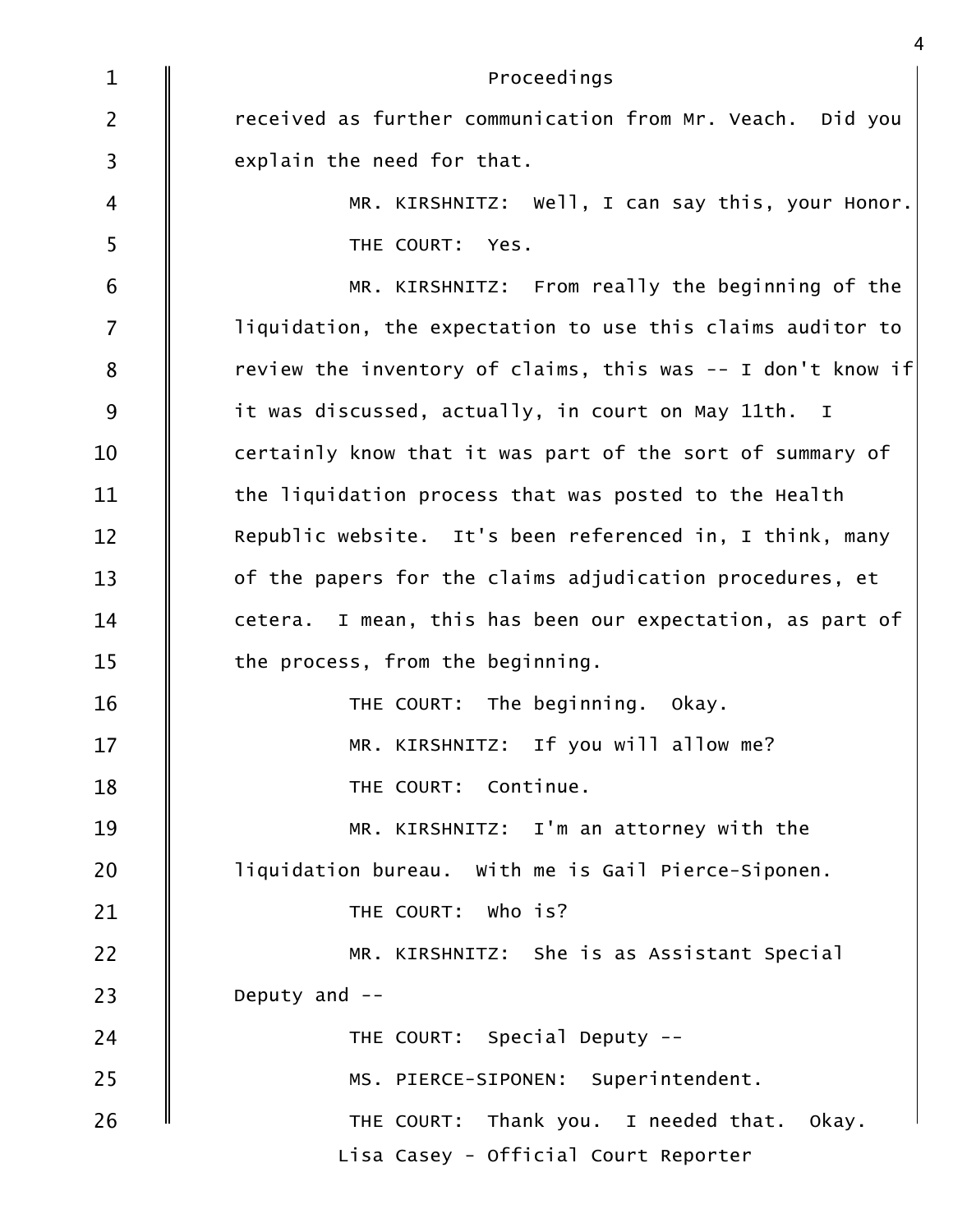| $\mathbf{1}$   | Proceedings                                                 |
|----------------|-------------------------------------------------------------|
| $\overline{2}$ | Assistant Deputy.                                           |
| $\mathsf{3}$   | MR. KIRSHNITZ: Special Deputy Superintendent,               |
| $\overline{4}$ | and $--$                                                    |
| 5              | THE COURT: It's a mouthful.                                 |
| 6              | MR. KIRSHNITZ: There's more.                                |
| $\overline{7}$ | THE COURT: Go ahead.                                        |
| $\bf 8$        | MR. KIRSHNITZ: There's more coming. She is the              |
| 9              | Director of Creditor and Ancillary Operations at the        |
| 10             | bureau.                                                     |
| 11             | THE COURT: And what does that mean?                         |
| 12             | MR. KIRSHNITZ: Among other things,                          |
| 13             | Ms. Pierce-Siponen oversees the team that, in this estate,  |
| 14             | is actually doing the claims management, actually           |
| 15             | interfacing with the actual claimants, and she and her team |
| 16             | are actually sort of managing this audit process, and she's |
| 17             | here, hopefully, to be able to provide more detail, really, |
| 18             | about the claims process about the audit what we envision,  |
| 19             | and really, about what we expect, going forward.            |
| 20             | THE COURT: Now, I just want to be clear. You                |
| 21             | are $--$                                                    |
| 22             | MR. BUTLER: I represent Northwell Health System,            |
| 23             | one of the large providers.                                 |
| 24             | THE COURT: I know you are familiar. I just                  |
| 25             | needed to you refresh my recollection as to who you are.    |
| 26             | You are Mr. Veach?                                          |
|                | Lisa Casey - Official Court Reporter                        |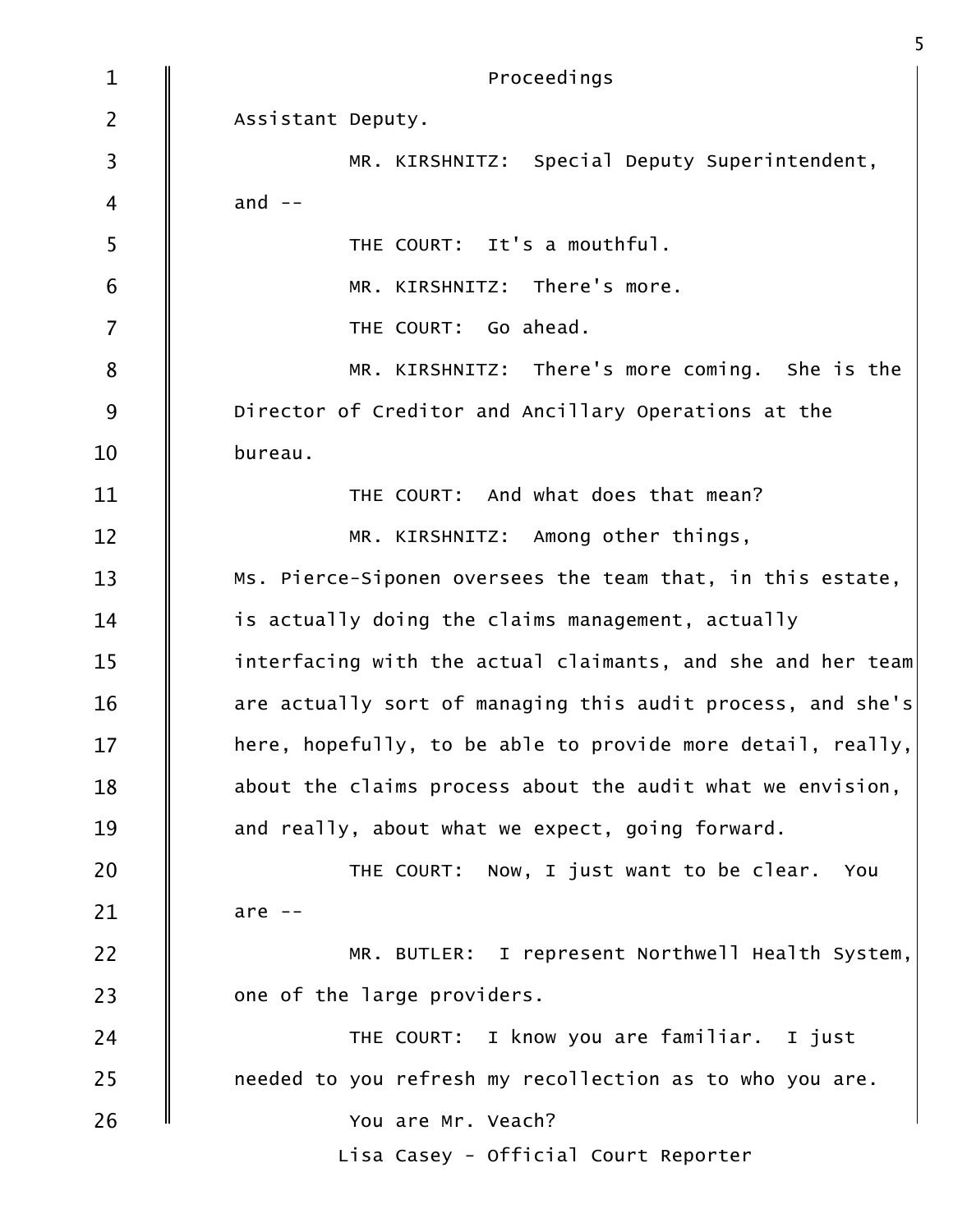| $\mathbf 1$             | Proceedings                                                 |
|-------------------------|-------------------------------------------------------------|
| $\overline{2}$          | That's correct.<br>MR. VEACH:                               |
| $\overline{\mathbf{3}}$ | Now, I know Northwell is a claimant.<br>THE COURT:          |
| $\overline{4}$          | MR. BUTLER: Yes.                                            |
| 5                       | THE COURT: A pretty large claimant, a Capital-C             |
| 6                       | claimant.                                                   |
| $\overline{7}$          | Now, I do recall that the need for a claims                 |
| 8                       | auditor was always out there. Everyone agrees this isn't    |
| 9                       | the first time, the December 12th communication was not the |
| 10                      | first time everyone was made aware that there would be a    |
| 11                      | need for a claims auditor. Does everyone agree to that?     |
| 12                      | MR. BUTLER: Yes.                                            |
| 13                      | THE COURT: It was always mentioned.                         |
| 14                      | MR. VEACH: I think the concern that I had was               |
| 15                      | that POMCO, which is the claims adjudicator, has been paid, |
| 16                      | just in the past five months, a million nine --             |
| 17                      | THE COURT: That wasn't my question; was it? Was             |
| 18                      | that the question I asked? Did I not ask if there was an    |
| 19                      | understanding that there needs to be an auditing of the     |
| 20                      | claims, or at least -- a claims auditing?                   |
| 21                      | We'll get to the specifics, but claims auditing             |
| 22                      | is a necessity. It's a requisite. The question is, did      |
| 23                      | they need that third-party claims auditor that they hired.  |
| 24                      | That's the question. That's all. Not that one would not     |
| 25                      | be necessary. Not that it's not a requisite, but a          |
| 26                      | requisite of whom by whom. That's all.                      |
|                         | Lisa Casey - Official Court Reporter                        |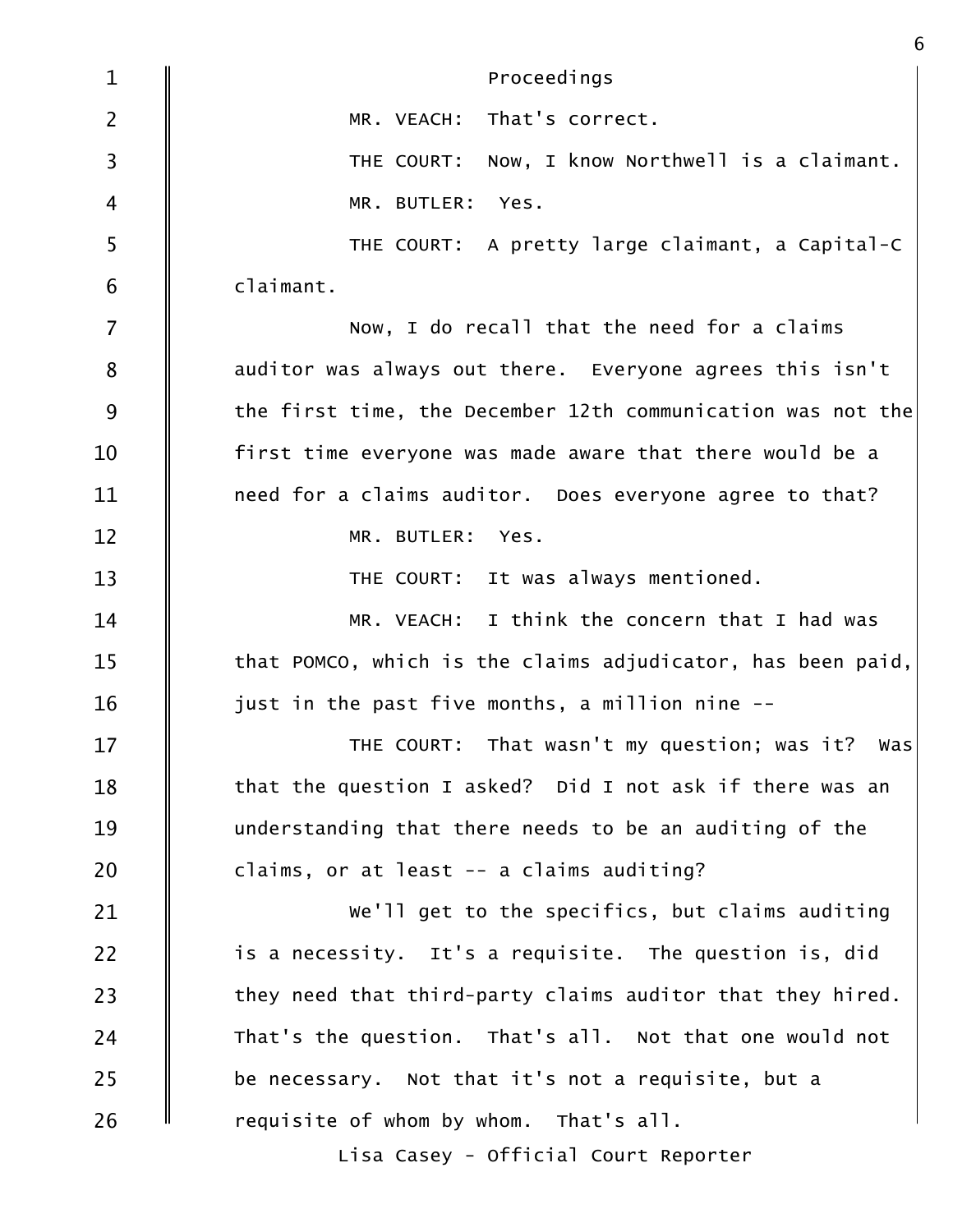| $\mathbf{1}$            | Proceedings                                                 |
|-------------------------|-------------------------------------------------------------|
| $\overline{2}$          | Now, the problem, of course, with the late                  |
| $\overline{\mathbf{3}}$ | raising of issue by Mr. Veach, is that when we had that     |
| 4                       | conference we talked about the exact fact that they were    |
| 5                       | going to do, I had ordered that they do, an RFP, so it was  |
| $\sqrt{6}$              | known what it was going to be for. It's not like it was     |
| $\overline{7}$          | just figured out, because I directed an RFP be done for the |
| 8                       | purpose of identifying the claims auditor, and that it be   |
| 9                       | posted, and for a period of time, so if there was a         |
| 10                      | argument that there should not have been or was no need for |
| 11                      | a third-party claims auditor, why didn't I hear it then?    |
| $12 \overline{ }$       | I think our concern here is --<br>MR. VEACH:                |
| 13                      | Our?<br>THE COURT:                                          |
| 14                      | MR. VEACH:<br>My concern.                                   |
| 15                      | Thank you.<br>THE COURT:                                    |
| 16                      | It isn't Truven auditing POMCO.<br>MR. VEACH:               |
| 17                      | That's what I'll get to.<br>The<br>THE COURT:               |
| 18                      | question, then, is $-$ because I have to say I do require   |
| 19                      | that things be posted, but you understand that it's not     |
| 20                      | that I'm reading every single thing that's posted on your   |
| 21                      | website. It's not possible. That's why it doesn't hurt      |
| 22                      | that I have Northwell and Mr. Veach and other interests     |
| 23                      | pointing things out to the Court, where I might not have    |
| 24                      | picked up on something, that I can then say, Oh, let's talk |
| 25                      | about this. So yes, a third-party claims auditor was        |
| 26                      | discussed. The RFP was in place. The question is, was the   |
|                         | Lisa Casey - Official Court Reporter                        |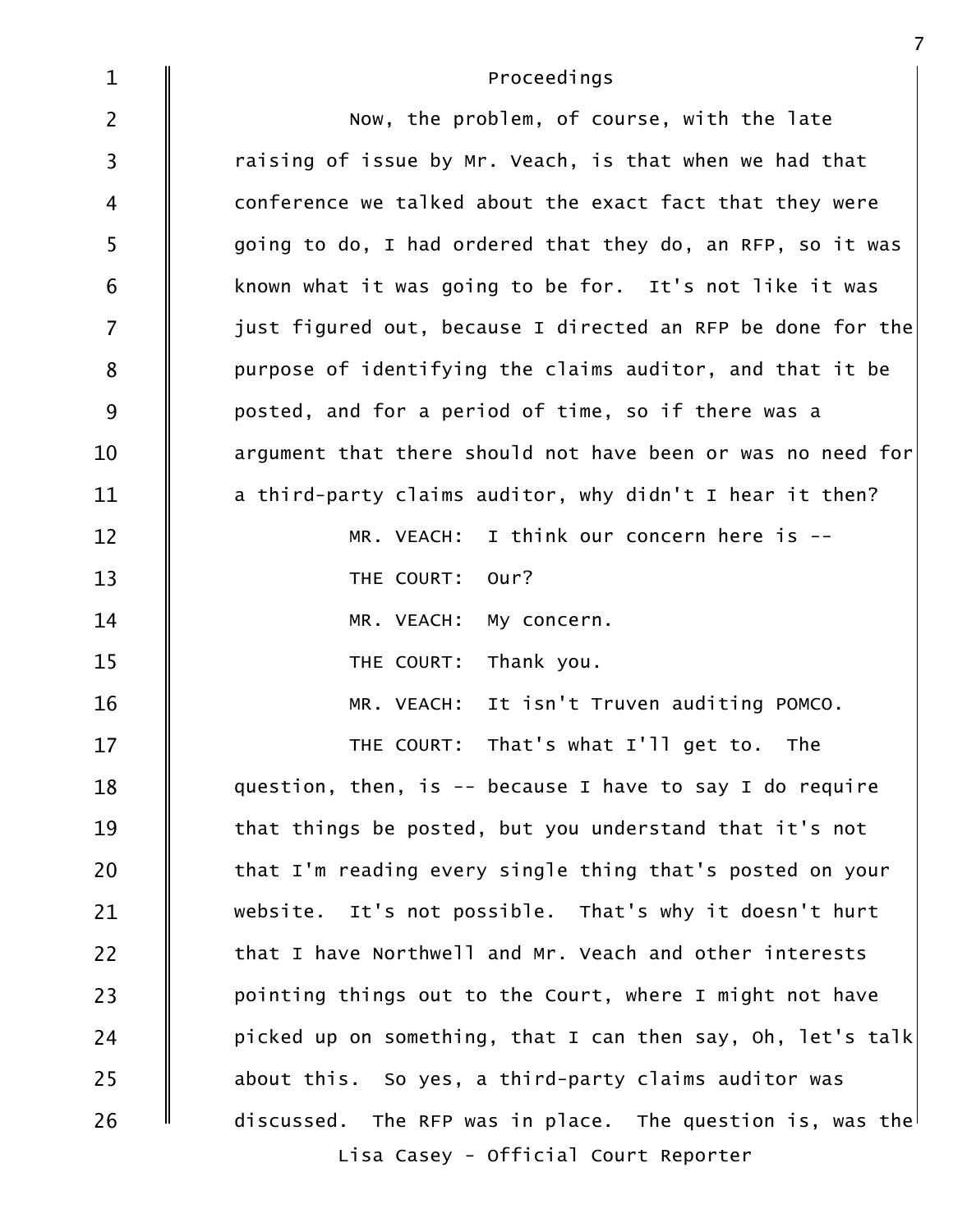| $\mathbf{1}$            | Proceedings                                                 |
|-------------------------|-------------------------------------------------------------|
| $\overline{2}$          | contract with Truven posted.                                |
| $\overline{\mathbf{3}}$ | MR. KIRSHNITZ: Yes, your Honor.                             |
| $\overline{4}$          | THE COURT: Posted in its entirety?                          |
| 5                       | MR. KIRSHNITZ: Yes, your Honor. I can explain               |
| 6                       | the whole time line to you, if you would like.              |
| $\overline{7}$          | THE COURT: Great. Go ahead.                                 |
| $\bf 8$                 | MR. KIRSHNITZ: All right. Following the Court's             |
| $9$                     | directives we did, in fact, conduct the RFP, and I have a   |
| 10                      | copy of the document here.                                  |
| 11                      | (whereupon, a document was handed to the Court.)            |
| 12                      | MR. KIRSHNITZ: It was posted for more than                  |
| 13                      | twenty days on the Health Republic website. It was posted,  |
| 14                      | actually, for longer than that on the New York Liquidation  |
| 15                      | Bureau website. There was -- a proposal was received.       |
| 16                      | There was $-$                                               |
| 17                      | THE COURT: Only one?                                        |
| 18                      | MR. KIRSHNITZ: Correct. There was a review                  |
| 19                      | process that took place, and Truven was selected as the     |
| 20                      | auditor. So on December 12 -- and you may recall the Court  |
| 21                      | actually said we could have given you this information in   |
| 22                      | camera about the respondents, but the letter on December 12 |
| 23                      | was, A, designed to respond to your directive, but also to  |
| 24                      | inform you that Truven had been selected, that we were in   |
| 25                      | the process of negotiating the agreement. There's           |
| 26                      | reference in the letter that there was some exigency, some  |
|                         | Lisa Casey - Official Court Reporter                        |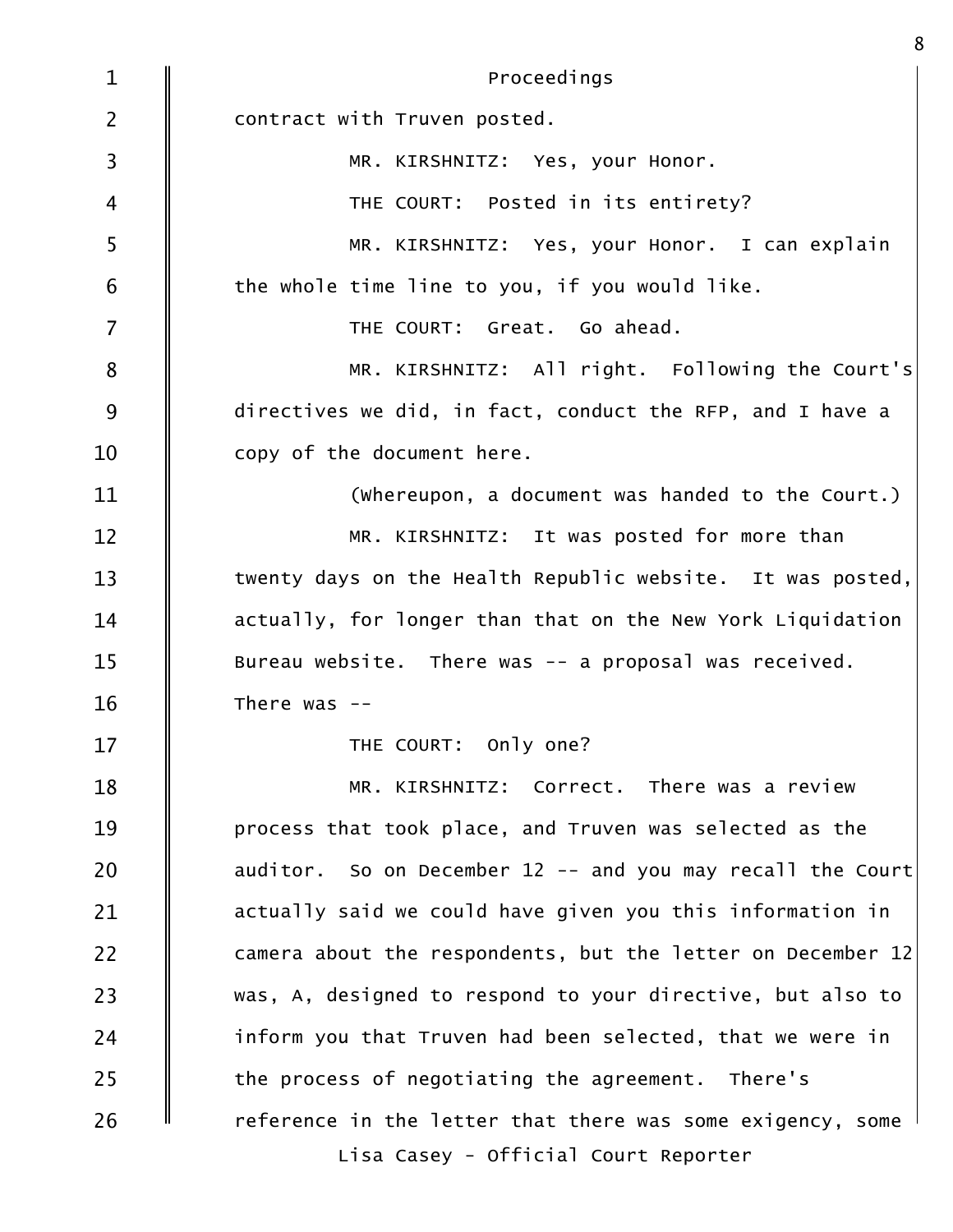| $\mathbf{1}$   | Proceedings                                                 |
|----------------|-------------------------------------------------------------|
| $\overline{2}$ | time crunch as far as some sort of technical prework that   |
| $\overline{3}$ | had to occur as far as getting the data from where it is to |
| $\overline{4}$ | Truven.                                                     |
| 5              | I mean, I'm not a technical person, but as it was           |
| 6              | explained to me, the claims data, as it exists now, has     |
| $\overline{7}$ | various fields and codes, and those need to match up with   |
| 8              | the systems that the auditor had in place to receive the    |
| 9              | data, and if they don't, then work-arounds or patches have  |
| 10             | to be created, and Truven needed to have the agreement      |
| 11             | executed but they would start that prework, sort of, to be  |
| 12             | able to accept the data. And it's a very large volume of    |
| 13             | data.                                                       |
| 14             | THE COURT: Let me just back up.                             |
| 15             | MR. KIRSHNITZ: Yes, ma'am.                                  |
| 16             | THE COURT: Truven had to have this mechanism in             |
| 17             | place before it would execute the contract?                 |
| 18             | MR. KIRSHNITZ: Correct. There was prework. To               |
| 19             | be clear, the audit itself, or the audit in full, has not   |
| 20             | begun yet. We are still in this sort of pre-audit work of   |
| 21             | getting the systems in place and getting the data           |
| 22             | transferred.                                                |
| 23             | THE COURT: Okay.                                            |
| 24             | MR. KIRSHNITZ: So after we posted this letter               |
| 25             | and it was done, like I say, on the Court's website for     |
| 26             | anybody to respond to, we did actually wait over a week in  |
|                | Lisa Casey - Official Court Reporter                        |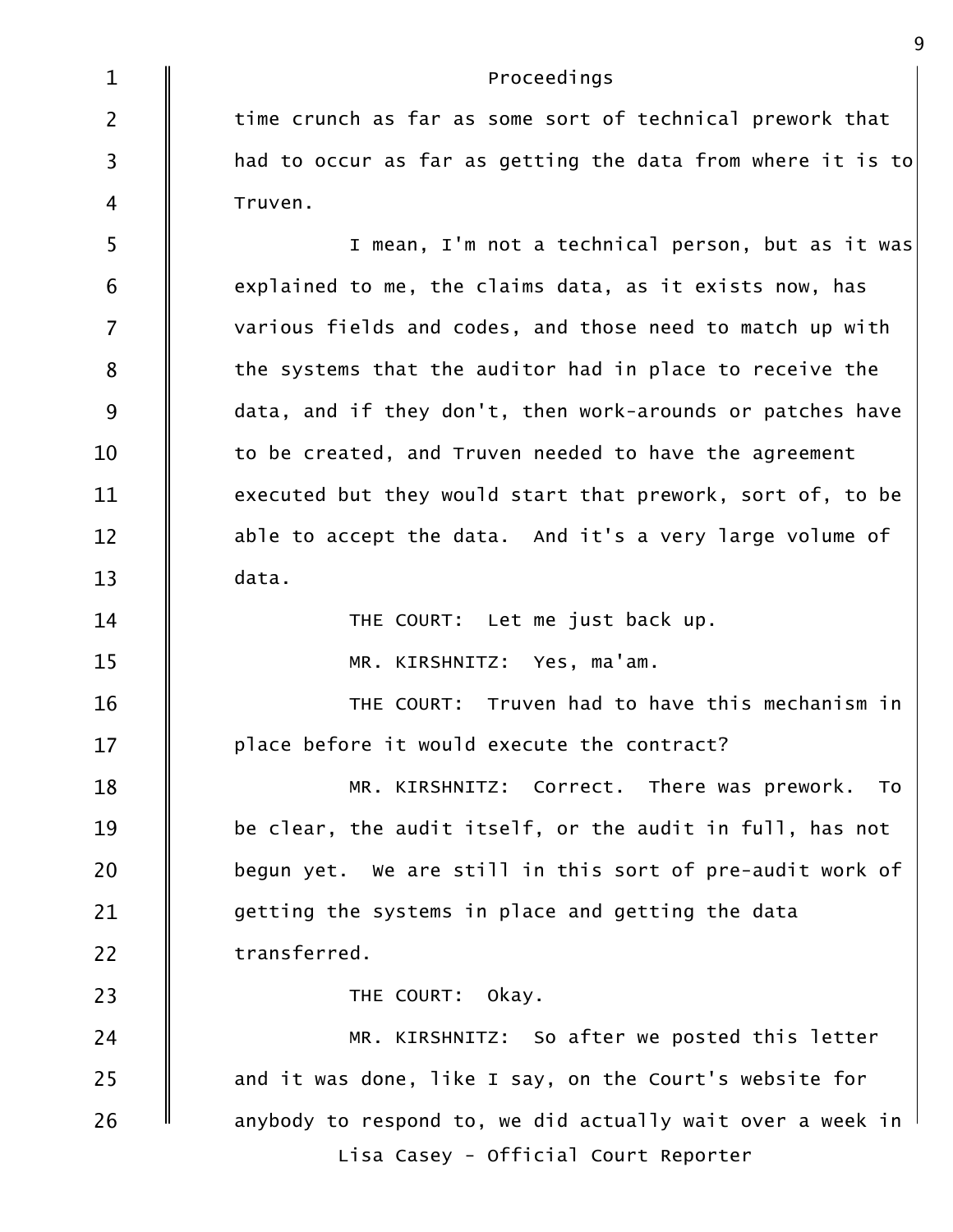| $\mathbf{1}$            | Proceedings                                                 |
|-------------------------|-------------------------------------------------------------|
| $\overline{2}$          | case. The Court had questions or concerns about what's set  |
| $\overline{\mathbf{3}}$ | forth in the letter, but as I say, we did want to get this  |
| $\overline{4}$          | process started, because as it's explained in the letter,   |
| 5                       | the goal was to get this data transfer completed by the end |
| $6\,$                   | of 2016 so the actual audit could start in January, and     |
| $\overline{7}$          | that plan is still underway. The actual contract was        |
| 8                       | executed fully on December 22. It was posted to the Health  |
| 9                       | Republic website where all the other vendor contractor's    |
| 10                      | contracts are posted. That, I believe, went up on December  |
| 11                      | 23, and it's still up there now. I have a copy of the       |
| $12 \overline{ }$       | agreement, if you would like it.                            |
| 13                      | THE COURT: Go ahead. That's the time line.                  |
| 14                      | Now, the real question.                                     |
| 15                      | MR. KIRSHNITZ: Yes.                                         |
| 16                      | THE COURT: What is the role of Truven in                    |
| 17                      | comparison, or in conjunction, or as compared with, the     |
| 18                      | role of -- and I always say it wrong.                       |
| 19                      | MR. VEACH: POMCO.                                           |
| 20                      | THE COURT: POMCO. What does POMCO do, and how               |
| 21                      | is that different from what Truven is going to do? I want   |
| 22                      | to know the distinction in the roles of POMCO and Truven.   |
| 23                      | why do we have them both? What is the difference in their   |
| 24                      | roles and duties and obligations?                           |
| 25                      | MR. KIRSHNITZ: I'll start, but I'm going to --              |
| 26                      | hopefully Gail will jump in what I start to say the wrong   |
|                         | Lisa Casey - Official Court Reporter                        |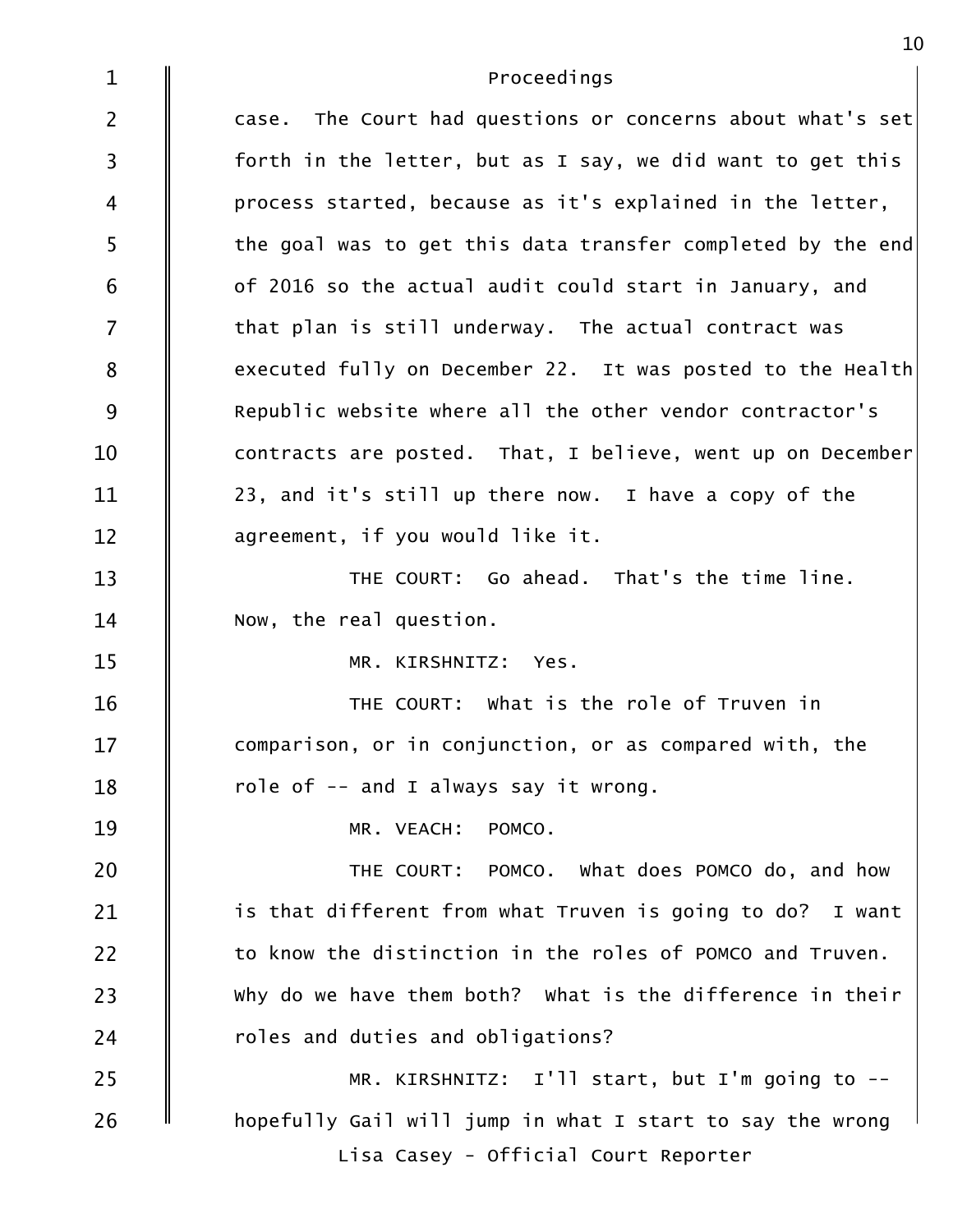| $\mathbf{1}$   | Proceedings                                                 |
|----------------|-------------------------------------------------------------|
| $\overline{2}$ | thing. Just for context, there's a very large volume of     |
| $\mathsf{3}$   | claims in inventory right now. I don't know the exact       |
| 4              | number, but I think it's approaching 700,000 claims, and    |
| 5              | when you actually look at the claims, the sort of           |
| 6              | individual features or components of these claims, I'm told |
| $\overline{7}$ | it's about two million features, or aspects. It's a very    |
| 8              | significant volume of claims, and to date, those claims     |
| 9              | have been processed by POMCO, who was Health Republic's,    |
| 10             | sort of, third-party claims administrator.                  |
| 11             | THE COURT: Before the --                                    |
| 12             | MR. KIRSHNITZ: That was Health Republic's vendor            |
| 13             | for that service.                                           |
| 14             | THE COURT: Before the liquidation.                          |
| 15             | MR. KIRSHNITZ: Right, when Health Republic was              |
| 16             | an operating insurance company.                             |
| 17             | THE COURT: So POMCO was in place, and is still              |
| 18             | in place.                                                   |
| 19             | MR. KIRSHNITZ: Well, there's nuances to that,               |
| 20             | your Honor.                                                 |
| 21             | THE COURT: POMCO was in place and the 700,000 or            |
| 22             | so claims with two million features, what did POMCO do with |
| 23             | that already? You said it's already been processed. What    |
| 24             | does that mean?                                             |
| 25             | MS. PIERCE-SIPONEN: So, what happened is the                |
| 26             | claims would come in from the providers. For example,       |
|                | Lisa Casey - Official Court Reporter                        |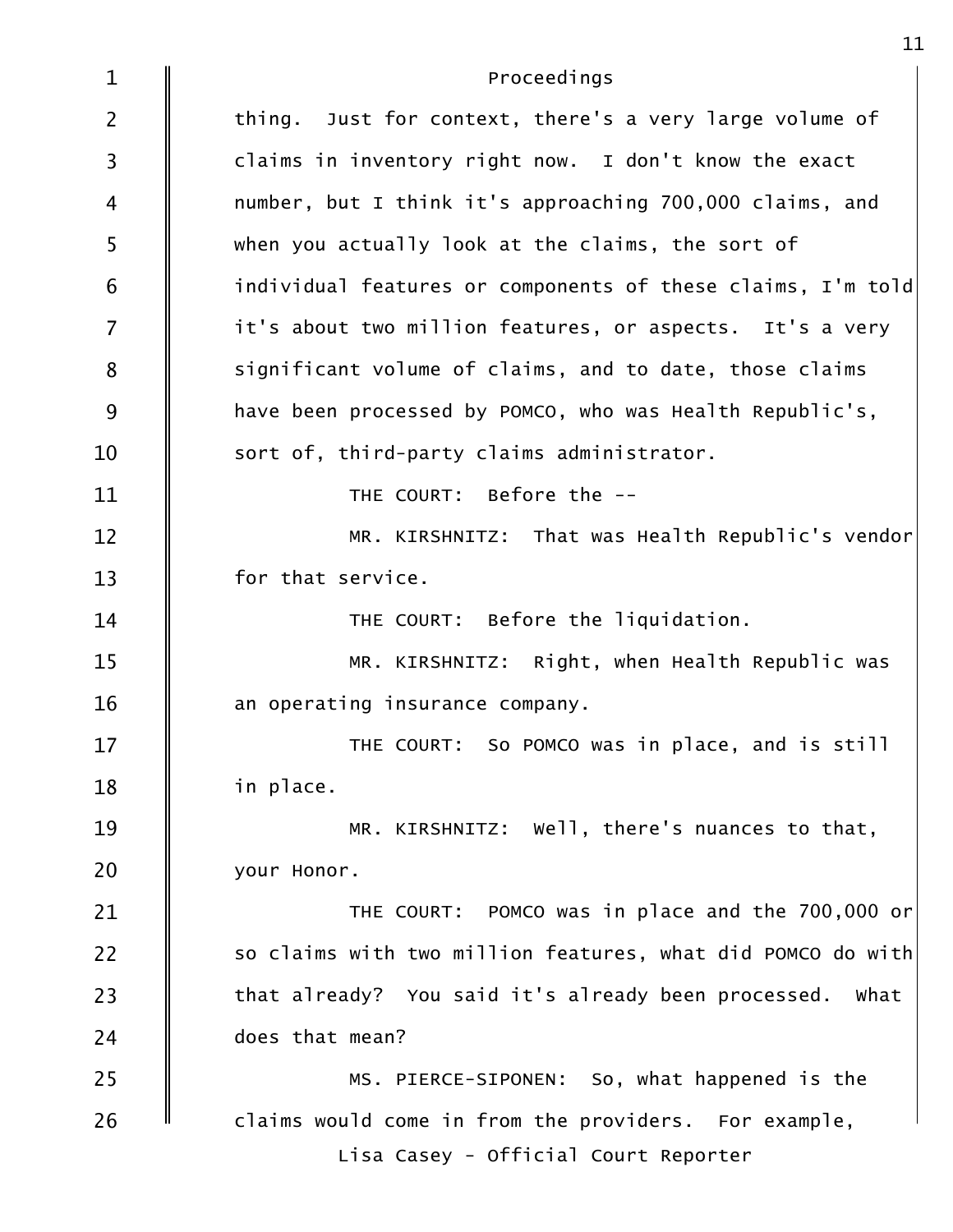| $\mathbf{1}$   | Proceedings                                                 |
|----------------|-------------------------------------------------------------|
| $\overline{2}$ | Northwell with send the claims in electronically. It was    |
| $\mathsf{3}$   | set up so that POMCO would receive them, they would do what |
| 4              | was necessary to determine all the parts of their 30        |
| 5              | different insurance programs that the company ran. As you   |
| 6              | know from the Affordable Care Act, you can buy a bronze, a  |
| $\overline{7}$ | silver, or a platinum, and different co-pays, different     |
| 8              | pricings, different what-have-you. So they would run it     |
| 9              | through and determine all the usual predicate things like   |
| 10             | eligibility timeliness, completeness, and then it would be  |
| 11             | priced, and then once it's priced, it comes back, and in    |
| 12             | the normal course of business, the EOB would be issued,     |
| 13             | either to the --                                            |
| 14             | THE COURT: EOB?                                             |
| 15             | MS. PIERCE SIPONEN: Explanation of Benefits, to             |
| 16             | a provider or to a member, depending on who had put the     |
| 17             | claim in. POMCO continued to receive the claims, to         |
| 18             | process them, to get them to the stage of the EOB, but not  |
| 19             | to have sent them out as the final document, and part of    |
| 20             | what this ties into is that now they have come to us, so    |
| 21             | the issue -- because now it's in this receivership          |
| 22             | proceeding, and we would like, as the liquidator, to have   |
| 23             | an independent review of those before they go out, in order |
| 24             | to catch any errors. These are mainly normal, ordinary      |
| 25             | course -- I mean, things are going to be caught, because we |
| 26             | would be issuing the EOB's and, as you know from the        |
|                | Lisa Casey - Official Court Reporter                        |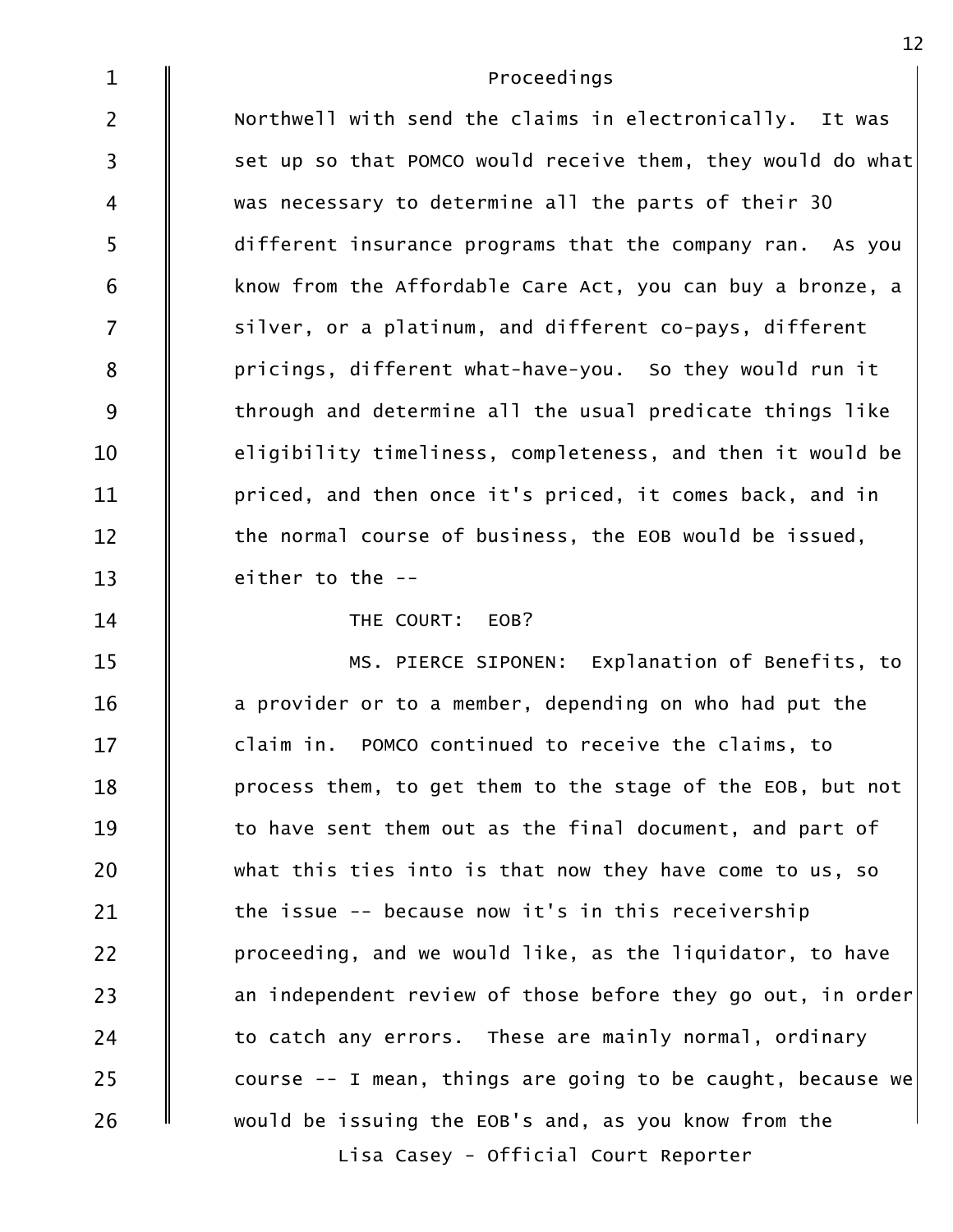|                         | 13                                                          |
|-------------------------|-------------------------------------------------------------|
| $\mathbf{1}$            | Proceedings                                                 |
| $\overline{2}$          | adjudication procedures --                                  |
| $\overline{\mathbf{3}}$ | THE COURT: I thought with respect to the 700,000            |
| $\overline{4}$          | claims with two million features, that POMCO, at the point  |
| 5                       | of liquidation, had gotten to the EOB stage.                |
| 6                       | MS. PIERCE-SIPONEN: For a good number of them.              |
| $\overline{7}$          | Not for all of them, because the claims came in after. But  |
| $\bf 8$                 | that's the reason why POMCO stayed on, so that those claims |
| 9                       | could go in in the normal course and go into this master    |
| 10                      | file of all the open claims.                                |
| 11                      | THE COURT: Let's say, up to today, that POMCO is            |
| 12                      | still -- may still possibly be processing those claims that |
| 13                      | are out there. I'm getting back to the cutoff date. I'll    |
| 14                      | get back to that. Processing those claims up to the EOB     |
| 15                      | stage, they are doing the first round, the review up to EOB |
| 16                      | of all claims?                                              |
| 17                      | MS. PIERCE-SIPONEN: Yes.                                    |
| 18                      | THE COURT: Let me be clear on what I'm asking               |
| 19                      | now. I want you to understand what I'm asking.              |
| 20                      | MS. PIERCE-SIPONEN: Mm-hmm.                                 |
| 21                      | THE COURT: Up to today, all claims are getting a            |
| 22                      | first review by POMCO up to the EOB stage?                  |
| 23                      | MS. PIERCE-SIPONEN: Everything that's been                  |
| 24                      | presented to date has been put through the POMCO system and |
| 25                      | added to this file that is now going to transfer --         |
| 26                      | THE COURT: Don't talk about transfer yet.                   |
|                         | Lisa Casey - Official Court Reporter                        |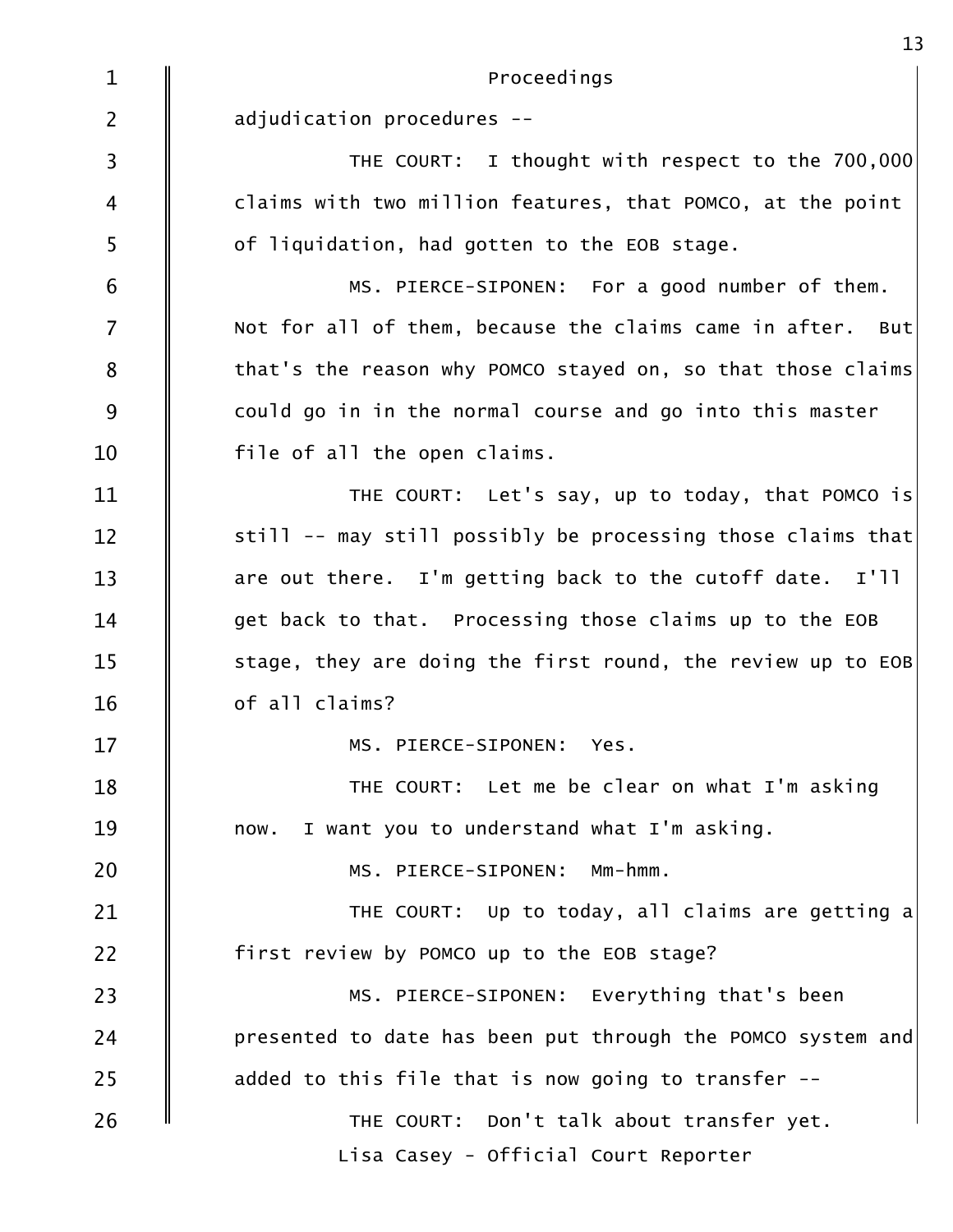| $\mathbf{1}$   | Proceedings                                                |
|----------------|------------------------------------------------------------|
| $\overline{2}$ | MS. PIERCE-SIPONEN: Okay. Yes.                             |
| 3              | THE COURT: Everything has been put through, and            |
| 4              | is processed through, and is being processed, through      |
| 5              | POMCO.                                                     |
| 6              | MS. PIERCE-SIPONEN: Correct.                               |
| $\overline{7}$ | THE COURT: That will be done for all, now, for             |
| 8              | all claims.                                                |
| 9              | Now, what was the cutoff date? Don't we have a             |
| 10             | March cutoff, or is a cutoff date coming? What are the     |
| 11             | cutoff dates for acceptance of all claims?                 |
| 12             | MR. KIRSHNITZ: Well, right now there is no sort            |
| 13             | of Court-ordered cutoff date for the acceptance of claims. |
| 14             | THE COURT: What was posted on the website? We              |
| 15             | posted certain things on the website letting people know   |
| 16             | that you have until X day to file your claim.              |
| 17             | MR. VEACH: I understood it was March 31.                   |
| 18             | THE COURT: I thought it was a March date.                  |
| 19             | MR. KIRSHNITZ: Right.                                      |
| 20             | March of 2017. March of 2017.<br>THE COURT:                |
| 21             | MR. VEACH: I think it's '16.                               |
| 22             | THE COURT: 2016. You're right.                             |
| 23             | MR. KIRSHNITZ: I think what we are referring to            |
| 24             | is under the contract, the health insurance accounts that  |
| 25             | Health Republic had with its members, essentially the last |
| 26             | date to timely submit a claim under those contracts was    |
|                | Lisa Casey - Official Court Reporter                       |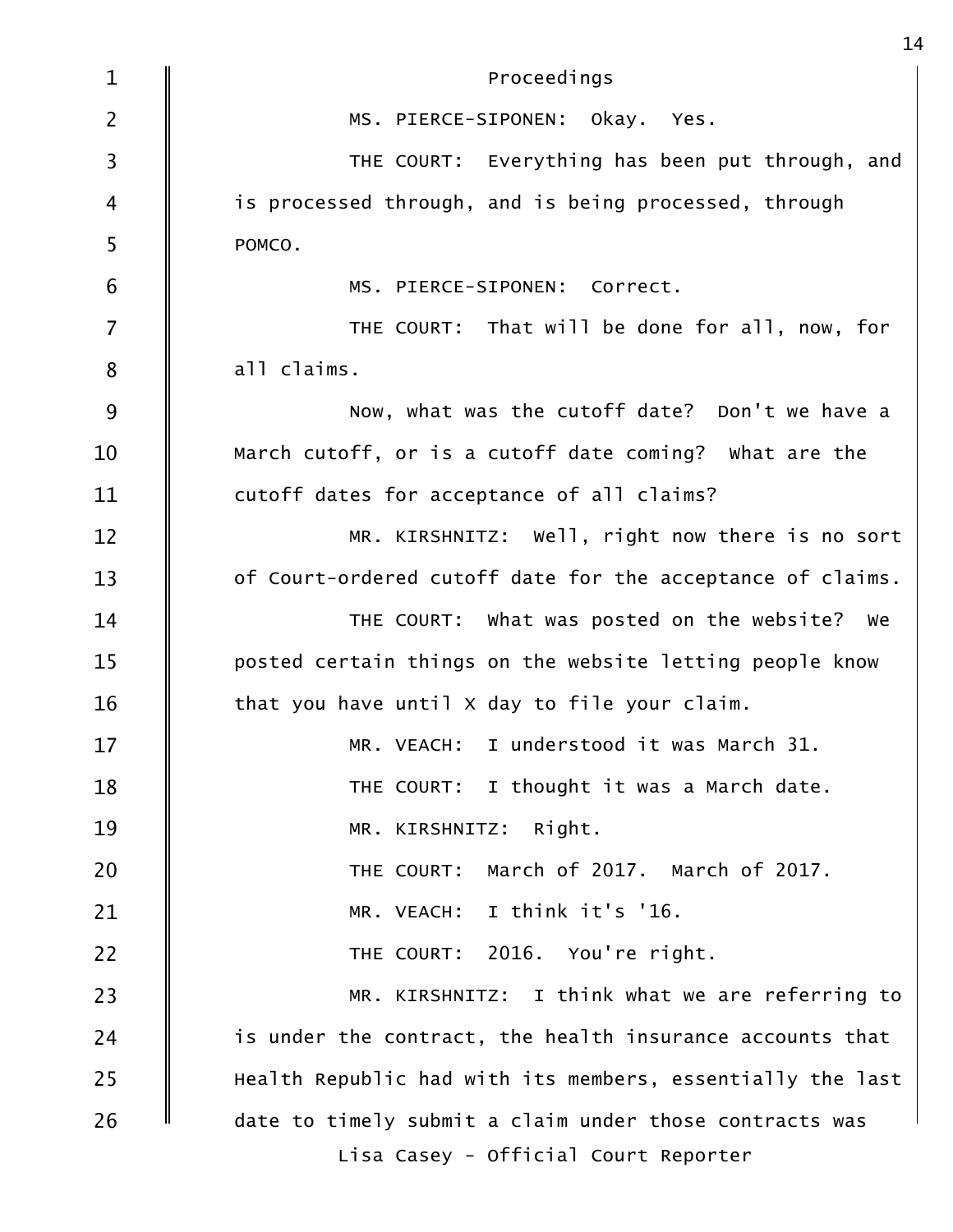| $\mathbf{1}$      | Proceedings                                                 |
|-------------------|-------------------------------------------------------------|
| $\overline{2}$    | that date.                                                  |
| $\overline{3}$    | THE COURT: March of 2016.                                   |
| $\overline{4}$    | MR. KIRSHNITZ: Right. That's a contractual                  |
| 5                 | deadline in the contract that's not, sort of, a             |
| 6                 | court-ordered cutoff date, or bar date.                     |
| $\overline{7}$    | THE COURT: I understand. I didn't imply it was              |
| $\bf 8$           | a Court date. I just said, what's the last date. My         |
| 9                 | understanding was there was a last date that anyone could   |
| 10                | present a claim which, for me, what that then means is that |
| 11                | there should be some finality in the first level of review  |
| $12 \overline{ }$ | of any claim that might come in.                            |
| 13                | MR. KIRSHNITZ: Well, that is correct.                       |
| 14                | THE COURT: Let's just stop right there. Now,                |
| 15                | everybody understand, now, where the baseline is? The       |
| 16                | baseline is that, not that there may not be exceptions.     |
| 17                | There are always exceptions. There is always someone or     |
| 18                | something, and I don't mean just one or two, but many       |
| 19                | people, for some reason, have a good excuse and rationale   |
| 20                | for why they couldn't or didn't get something done, but the |
| 21                | intended line in the sand was March of 2016, based on the   |
| 22                | contracts.                                                  |
| 23                | Now, what I'm getting to, in the very slow $--$ I'm         |
| 24                | trying to find the word that says the process, and it's     |
| 25                | very -- I'm doing it in a very predictable way here, is     |
| 26                | that POMCO should then be able to, and is expected to, do a |
|                   | Lisa Casey - Official Court Reporter                        |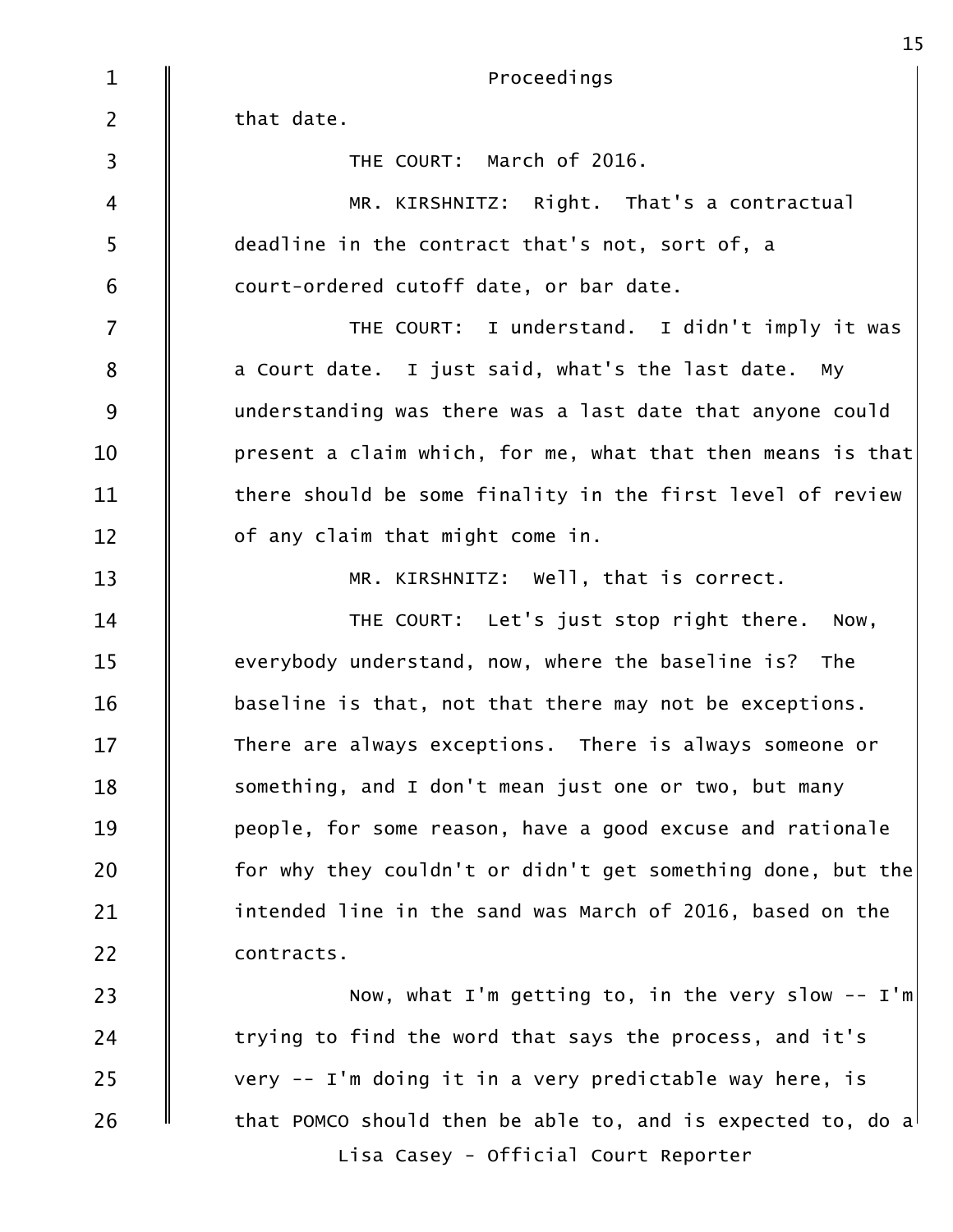| $\mathbf{1}$            | Proceedings                                                |
|-------------------------|------------------------------------------------------------|
| $\overline{2}$          | review of all claims up to the EOB stage, and then have it |
| $\overline{\mathbf{3}}$ | packaged and ready. You know, packaged and ready for       |
| $\overline{\mathbf{4}}$ | whatever is coming next. Am I close?                       |
| 5                       | MS. PIERCE-SIPONEN: Mm-hmm.                                |
| 6                       | THE COURT: Never mm-hmm.                                   |
| $\overline{7}$          | MS. PIERCE-SIPONEN: Yes. You are close. Very               |
| $\bf 8$                 | close.                                                     |
| $9$                     | THE COURT: Good. So POMCO is still functioning             |
| 10                      | and still doing that review, up to the EOB stage of claims |
| 11                      | that are still being processed.                            |
| 12                      | MS. PIERCE-SIPONEN: We are -- POMCO's contract             |
| 13                      | expired December 31, 2016.                                 |
| 14                      | MR. KIRSHNITZ: Correct. Correct. That contract             |
| 15                      | actually is terminated.                                    |
| 16                      | MS. PIERCE-SIPONEN: So ultimately, assuming we             |
| 17                      | can begin, we are ready to proceed with finite claims.     |
| 18                      | Now, to go to Truven --                                    |
| 19                      | THE COURT: Yes, but I have a question, then.<br>IS         |
| 20                      | it possible that as of December 31, 2016, there was still  |
| 21                      | some initial claims, where the cutoff date was March of    |
| 22                      | 2016, that POMCO had yet not processed up to EOB stage?    |
| 23                      | Yes or no.                                                 |
| 24                      | MS. PIERCE-SIPONEN: NO.                                    |
| 25                      | THE COURT: Everything should be done?                      |
| 26                      | MS. PIERCE-SIPONEN:<br>Yes.                                |
|                         | Lisa Casey - Official Court Reporter                       |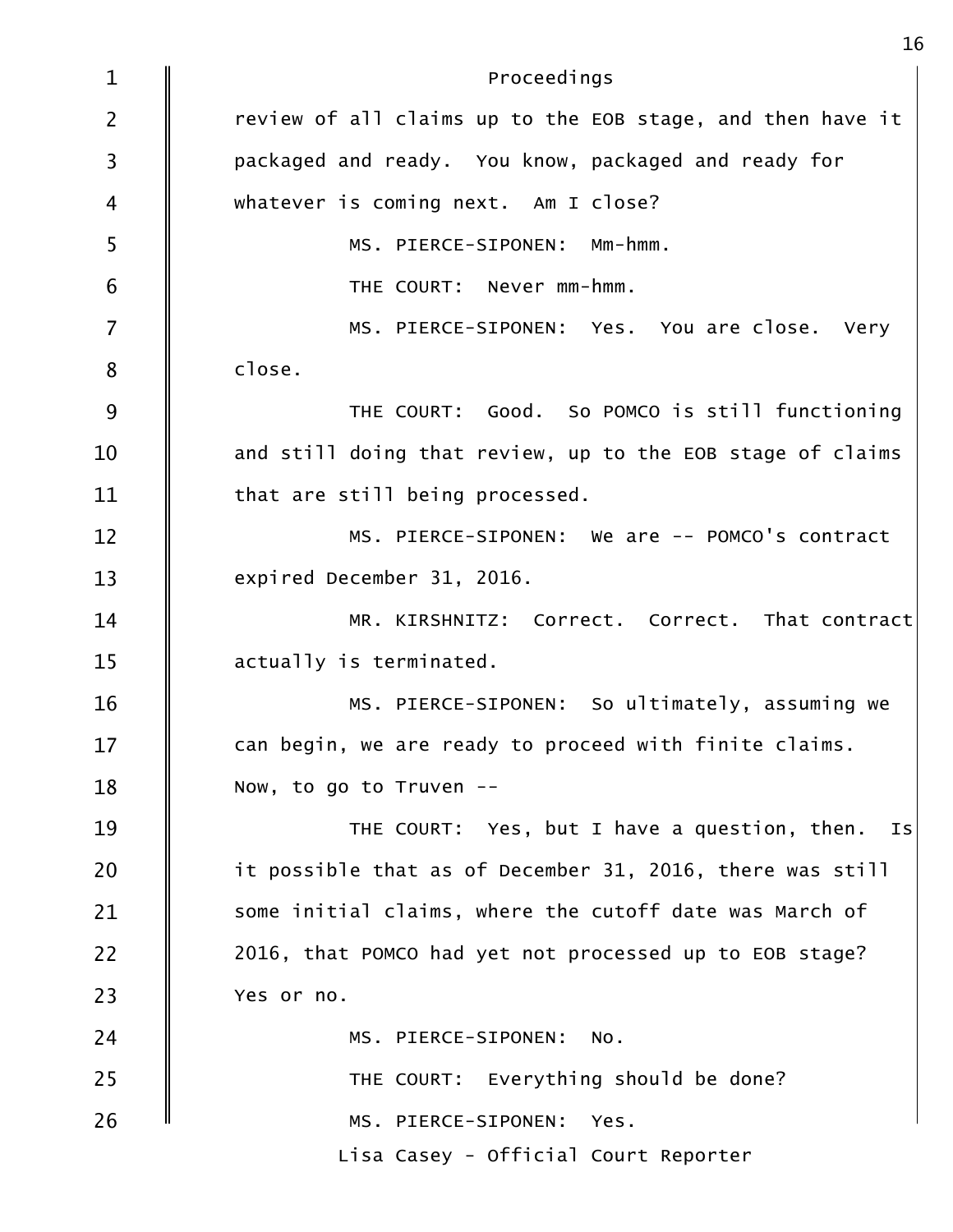| $\mathbf{1}$            | Proceedings                                                 |
|-------------------------|-------------------------------------------------------------|
| $\overline{2}$          | THE COURT: So POMCO should be done?                         |
| $\overline{\mathbf{3}}$ | MS. PIERCE-SIPONEN: And the contract expired                |
| $\overline{\mathbf{4}}$ | December 31.                                                |
| 5                       | THE COURT: So POMCO has stopped working?                    |
| 6                       | MR. KIRSHNITZ: Well, your Honor --                          |
| $\overline{7}$          | MS. PIERCE-SIPONEN: On that piece --                        |
| 8                       | MR. KIRSHNITZ: -- the contract with POMCO has               |
| 9                       | terminated.                                                 |
| 10                      | THE COURT: Right.                                           |
| 11                      | MR. KIRSHNITZ: The reality is, you know, when               |
| 12                      | Health Republic came into liquidation, it had many service  |
| 13                      | providers since that time, so the liquidator has examined   |
| 14                      | all these relationships, all these contracts. Some of       |
| 15                      | them, these contracts, have been renegotiated. Some of      |
| 16                      | them have terminated, but in all cases, what the liquidator |
| 17                      | has done is to manage these service providers, because some |
| 18                      | of them are providing services that are necessary for the   |
| 19                      | liquidation.                                                |
| 20                      | THE COURT: Independent of the kind of audit                 |
| 21                      | review that POMCO is doing?                                 |
| 22                      | MR. KIRSHNITZ: Well, no. POMCO --                           |
| 23                      | THE COURT: No. I'm saying, independent of the               |
| 24                      | review claims that POMCO was doing, you have other          |
| 25                      | providers?                                                  |
| 26                      | MR. KIRSHNITZ: Correct, but specifically with               |
|                         | Lisa Casey - Official Court Reporter                        |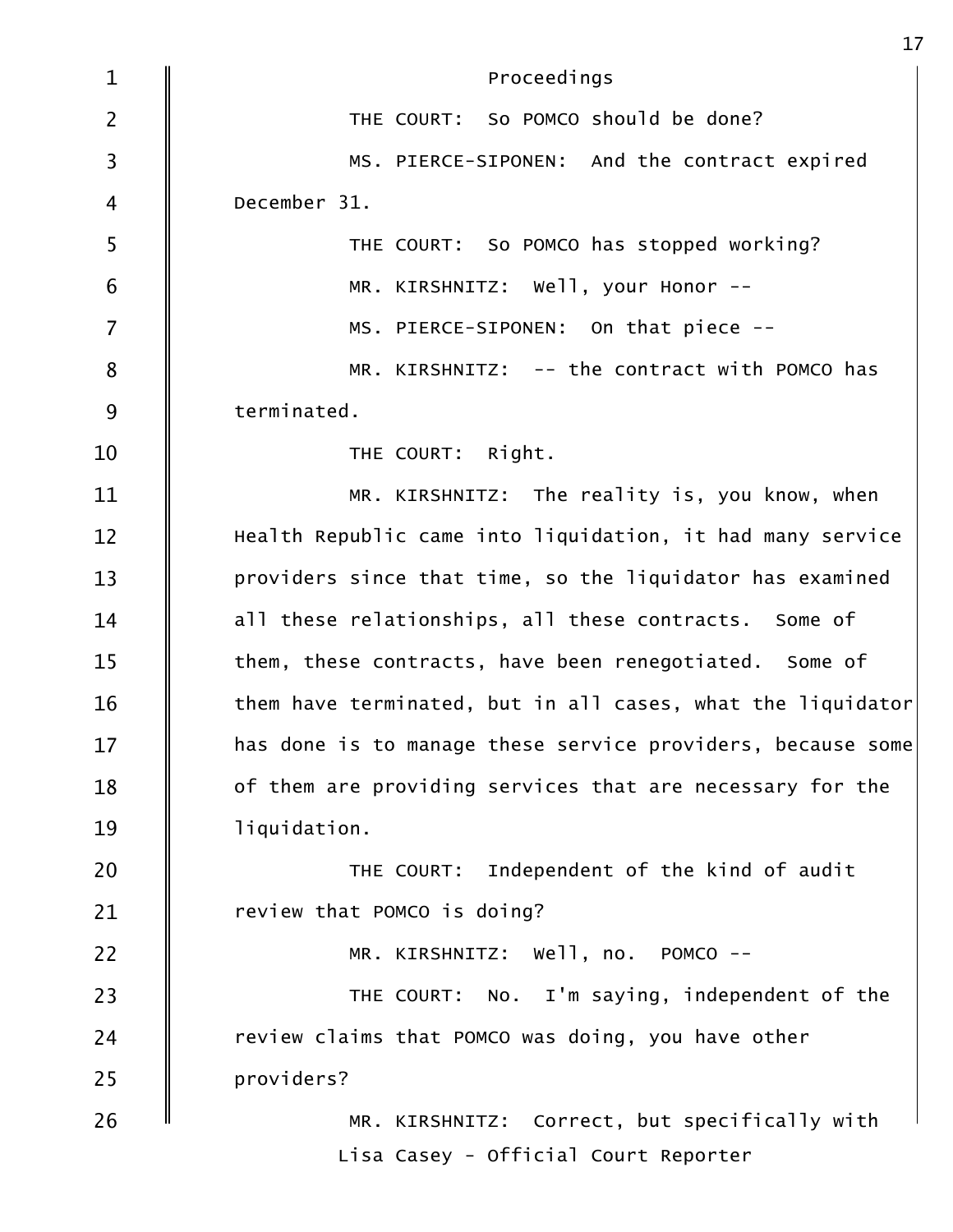| $\mathbf{1}$   | Proceedings                                                |
|----------------|------------------------------------------------------------|
| $\overline{2}$ | respect to POMCO, sitting here now, I think it is our      |
| 3              | anticipation that we are going -- the liquidator will need |
| 4              | some additional assistance from POMCO getting through the  |
| 5              | actual issuance of the EOB's several months from now.      |
| 6              | THE COURT: I'm going to get back to that,                  |
| $\overline{7}$ | because I want to know why and what.                       |
| 8              | MR. KIRSHNITZ: Yes.                                        |
| 9              | THE COURT: Why and what, because the contract is           |
| 10             | over. You have now -- I'm getting ready to move to Truven. |
| 11             | off the record.                                            |
| 12             | (whereupon, there was a pause in the                       |
| 13             | proceedings.)                                              |
| 14             | THE COURT: I'm going come back to that. So                 |
| 15             | ostensibly, POMCO has moved approximately 700,000 claims   |
| 16             | through and up to the stage of EOB.                        |
| 17             | MR. KIRSHNITZ: Correct.                                    |
| 18             | MS. PIERCE-SIPONEN: Correct.                               |
| 19             | THE COURT: Great. Ostensibly there's a                     |
| 20             | condition, there's things that may not have happened yet.  |
| 21             | But now I want to know why? That having been done, why is  |
| 22             | there a need for Truven, and what is it that Truven is     |
| 23             | doing? I understand you say the liquidator wants to do the |
| 24             | view to insure what --                                     |
| 25             | MS. PIERCE-SIPONEN: To insure that -- in the               |
| 26             | normal course, what we would do in any liquidation is      |
|                | Lisa Casey - Official Court Reporter                       |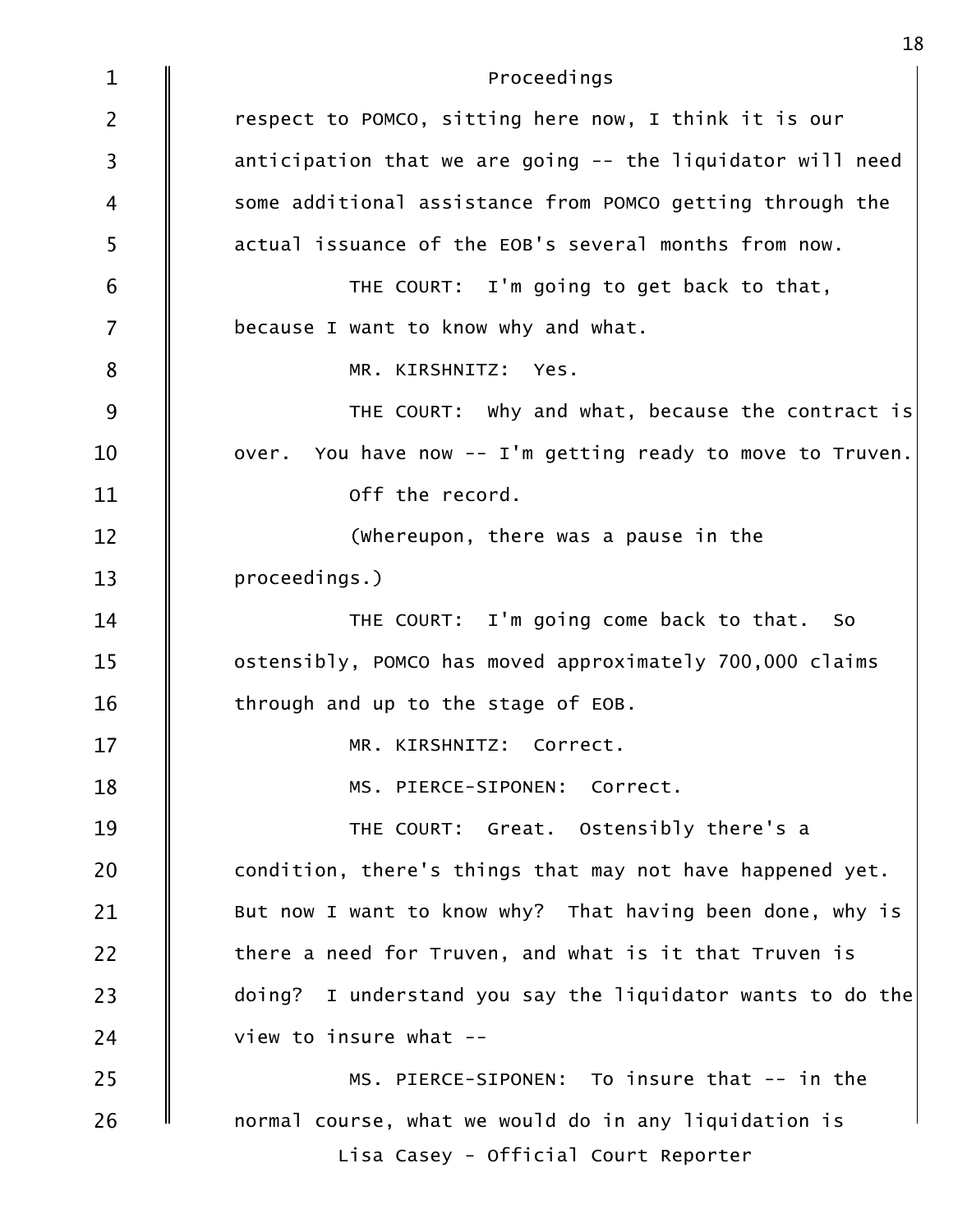| $\mathbf{1}$            | Proceedings                                                 |
|-------------------------|-------------------------------------------------------------|
| $\overline{2}$          | whatever the company had done that transfers over to us,    |
| $\overline{\mathbf{3}}$ | before we issue final determinations of some sort, we would |
| 4                       | take to do some sort of a review to make sure that we're    |
| 5                       | comfortable with what's going out, and it's accurate.       |
| $\sqrt{6}$              | No. Not yet. I want to know, first,<br>THE COURT:           |
| $\overline{7}$          | that you are telling me, in the normal course of business   |
| 8                       | of the liquidator -- and we have had other health services  |
| 9                       | terminated before, unfortunately. I know. I've had the      |
| 10                      | cases. You are saying in the normal course of business,     |
| 11                      | not withstanding the status of what POMCO in this case has  |
| 12                      | done, you would still bring in another third party? You     |
| 13                      | would bring in another third party claims person to review? |
| 14                      | MS. PIERCE-SIPONEN: We would do some review. It             |
| 15                      | might not be the hiring of an auditor, but the size, the    |
| 16                      | complexity and the enormity of it, the options -- otherwise |
| 17                      | we might be able to do it, in theory, with a smaller        |
| 18                      | company by hiring a couple of experienced health care       |
| 19                      | claims people to do that, but the size and the scope here   |
| 20                      | prevents that, from a cost perspective.                     |
| 21                      | THE COURT: But typically there is a review --               |
| 22                      | let me just finish the question -- done by the liquidator   |
| 23                      | to make its own assessment of the credibility of the review |
| 24                      | done, prior to the liquidator stepping in.                  |
| 25                      | MS. PIERCE-SIPONEN: Yes, and also, your Honor,              |
| 26                      | if I could just add a little bit, it's also to catch what,  |
|                         | Lisa Casey - Official Court Reporter                        |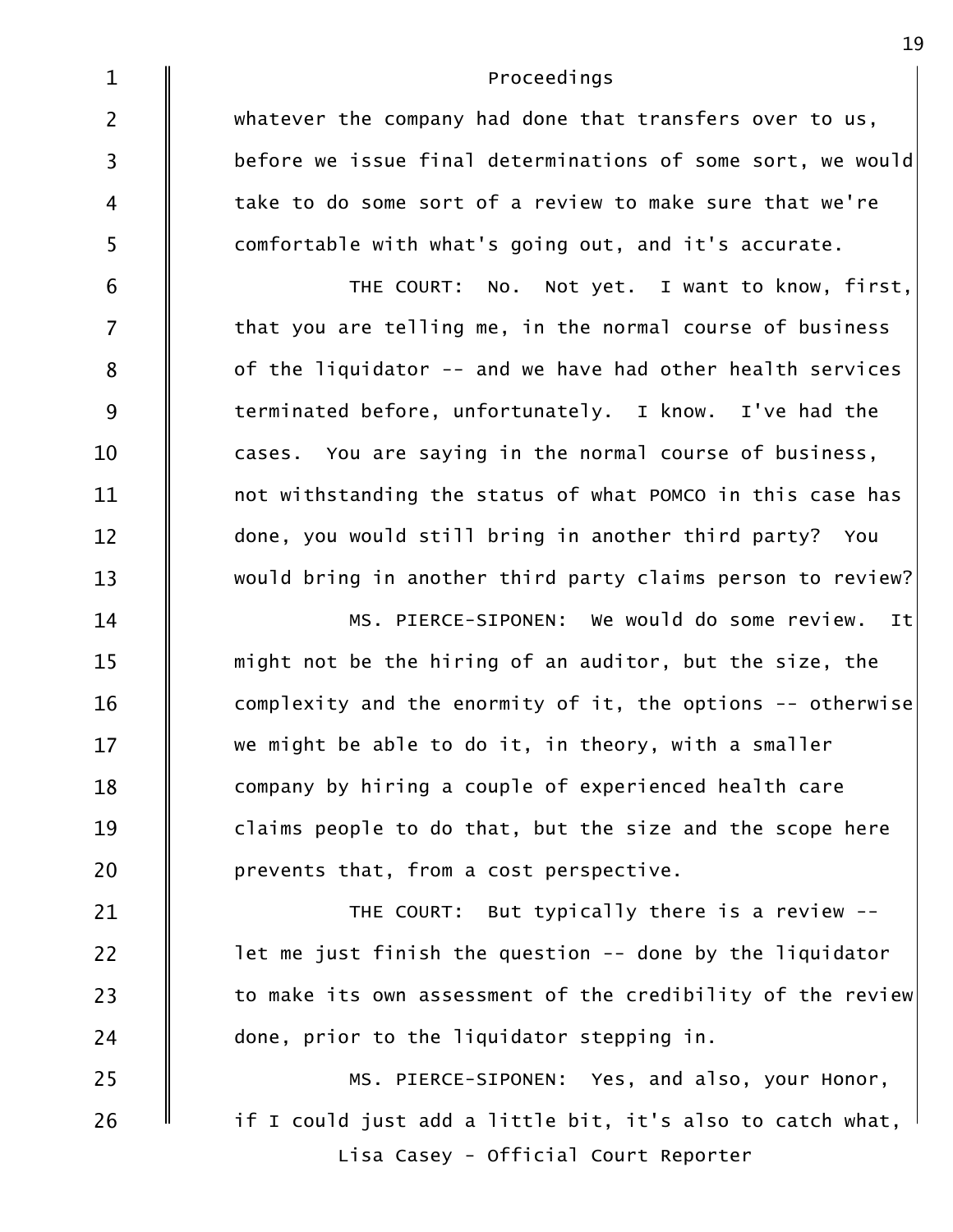| $\mathbf{1}$            | Proceedings                                                 |
|-------------------------|-------------------------------------------------------------|
| $\overline{2}$          | in the normal course, would be, perhaps, errors, so that    |
| $\overline{\mathbf{3}}$ | early on, before the EOB's go out, we have made the         |
| $\overline{4}$          | corrections during this process so that at the back end, we |
| 5                       | avoid more objections, or more people wanting to appeal or  |
| 6                       | do other things.                                            |
| $\overline{7}$          | THE COURT: I understand. My real concern here,              |
| 8                       | which has been answered, is this is a normal course of      |
| 9                       | business activity by the liquidator in the course of        |
| 10                      | liquidating a health provider to do a second independent    |
| 11                      | review. It is not unique. It is not nefarious. It is not    |
| 12                      | a covert act. It is the normal course of business, so if    |
| 13                      | the normal course is to pull in another auditor or reviewer |
| 14                      | and, depending on the scope of what has to be reviewed,     |
| 15                      | that determined the size of the -- I'm just going to say    |
| 16                      | the size of the RFP. This is not a strange unique           |
| 17                      | occurrence. So the fact that they brought in Truven is      |
| 18                      | explained, the purpose of Truven is explained, and the what |
| 19                      | they will do is a second review. Where, then, is the        |
| 20                      | problem?                                                    |
| 21                      | Well, first of all, POMCO, in that<br>MR. VEACH:            |

26  $\parallel$  from March all the way to December.  $25$   $\parallel$  way to the end. They kept working at exactly the same pace  $\mid$ month, every month. February, March, April, May, all the 24 contract is terminated, but POMCO was paid \$181,000 a 23  $22$   $\parallel$  contract that's now terminated -- I understand that POMCO

Lisa Casey - Official Court Reporter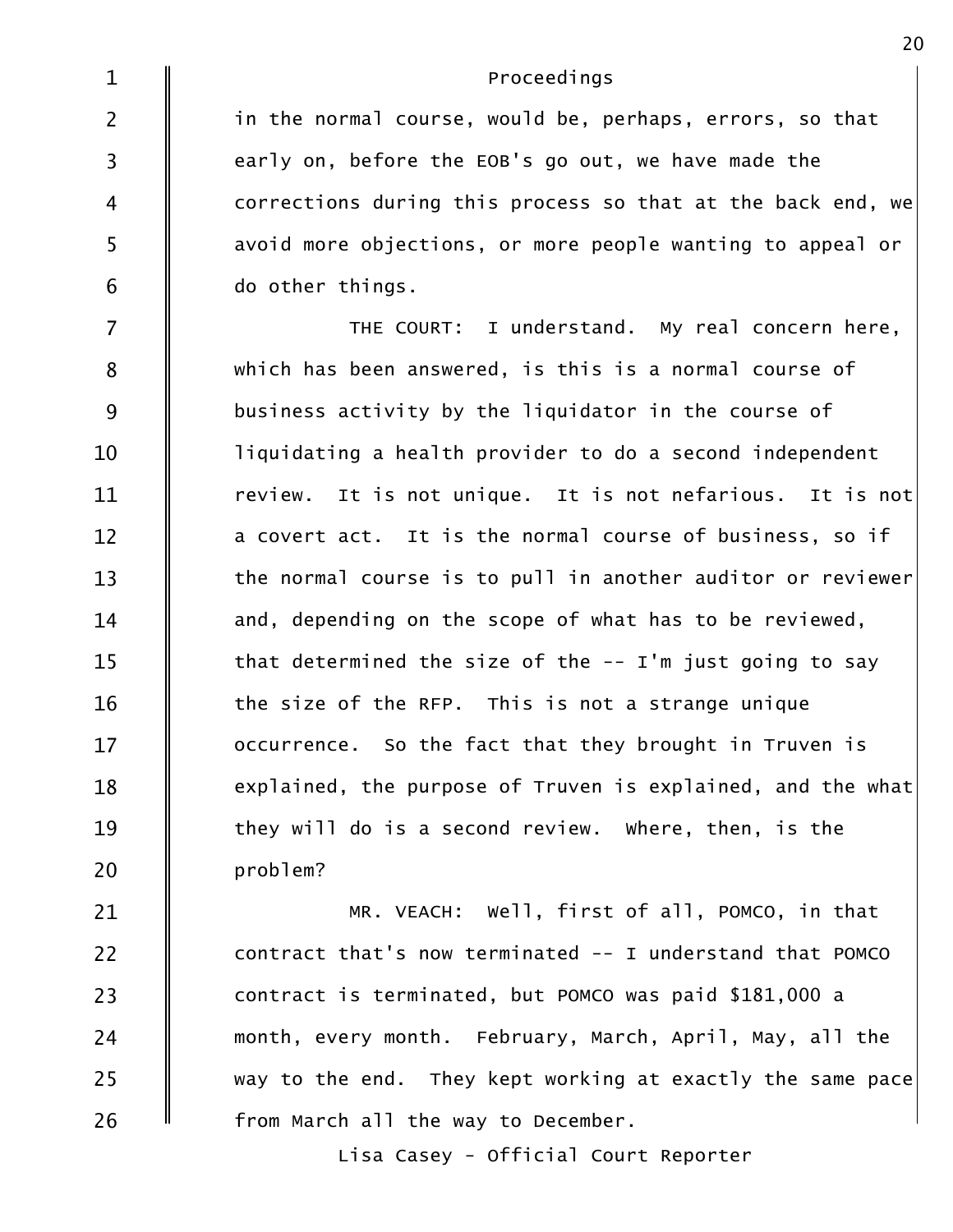| $\mathbf{1}$            | Proceedings                                                  |
|-------------------------|--------------------------------------------------------------|
| $\overline{2}$          | THE COURT: When you say the same pace, $P-A-C-E$ ?           |
| $\overline{\mathbf{3}}$ | MR. VEACH:<br>Yes.                                           |
| $\overline{4}$          | THE COURT: The size of the contract is not the               |
| 5                       | issue before me, of POMCO's contract, because it was in      |
| 6                       | place before you liquidated.                                 |
| $\overline{7}$          | MS. PIERCE-SIPONEN: Yes.                                     |
| $\bf 8$                 | MR. KIRSHNITZ: Correct.                                      |
| 9                       | THE COURT: They continued to do what they were               |
| 10                      | doing before you liquidated, and they completed,             |
| 11                      | ostensibly, what they were hired to do, up to the point of   |
| 12                      | termination. The amount of that contract is not the issue    |
| 13                      | before me, or should they have gone faster or slower. Who    |
| 14                      | is to say? There's no argument before me that says they      |
| 15                      | should have done something faster. No. In fact, speed        |
| 16                      | doesn't mean quality. If they continued to do what they      |
| 17                      | did up until the time that they their contract ended and     |
| 18                      | they have ostensibly completed that piece of the project,    |
| 19                      | there is nothing nefarious in that activity or in that       |
| 20                      | process.                                                     |
| 21                      | Secondly, with respect to the explanation of                 |
| 22                      | Truven, this sounds like a normal course of business         |
| 23                      | activity, when a entity is taken over, that the liquidator   |
| 24                      | It's only reviewed because the liquidator is acting<br>does. |
| 25                      | on behalf of the people of the State of New York. Am I       |
| 26                      | close?                                                       |

Lisa Casey - Official Court Reporter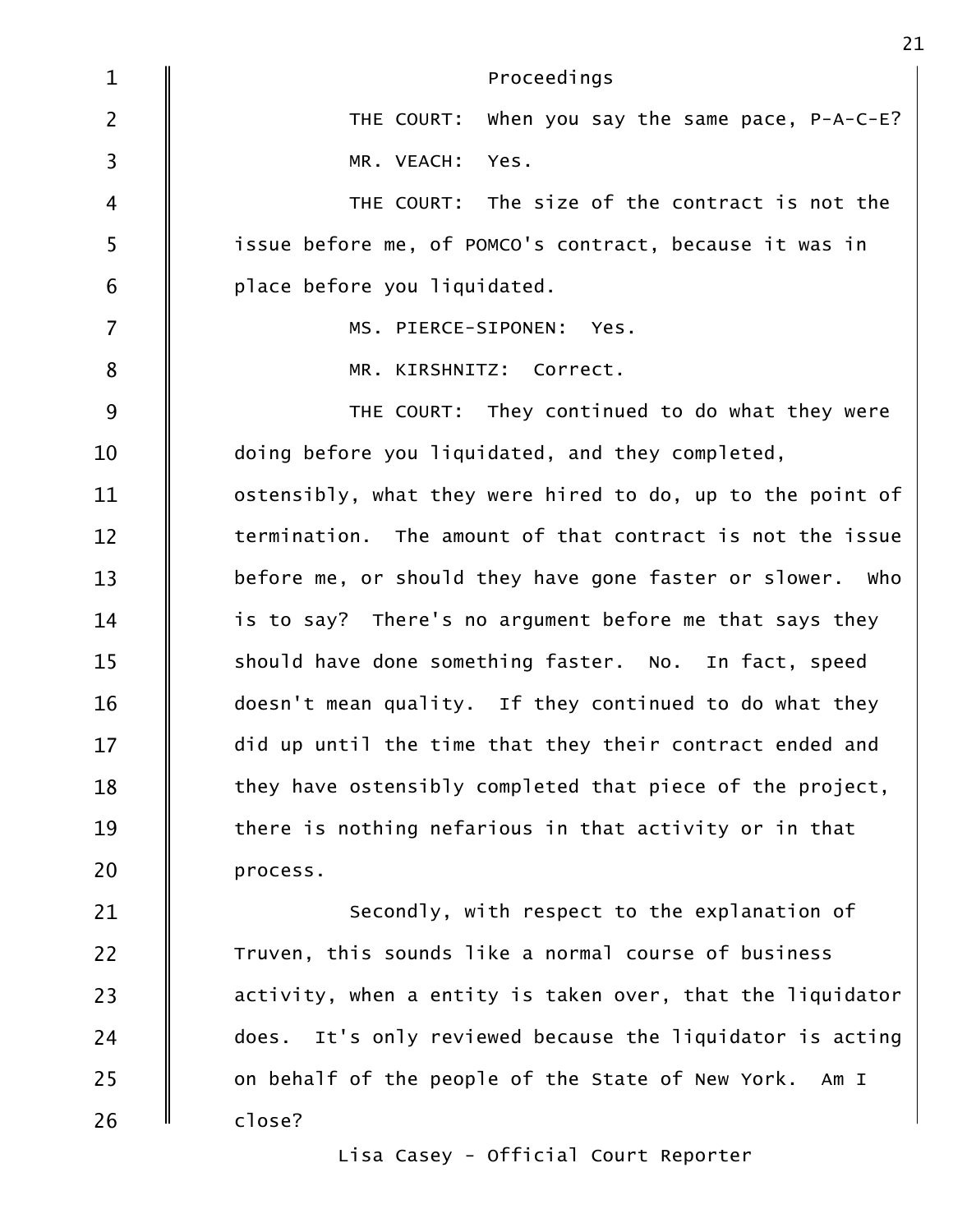| $\mathbf{1}$   | Proceedings                                                 |
|----------------|-------------------------------------------------------------|
| $\overline{2}$ | And POMCO was acting on behalf of the health                |
| $\mathsf{3}$   | provider. Am I close?                                       |
| $\overline{4}$ | So the idea is, let's have somebody independent             |
| 5              | look at this and make sure everything is done properly on   |
| 6              | behalf of the people.                                       |
| $\overline{7}$ | MR. VEACH: $W$ ell, one of the $-$ -                        |
| $\bf 8$        | THE COURT: So so far, I have no problem with                |
| 9              | Truven.                                                     |
| 10             | MR. VEACH: Just for the record, maybe we should             |
| 11             | clarify how often the bureau goes outside and gets          |
| 12             | administrators to review work like this, as opposed to      |
| 13             | using their own. I know that the company is saying that     |
| 14             | ordinarily, I believe ordinarily, the liquidation bureau    |
| 15             | reviews those claims --                                     |
| 16             | THE COURT: You didn't hear what she said, if                |
| 17             | that's your conclusion. That's not what she said. That's    |
| 18             | not what she said.                                          |
| 19             | No. I wasn't suggesting that.<br>MR. VEACH:                 |
| 20             | THE COURT: But you just said ordinarily that                |
| 21             | what happens, and that's inaccurate. And you cannot build   |
| 22             | on a false premise. That's not what she said. She said      |
| 23             | depending on the various sizes of the entities that are     |
| 24             | subsumed or taken over by the liquidator, it depends on     |
| 25             | whether they bring in a couple of auditors, whether they    |
| 26             | can do it in house with a couple auditors, but based on the |
|                | Lisa Casey - Official Court Reporter                        |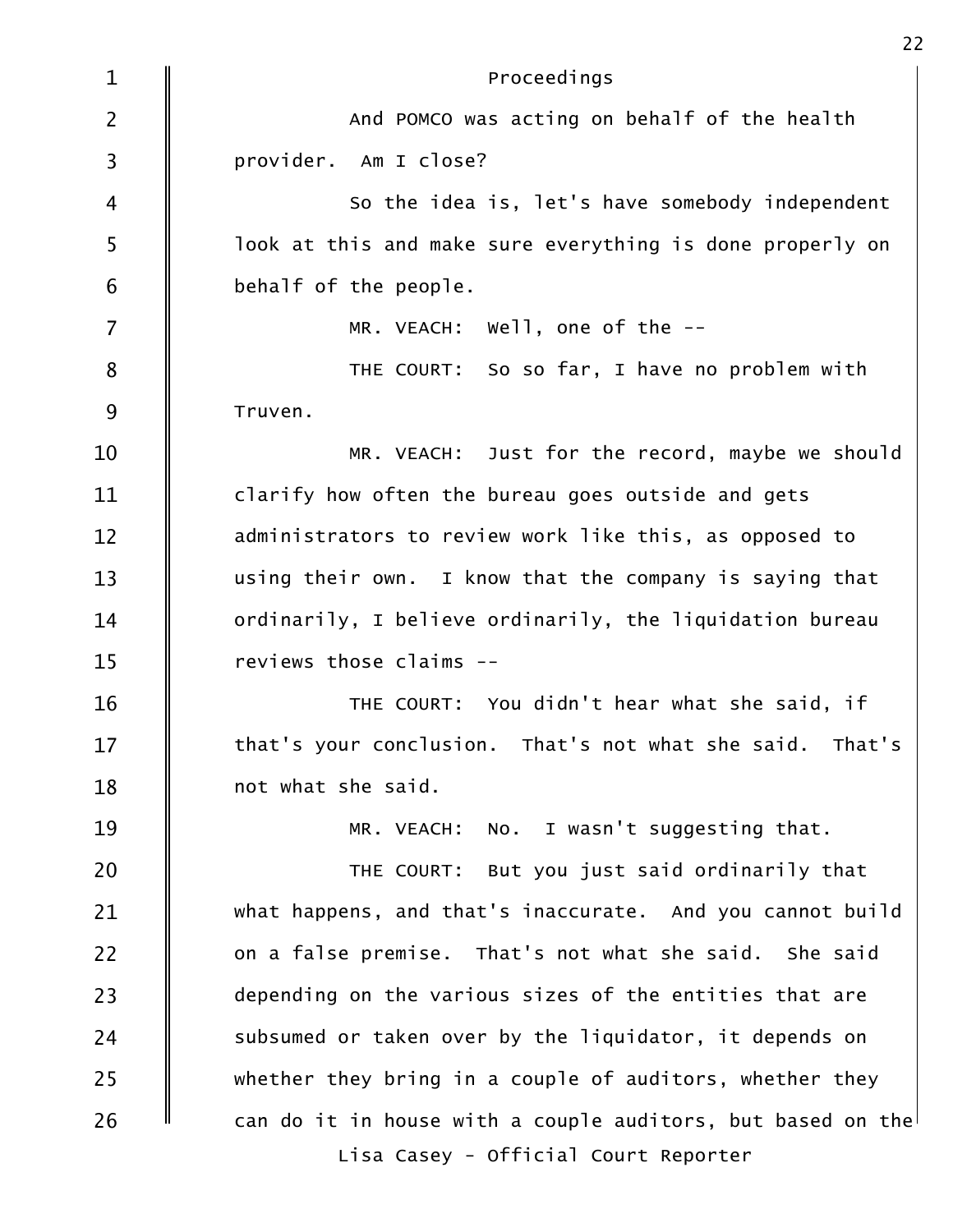| $\mathbf{1}$   | Proceedings                                                 |
|----------------|-------------------------------------------------------------|
| $\overline{2}$ | nature, the size of this liquidation, it was necessary to   |
| $\mathsf{3}$   | do a bigger thing.                                          |
| $\overline{4}$ | So to the Court's mind, there's nothing                     |
| 5              | problematic yet with respect to what happened up to         |
| 6              | December 31 with POMCO and then the review by a new entity. |
| $\overline{7}$ | I'm okay with it so far.                                    |
| 8              | MR. BUTLER: Your Honor, Northwell has no issue              |
| 9              | with Truven coming in because of the size and the number of |
| 10             | claims, and we don't want this process delayed longer in    |
| 11             | order to have it done in house. It would take               |
| 12             | substantially longer to have this done in house.            |
| 13             | THE COURT: I would imagine they don't have the              |
| 14             | staff to do it, and it would pull from doing quite a lot of |
| 15             | other things, but I am given the understanding it's the     |
| 16             | normal course of business. When you put that in context,    |
| 17             | we understand. Continue.                                    |
| 18             | MR. BUTLER: We don't have any issue with that.              |
| 19             | I do have one question with regard to POMCO, is when did    |
| 20             | POMCO finish its review of the claims and complete doing    |
| 21             | the EOB's? If it was continuing to work up until December   |
| 22             | 31 I have no issue with that, but if they finished on       |
| 23             | August 31 and they haven't been processing any additional   |
| 24             | claims for the past four months, then I might have an       |
| 25             | issue.                                                      |
| 26             | THE COURT: What I heard -- and thank you -- was             |

Lisa Casey - Official Court Reporter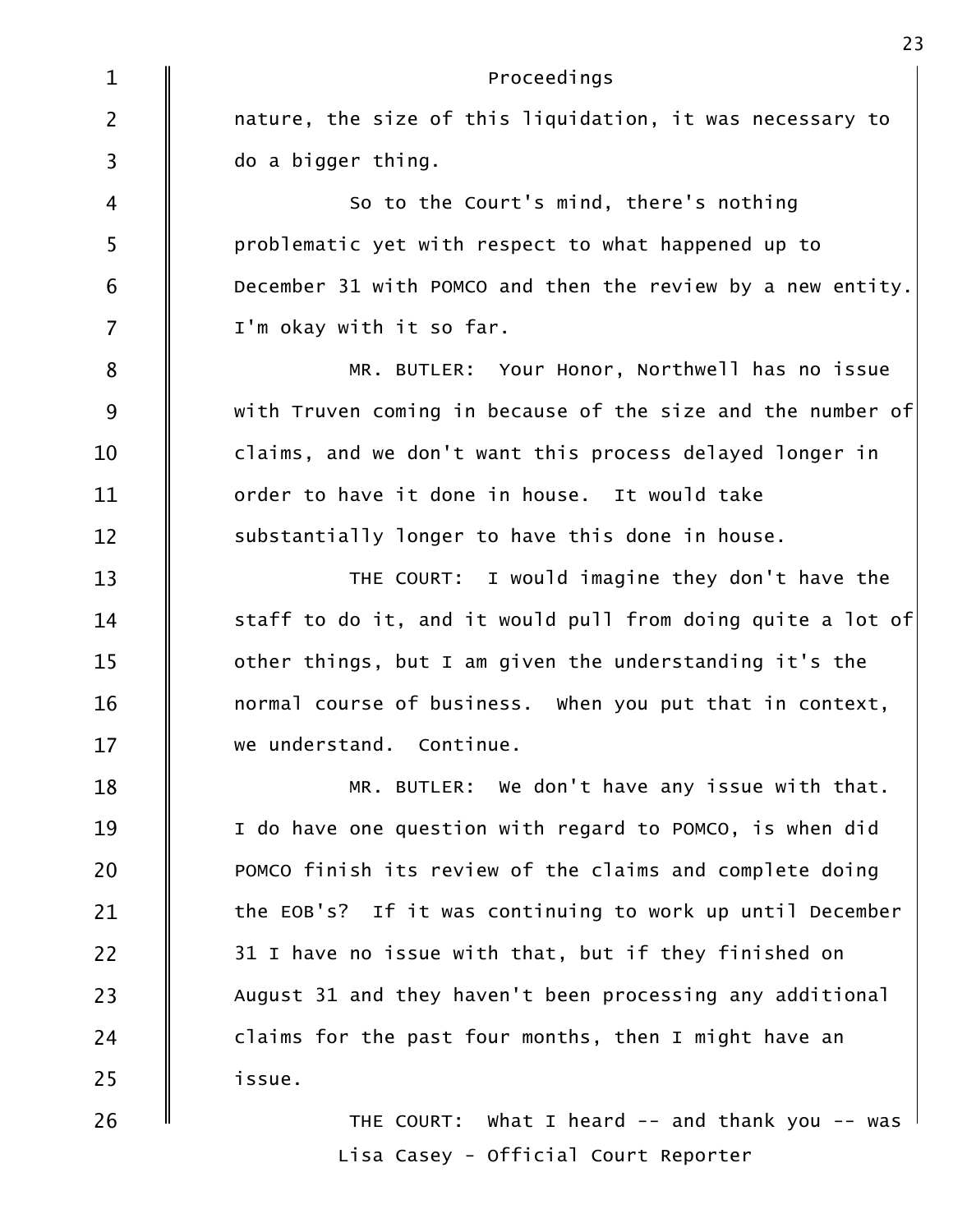| $\mathbf{1}$   | Proceedings                                                  |
|----------------|--------------------------------------------------------------|
| $\overline{2}$ | that POMCO worked until the 31st. Were they still            |
| $\mathsf{3}$   | processing claims up until then? I thought that's what I     |
| 4              | heard, that up until December 31, they were still doing      |
| 5              | claims up to the EOB, and I understand $-$ and this is where |
| 6              | you wanted to step in -- they may still have things they     |
| $\overline{7}$ | have to do now, so they were still working up until the end  |
| 8              | of the year. No?                                             |
| 9              | MR. KIRSHNITZ: So, the answer to that question               |
| 10             | is yes.                                                      |
| 11             | THE COURT: Okay. Now, let's move on. The next                |
| 12             | piece of this is what is POMCO doing from January 1 moving   |
| 13             | forward, and why? What and why?                              |
| 14             | MS. PIERCE-SIPONEN: There are basically two                  |
| 15             | things. One is Truven -- assuming, your Honor, we can go     |
| 16             | ahead with what we are doing with the audit, Truven will     |
| 17             | look at the data that's in the file they are receiving from  |
| 18             | POMCO, and the only thing we might need is if Truven says,   |
| 19             | I can't read it, or -- I'm not an IT person by nature, but   |
| 20             | there are certain fields they need to have in a certain      |
| 21             | formatting text, so if there's something that they did that  |
| 22             | can't transfer over, we may need POMCO to do some            |
| 23             | assistance work there.                                       |
| 24             | THE COURT: I understand that POMCO no longer has             |
| 25             | that contract, so if they need -- first of all, there's got  |
| 26             | to be a limitation on time. There's no way that POMCO is     |
|                | Lisa Casey - Official Court Reporter                         |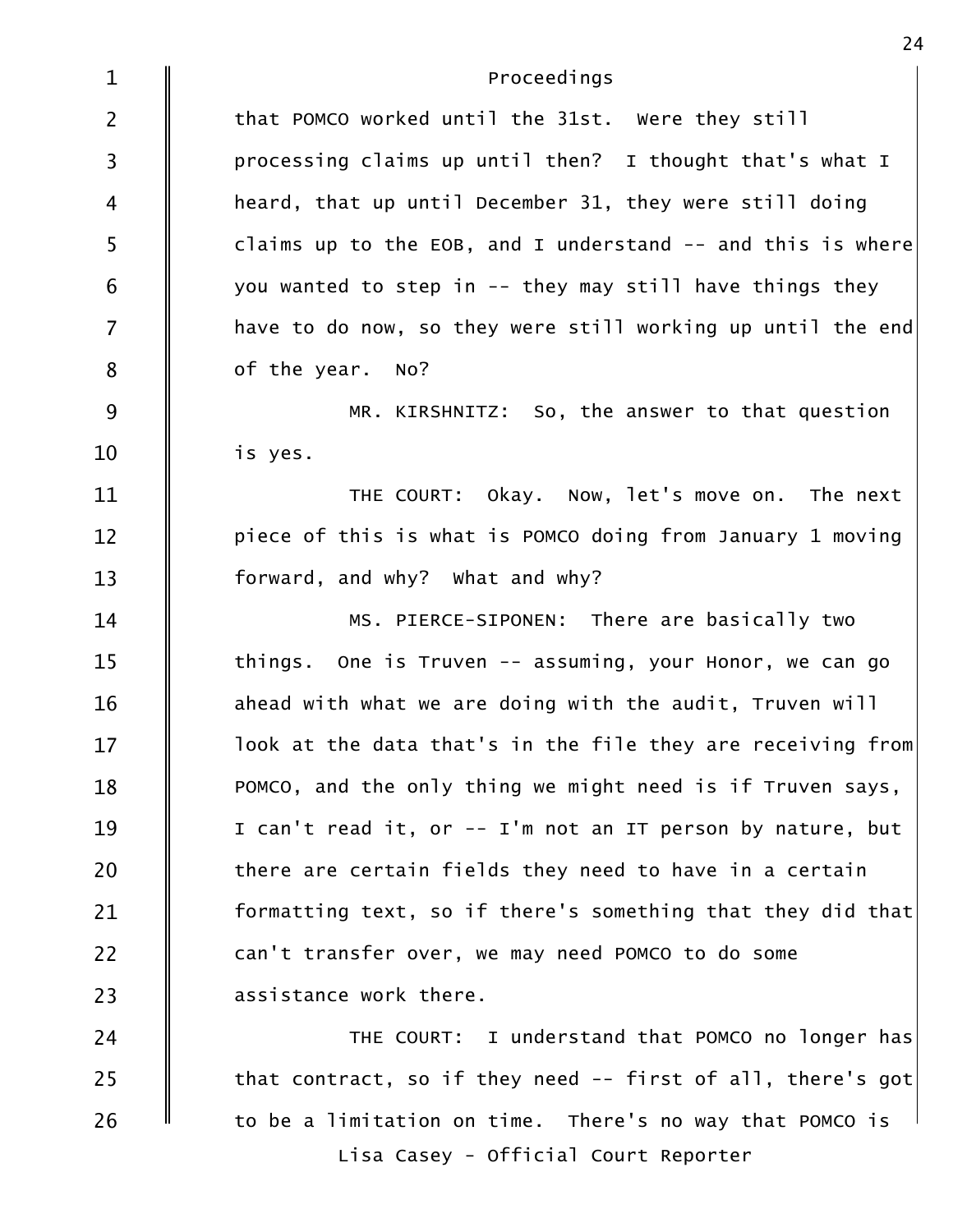| $\mathbf{1}$   | Proceedings                                                 |
|----------------|-------------------------------------------------------------|
| $\overline{2}$ | sitting back in an office somewhere waiting for phone calls |
| $\mathsf{3}$   | from Truven indefinitely, with respect to whatever Truven   |
| $\overline{4}$ | may have. So there's got to be, one, a cap on time that     |
| 5              | POMCO can be in this other role, which is basically         |
| 6              | advisory; and two, there's got to be a limitation on how    |
| $\overline{7}$ | large this POMCO group is that's giving this advice, or     |
| 8              | reservice.                                                  |
| 9              | So POMCO's contract is over. Who is Truven                  |
| 10             | contacting at POMCO, and how big is this group?             |
| 11             | MS. PIERCE-SIPONEN: It's very small, and --                 |
| 12             | THE COURT: That's not an answer, by the way.                |
| 13             | MS. PIERCE-SIPONEN: I don't know the exact                  |
| 14             | number.                                                     |
| 15             | THE COURT: You are going to have to get it for              |
| 16             | me. I will find out.                                        |
| 17             | MS. PIERCE-SIPONEN: Okay. But we have had some              |
| 18             | calls, and we are very optimistic that it will be           |
| 19             | transferred over rather quickly and that Truven will begin  |
| 20             | their work, and we do have a timetable for Truven to have   |
| 21             | this audit completed, so --                                 |
| 22             | THE COURT: That's not my question.                          |
| 23             | okay.<br>MS. PIERCE-SIPONEN:                                |
| 24             | THE COURT: My question is with POMCO.<br>How                |
| 25             | large, how long and -- it's got to be very skeletal, the    |
| 26             | group, and it's advisory only, and it has to have a time    |
|                | Lisa Casey - Official Court Reporter                        |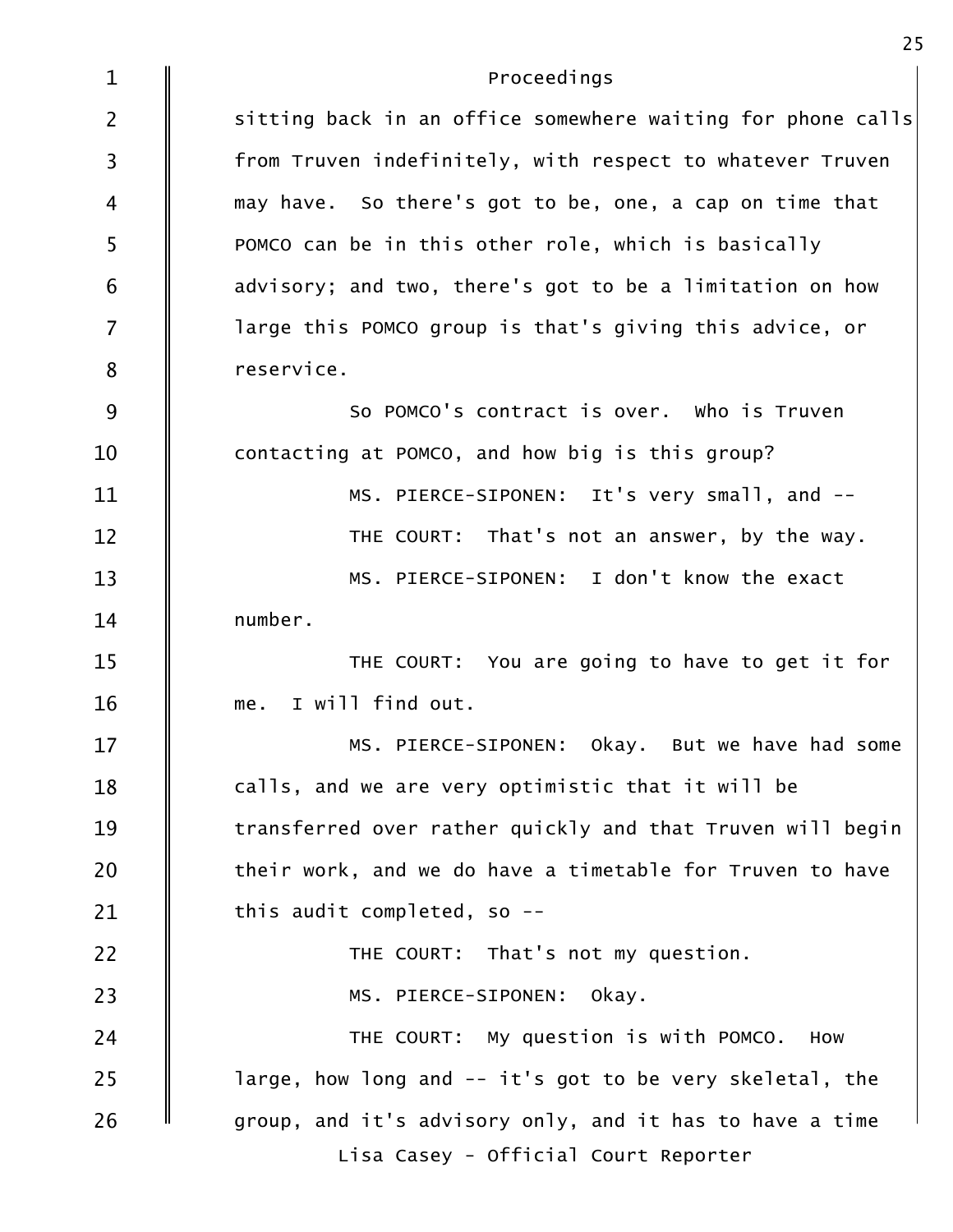| $\mathbf{1}$   | Proceedings                                                 |
|----------------|-------------------------------------------------------------|
| $\overline{2}$ | cap. You understand what I'm saying?                        |
| $\overline{3}$ | MR. KIRSHNITZ: I do, your Honor.                            |
| $\overline{4}$ | MS. PIERCE-SIPONEN: Understood.                             |
| 5              | THE COURT: Yes?                                             |
| 6              | MR. KIRSHNITZ: The services that POMCO may need             |
| $\overline{7}$ | to provide, these are really on an as-needed, as you say,   |
| 8              | sort of advisory or consulting basis. There are ongoing     |
| 9              | discussions right now with POMCO, business discussions      |
| 10             | about what this agreement, going forward, will look like.   |
| 11             | THE COURT: You can anticipate what I'm going to             |
| 12             | say, can you not?                                           |
| 13             | MR. KIRSHNITZ: Those are going on now.                      |
| 14             | THE COURT: I need to see the agreement. I need              |
| 15             | to see it before it's executed, and I need to have a        |
| 16             | commentary before it's executed, because it's too nebulous, |
| 17             | the agreement, as I'm hearing it. It's so ethereal.         |
| 18             | MR. KIRSHNITZ: Yes.                                         |
| 19             | THE COURT:<br>okay.                                         |
| 20             | MS. PIERCE-SIPONEN: That's fine.                            |
| 21             | Good. And make sure I see it, and I<br>THE COURT:           |
| 22             | want the parameters and a time frame, so I can comment and  |
| 23             | I can hear from other people about it. You know what that   |
| 24             | means; right? It's posted. This is the most posted          |
| 25             | liquidation in the history of liquidation, I'm getting the  |
| 26             | feeling.                                                    |

Lisa Casey - Official Court Reporter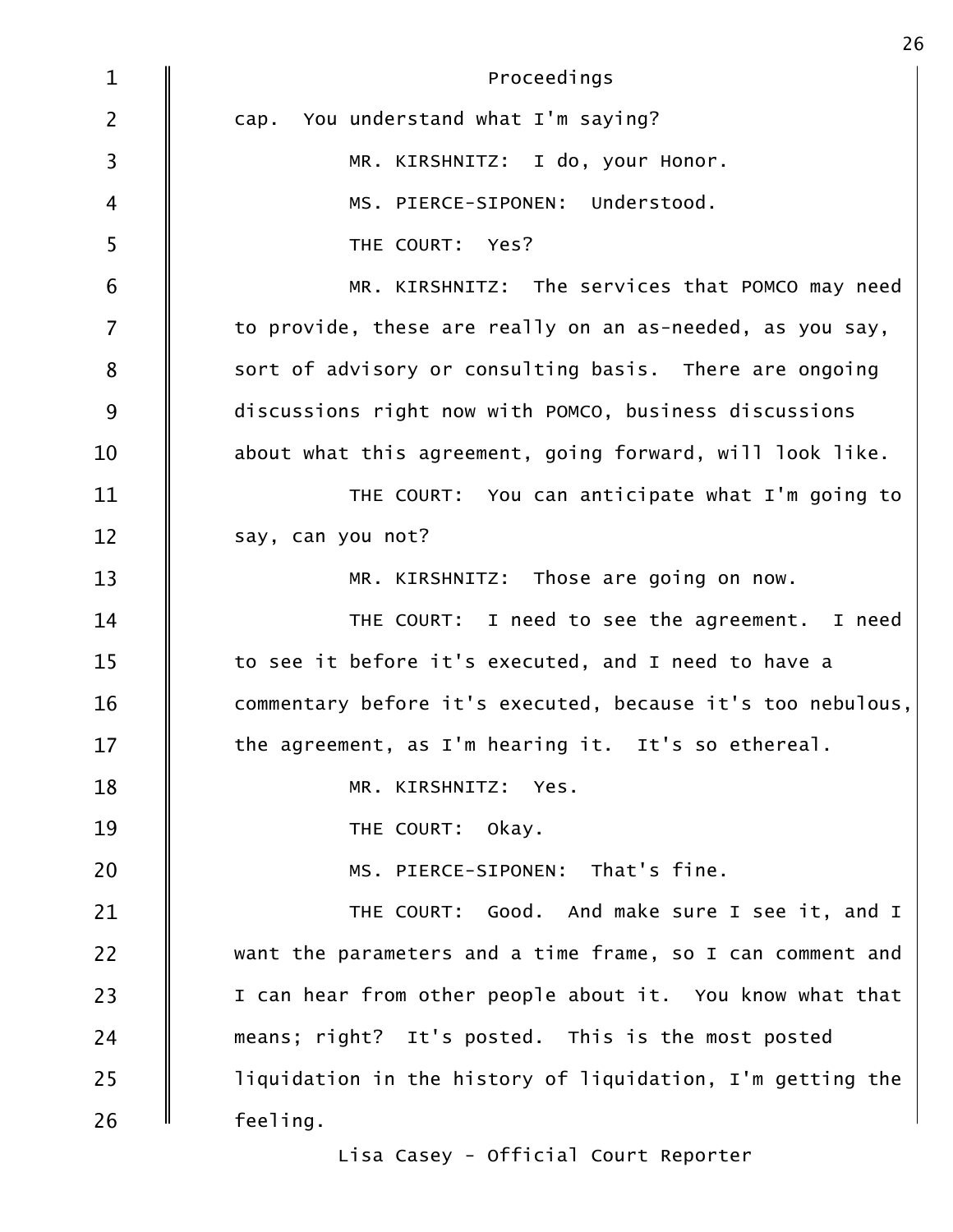| $\mathbf{1}$   | Proceedings                                                   |
|----------------|---------------------------------------------------------------|
| $\overline{2}$ | MR. VEACH: That's true.                                       |
| $\mathsf{3}$   | MR. KIRSHNITZ: Your Honor, I think there would                |
| 4              | be a concern if what you are contemplating is posting         |
| 5              | drafts of an agreement that's being negotiated.               |
| 6              | THE COURT: No. What you think is the final.                   |
| $\overline{7}$ | And by the way, I don't care what they do from January 1      |
| 8              | until it's approved, by the way, and I want to approve $-1$   |
| 9              | don't care if they are not getting paid, so don't leave me    |
| 10             | out there hanging around, doing a whole lot of stuff over a   |
| 11             | period of time and say, But we worked. Make it clear.         |
| 12             | Unless it's approved, don't look to get paid.                 |
| 13             | off the record.                                               |
| 14             | (whereupon, an off-the-record discussion took                 |
| 15             | place.)                                                       |
| 16             | THE COURT: We have to have strictures about time              |
| 17             | and getting it moving so that because we don't want this to   |
| 18             | become a ten-year relationship.                               |
| 19             | MS. PIERCE-SIPONEN: I have no problem with tools              |
| 20             | and rules.                                                    |
| 21             | THE COURT: Okay. I want to see the final                      |
| 22             | posting, and there has to be that period for the posting of   |
| 23             | the final agreement with POMCO to be reviewed before, and $I$ |
| 24             | don't know if I said this, but I'm saying it now, clearly,    |
| 25             | on the record. Not another agreement without Court            |
| 26             | approval. Got it, folks? Not another agreement without        |
|                | Lisa Casey - Official Court Reporter                          |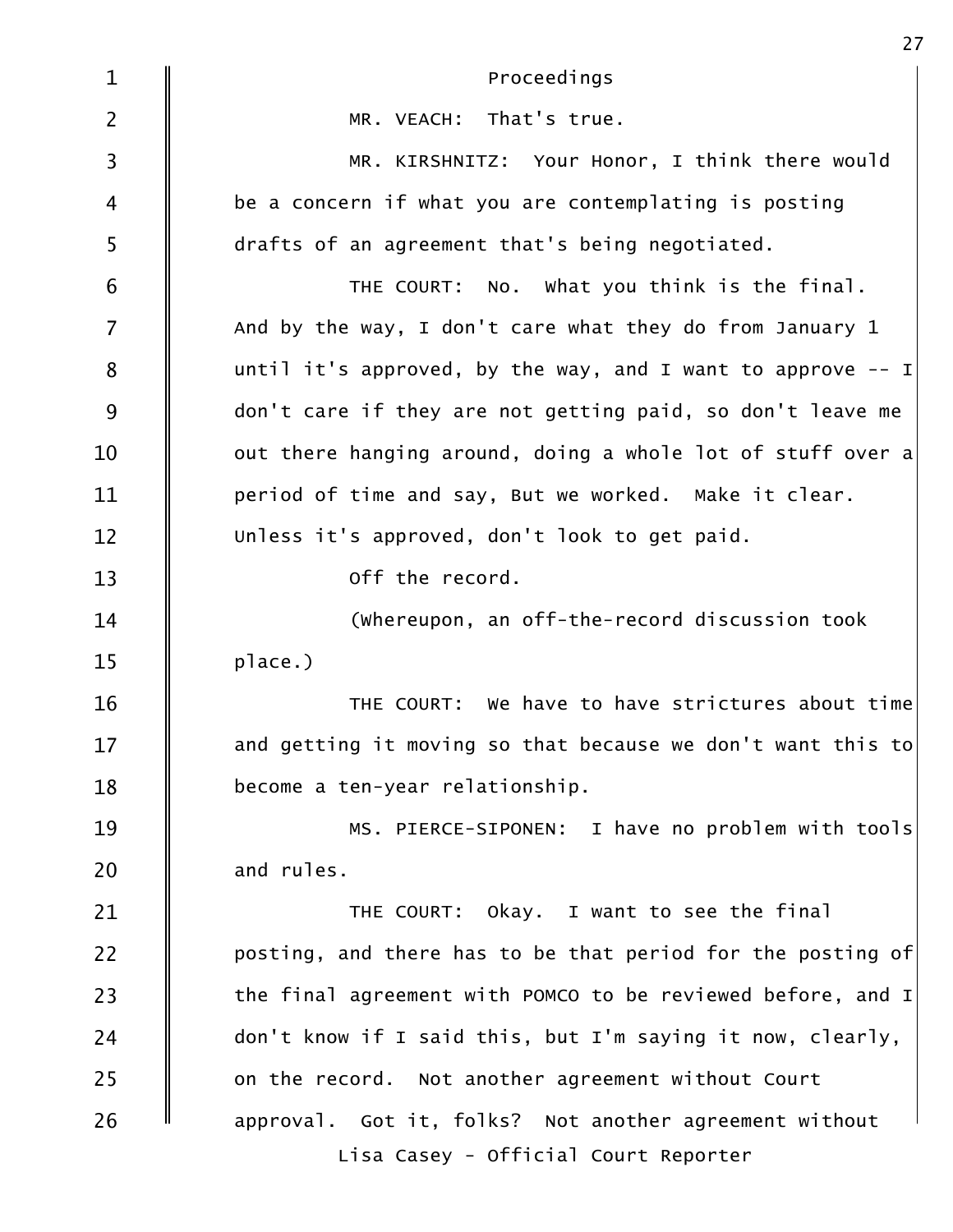| $\mathbf{1}$            | Proceedings                                                              |
|-------------------------|--------------------------------------------------------------------------|
| $\overline{2}$          | Court approval.                                                          |
| $\overline{\mathbf{3}}$ | MR. BUTLER: Your Honor --                                                |
| $\overline{4}$          | THE COURT: I don't mean hiring a paralegal. You                          |
| 5                       | see what I mean? I'm just concerned. I don't want things                 |
| 6                       | to just move along and then, way after the fact, I have to               |
| $\overline{7}$          | try to unring a bell. It's not good.                                     |
| 8                       | MR. BUTLER: Can we follow the same process you                           |
| 9                       | suggested last time, that we submitted to Counsel to review              |
| 10                      | before it's posted so we can work out any issues?                        |
| 11                      | THE COURT: Of course. We did that before and                             |
| 12                      | it's a wonderful process, because it clears up nuances that              |
| 13                      | you all can work out, the interested parties can work out,               |
| 14                      | before it gets posted. The reality is the people who I                   |
| 15                      | really am trying to get the money back to are not the                    |
| 16                      | people who are paying attention to these nuts and bolts.                 |
| 17                      | This is for us to do. They want their claims paid.                       |
| 18                      | Remember this room was packed with people, so much so that               |
| 19                      | we needed interpreters because many of them are not English              |
| 20                      | speakers? So they are not the ones concerned with these                  |
| 21                      | things. This is our obligation. The purpose is to get the                |
| 22                      | money back to them. Pay the claims. Pay those who are                    |
| 23                      | sitting there with claims. We understand that Northwell is               |
| 24                      | a pretty big. You know, sitting there waiting. Sitting                   |
| 25                      | there waiting. But there are other legal people, too. We                 |
| 26                      | just want to get them all processed and not have the money $\frac{1}{2}$ |
|                         | Lisa Casey - Official Court Reporter                                     |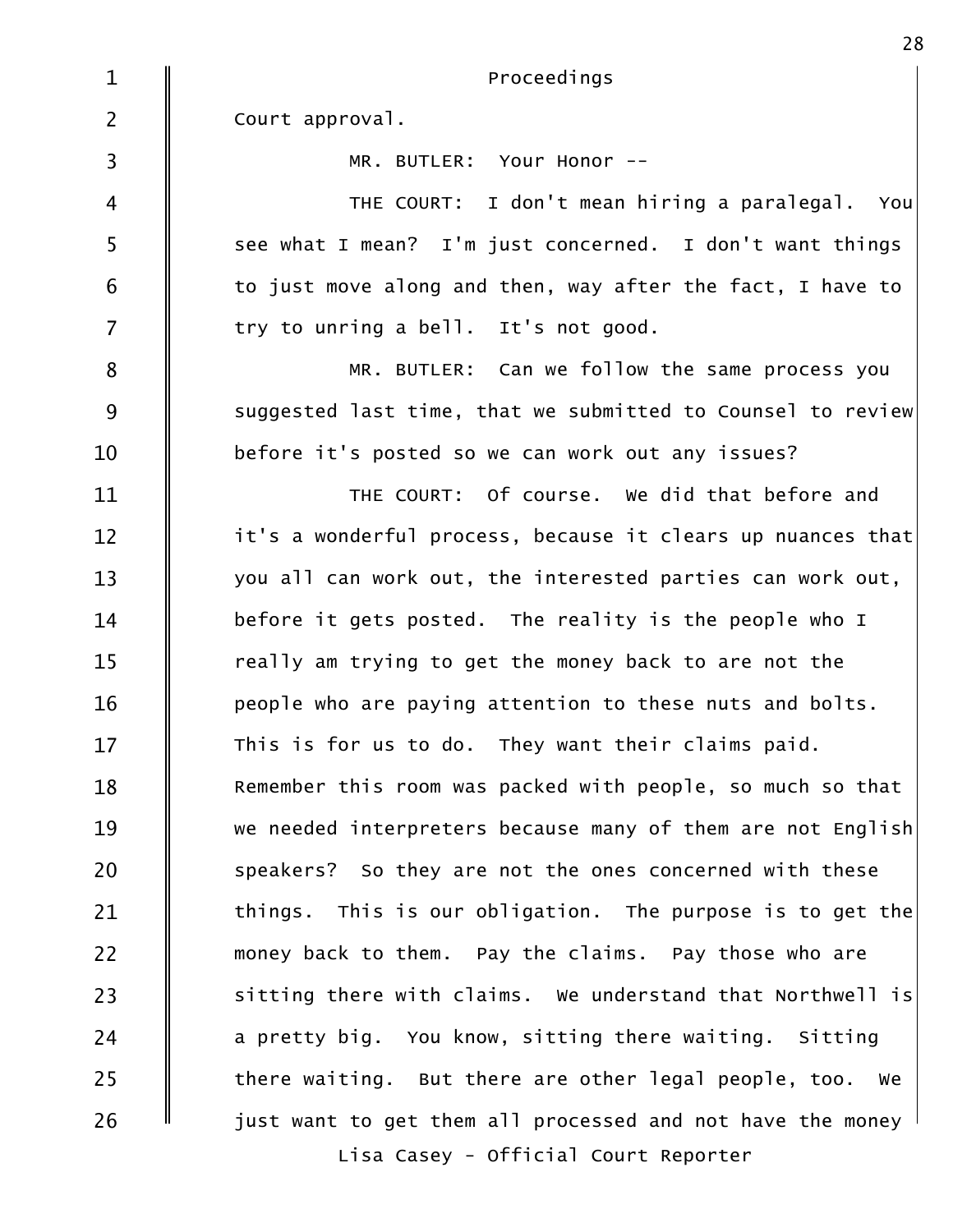| $\mathbf{1}$            | Proceedings                                                 |
|-------------------------|-------------------------------------------------------------|
| $\overline{2}$          | dissipated in a way that is not in the best interests of    |
| $\overline{\mathbf{3}}$ | paying the claims, which is what we should be doing. All    |
| $\overline{4}$          | right?                                                      |
| 5                       | MR. VEACH: Your Honor --                                    |
| 6                       | MR. KIRSHNITZ: Your Honor --                                |
| $\overline{7}$          | MR. VEACH: One thing, and we'll move on from                |
| 8                       | The original POMCO contract, on page 12, had them<br>POMCO. |
| 9                       | paid \$4 million at the time they signed the contract.      |
| 10                      | THE COURT: What year?                                       |
| 11                      | MR. VEACH: At the time they signed the contract.            |
| 12                      | THE COURT: What's the date? Because this is not             |
| 13                      | a contract that the liquidator entered into, so what's      |
| 14                      | the -- from back in the day?                                |
| 15                      | THE COURT: It was a March of 2016. 2016 is the              |
| 16                      | POMCO?                                                      |
| 17                      | MR. KIRSHNITZ: 2015. I'm sorry.                             |
| 18                      | THE COURT: It's before, but it was at the time              |
| 19                      | that the board had said, we were in the claim work, but the |
| 20                      | board had said, we can't pay all our bills, so we are in    |
| 21                      | that period.                                                |
| 22                      | MR. KIRSHNITZ: This was prior to liquidation.               |
| 23                      | THE COURT: It was prior to liquidation. It was              |
| 24                      | prior to the liquidation bureau taking over; right?         |
| 25                      | MS. PIERCE-SIPONEN:<br>Yes.                                 |
| 26                      | THE COURT: It's not something that the                      |
|                         | Lisa Casey - Official Court Reporter                        |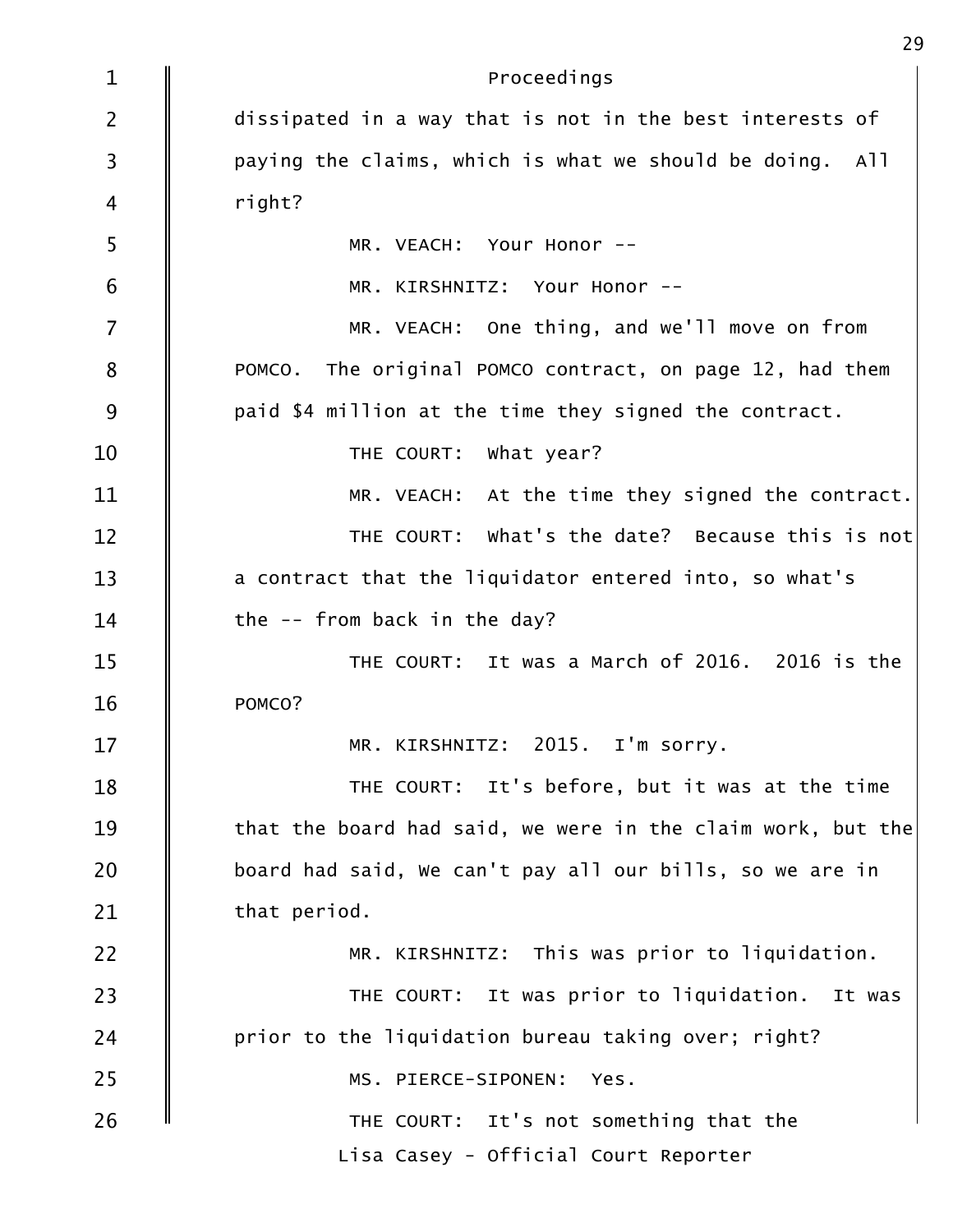| $\mathbf{1}$            | Proceedings                                                  |
|-------------------------|--------------------------------------------------------------|
| $\overline{2}$          | liquidator can re-negotiate. That contract is over, and we   |
| $\overline{\mathbf{3}}$ | talked about the expiration of the contract at the last      |
| $\overline{4}$          | session, so what's the point?                                |
| 5                       | MR. VEACH: Well your Honor, there is a reference             |
| 6                       | in here to a \$4 million payment that was entered into after |
| $\overline{7}$          | the board had stepped in.                                    |
| $\bf 8$                 | THE COURT: Before the liquidator was in place?               |
| 9                       | MR. VEACH: That's correct, after the board had               |
| 10                      | stepped down, and also \$181,000 a month flat fee, month     |
| 11                      | after month after month, and my question is, will we be      |
| 12                      | allowed -- Mr. Butler is concerned about the matter I'm      |
| 13                      | concern about. Will we have an opportunity to look into it   |
| 14                      | when we look at the expenses during the hearings?            |
| 15                      | THE COURT: No, because it's not a liquidator                 |
| 16                      | It was a contract. My understanding, unless you<br>issue.    |
| 17                      | have something to show me differently, is it's not part of   |
| 18                      | the liquidator's obligations and duties. If the liquidator   |
| 19                      | went out and tried to void that contract, they will be       |
| 20                      | sued. Am I close?                                            |
| 21                      | MR. KIRSHNITZ: That is correct.                              |
| 22                      | THE COURT: This is not their contract. If you                |
| 23                      | had a problem with that way back in the day, you should      |
| 24                      | have done something then.                                    |
| 25                      | MR. VEACH: I don't think anybody would have                  |
| 26                      | known about it.                                              |
|                         | Lisa Casey - Official Court Reporter                         |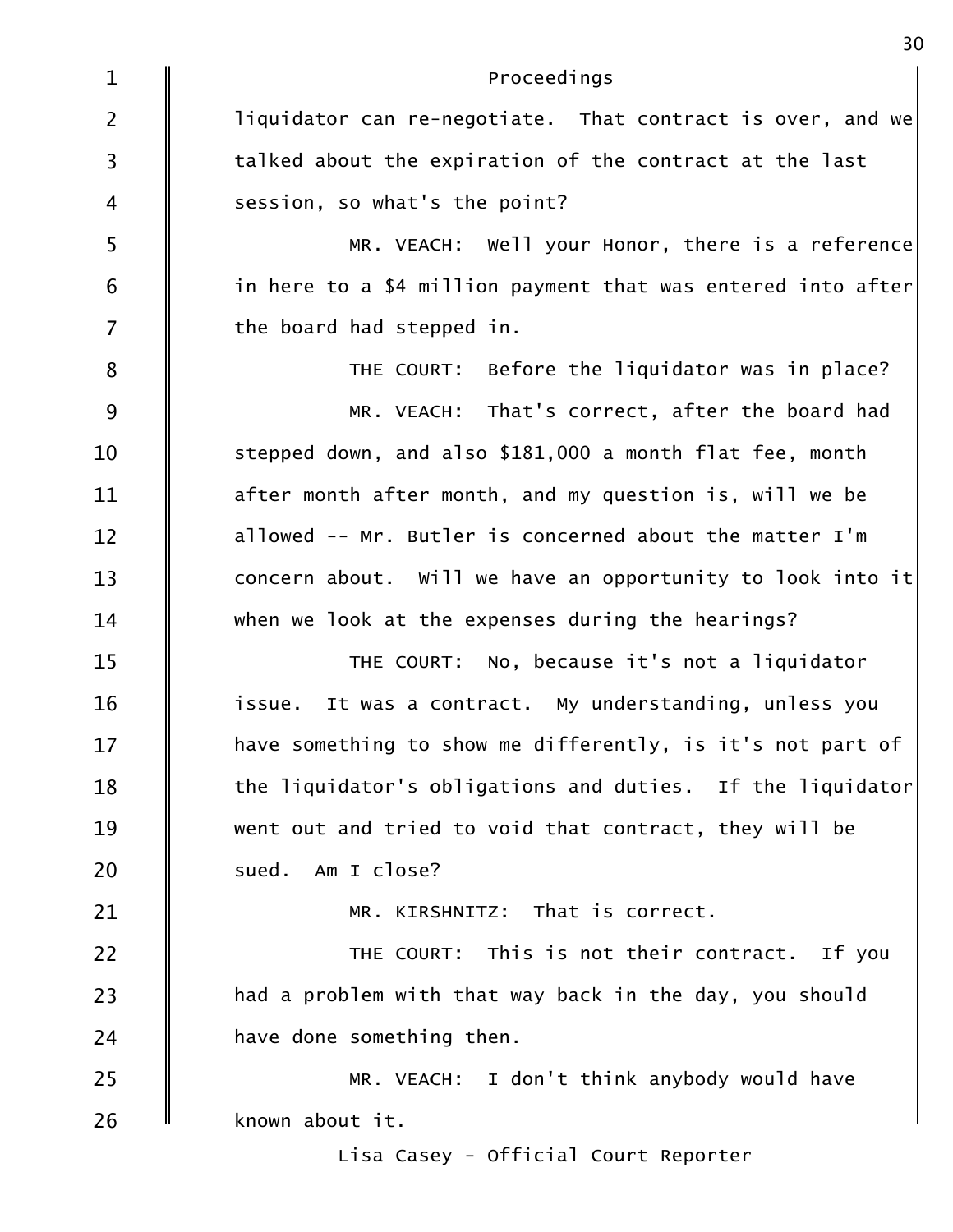| $\mathbf{1}$            | Proceedings                                                 |
|-------------------------|-------------------------------------------------------------|
| $\overline{2}$          | THE COURT: But now you want to hold them                    |
| $\overline{\mathbf{3}}$ | responsible for what they did not know and were not         |
| $\overline{4}$          | responsible for at the time, because it may have been a bad |
| 5                       | deal by the health providers, but it's not the liquidator's |
| 6                       | obligation. I'm saying it's not there. If wasn't there,     |
| $\overline{7}$          | it wasn't there, so why? Under what circumstances would I   |
| 8                       | be able to analyze and parse a contract that was before     |
| 9                       | liquidation, that has only continued under its terms        |
| 10                      | through the end of the year? What I can look at is what     |
| 11                      | goes forward, but I cannot see a scenario under which I     |
| 12                      | would have the authority to do that. Now, the point is      |
| 13                      | maybe the State Attorney General, Eric Schneiderman, that   |
| 14                      | kind of person, has the ability do something like that. Do  |
| 15                      | you understand the distinction?                             |
| 16                      | MR. VEACH: Yes, your Honor.                                 |
| 17                      | THE COURT: Okay. I'm done with POMCO. I'm done              |
| 18                      | with Truven. I told you what I want; I told you what I      |
| 19                      | need you to do as far as a framework for organizing the     |
| 20                      | language with respect to Truven; and have I covered         |
| 21                      | explaining what I want with respect to whatever POMCO may   |
| 22                      | be doing going forward. I covered POMCO. I covered          |
| 23                      | Truven. I'm moving on to another tangential, collateral     |
| 24                      | point.                                                      |
| 25                      | Sir, you sent me a letter, and told me that the             |
| 26                      | Senate, the State Senate, is interested. Let me just say,   |

Lisa Casey - Official Court Reporter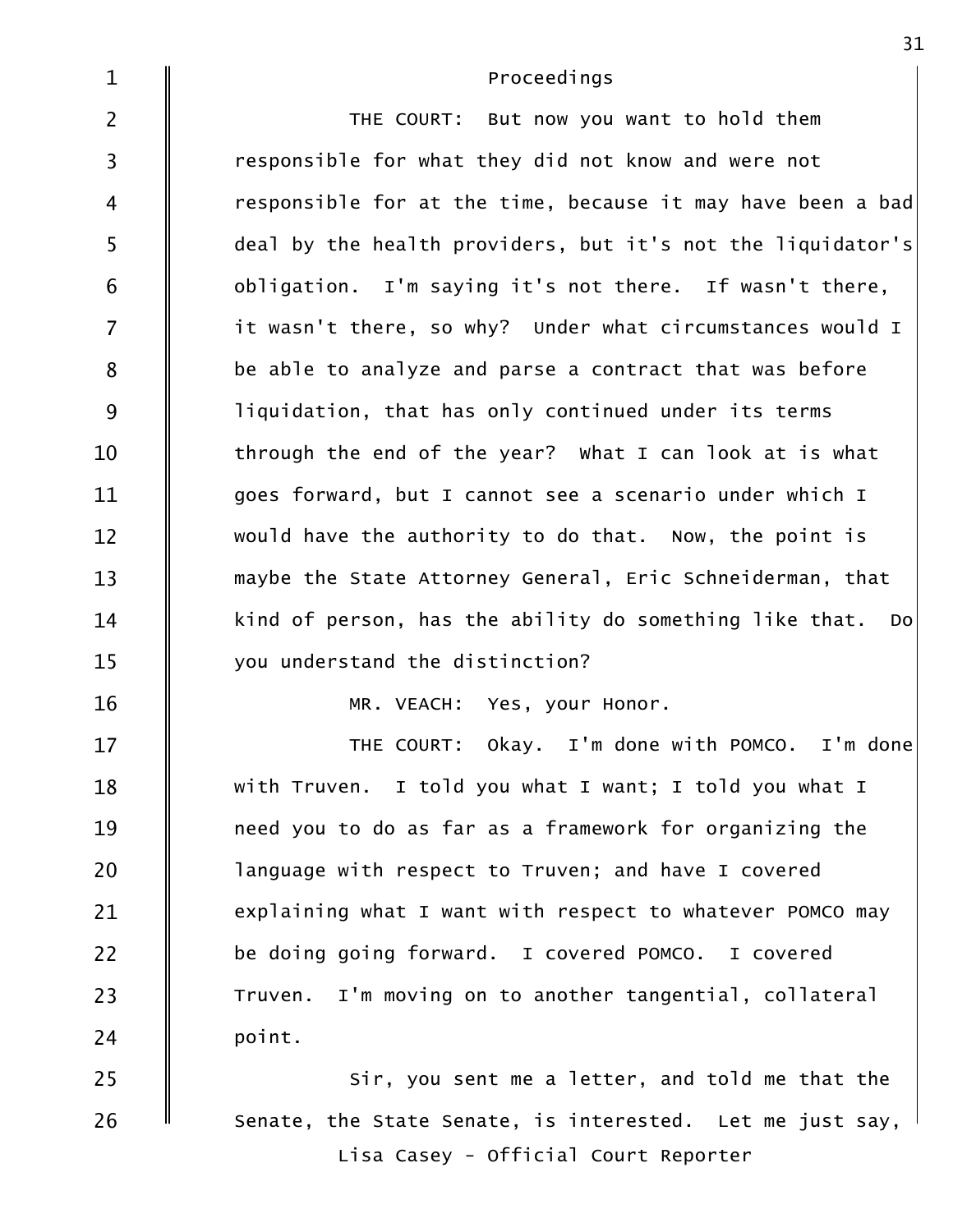| $\mathbf{1}$            | Proceedings                                                 |
|-------------------------|-------------------------------------------------------------|
| $\overline{2}$          | how did the State Senate get interested?                    |
| $\overline{\mathbf{3}}$ | MR. VEACH: They held hearings back in January of            |
| $\overline{4}$          | 2016, and their staff continually follow the case.          |
| 5                       | THE COURT: And who -- you have been in touch                |
| 6                       | with them, obviously.                                       |
| $\overline{7}$          | MR. VEACH: I have not. I was surprised to see               |
| $\bf 8$                 | this letter. I have not spoken to these gentlemen.          |
| $9$                     | THE COURT: I'm not putting you under oath.                  |
| 10                      | Okay. If the Senate of the State of New York                |
| 11                      | wants to do something, they know how to do it and they have |
| 12                      | the clear ability to do a whole lot of things with respect  |
| 13                      | to any aspect of action they think was improper. What is    |
| 14                      | the senate looking at, based on the letter? What is their   |
| 15                      | concern.                                                    |
| 16                      | MR. VEACH: From the letter they are getting                 |
| 17                      | calls from their constituents wanting to know when will     |
| 18                      | policies be paid. They are also concerned about             |
| 19                      | unnecessary expenses.                                       |
| 20                      | THE COURT: I only ask you this -- why can't they            |
| 21                      | look at the website like everybody else? Is it the senate   |
| 22                      | committee that's interested in this? The liquidation        |
| 23                      | website is so transparent, all they have to do is look at   |
| 24                      | it, if they want to know what's going on. Because the       |
| 25                      | letter indicated they want to know the status of what's     |
| 26                      | going on. This is the most public liquidation I have ever   |
|                         | Lisa Casey - Official Court Reporter                        |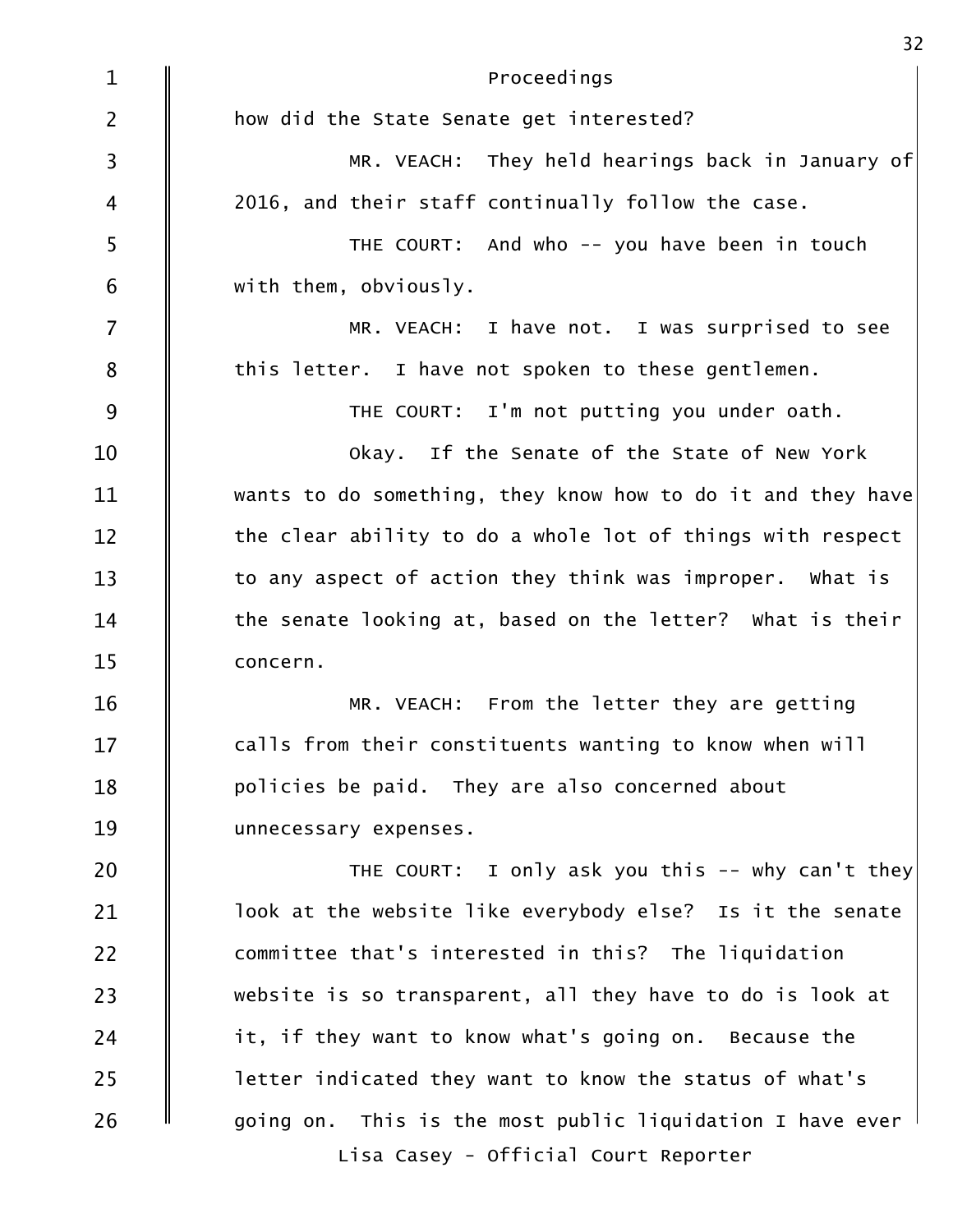| $\mathbf{1}$            | Proceedings                                                   |
|-------------------------|---------------------------------------------------------------|
| $\overline{2}$          | seen.                                                         |
| $\overline{\mathbf{3}}$ | MR. VEACH: Your Honor, what they were asking,                 |
| $\overline{4}$          | the letter was directed to the superintendent and they        |
| 5                       | asked the superintendent, Please estimate for me when this    |
| 6                       | process will end, when will the claims be paid, and how       |
| $\overline{7}$          | much is it going to cost. That was their question.            |
| 8                       | THE COURT: Didn't we do a time line? I thought                |
| 9                       | there was a time line somewhere.                              |
| 10                      | MR. KIRSHNITZ: Well, I think that --                          |
| 11                      | MS. PIERCE-SIPONEN: For the EOB's, it's the                   |
| 12                      | beginning of the second quarter.                              |
| 13                      | THE COURT: Am I correct, or did we not talk                   |
| 14                      | about setting up a time line? We did. It's in the             |
| 15                      | transcript. We have a time line of how this process, how      |
| 16                      | this whole liquidation process should play out in a time      |
| 17                      | frame, to the point where we might start seeing payments.     |
| 18                      | It's in the record, maybe, and I thought I had asked $--$ I'm |
| 19                      | pretty sure I did this on the record, that I asked that a     |
| 20                      | time line be created and posted.                              |
| 21                      | MR. BUTLER: The time line was, the start, from                |
| 22                      | the issuance of the EOB's, and so until the EOB's get         |
| 23                      | issued, there's no deadlines.                                 |
| 24                      | THE COURT: Okay. First let me just say if this:               |
| 25                      | Is the committee on $--$ who is this again?                   |
| 26                      | MR. VEACH: Joint Committees on Health Insurance.              |
|                         | Lisa Casey - Official Court Reporter                          |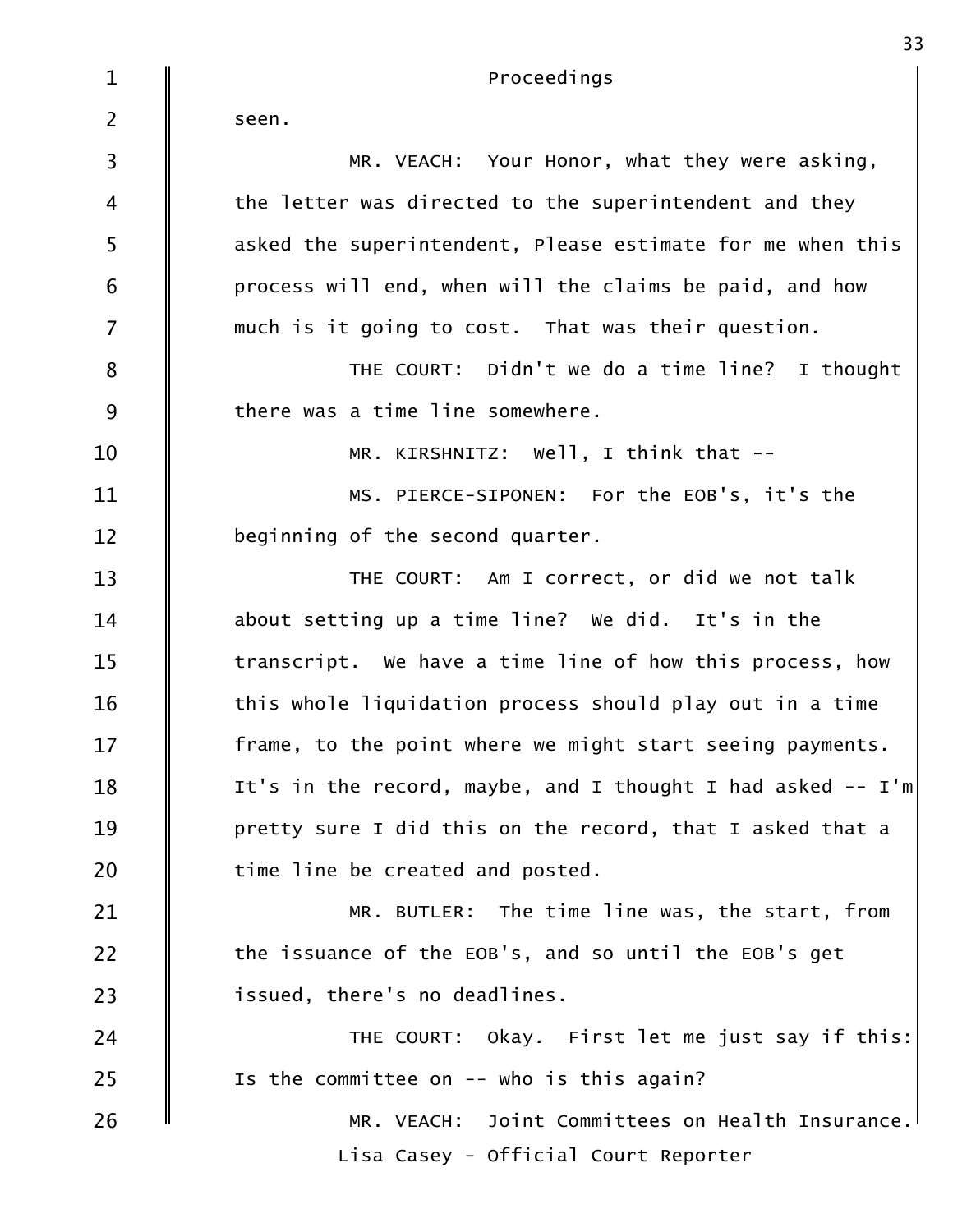| $\mathbf{1}$   | Proceedings                                               |
|----------------|-----------------------------------------------------------|
| $\overline{2}$ | THE COURT: They have reached out to the                   |
| 3              | superintendent; right?                                    |
| $\overline{4}$ | MR. VEACH: They held a hearing in January of              |
| 5              | 2016, and they have been following, apparently.           |
| 6              | THE COURT: Okay. What more did you want?                  |
| $\overline{7}$ | MR. VEACH: No. Simply, since the senator has              |
| 8              | referred to your Honor in this process, I thought it was  |
| 9              | good to bring it to your Honor's attention.               |
| 10             | THE COURT: Okay. Yes. My point, really, is                |
| 11             | that I'm trying to do what the court judiciary is capable |
| 12             | of doing to navigate this liquidation to the best end for |
| 13             | the benefit of the claimants. That's my goal. What the    |
| 14             | goal may be for the New York State Senate, I do not know. |
| 15             | The other question raised, which gives me pause,          |
| 16             | is how much is this going to cost? What kind of question  |
| 17             | is that? Cost where? How? What aspect of cost are we      |
| 18             | talking about? Because that's such a vague -- how much    |
| 19             | will it cost? Cost who?                                   |
| 20             | MR. VEACH: The policyholders. The money is                |
| 21             | coming out of a pot, and the policyholders are only going |
| 22             | to get what's left.                                       |
| 23             | THE COURT: And we would imagine that the State            |
| 24             | Senate committee knows that. They are knowledgeable of    |
| 25             | this process.                                             |
| 26             | MR. VEACH: I would not assume that. They have             |
|                | Lisa Casey - Official Court Reporter                      |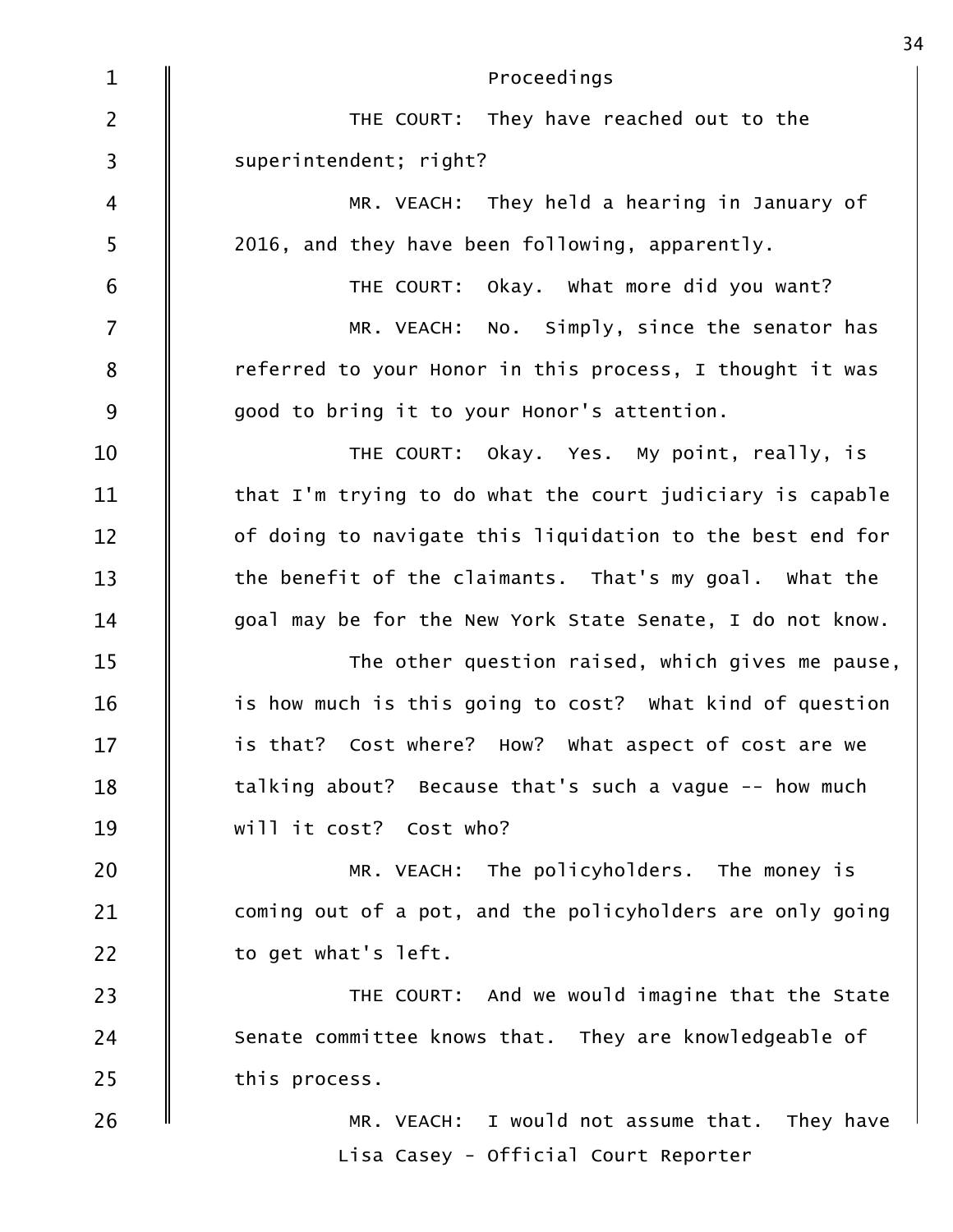| $\mathbf{1}$            | Proceedings                                                |
|-------------------------|------------------------------------------------------------|
| $\overline{2}$          | asked the superintendent for an answer on this, and I was  |
| $\overline{\mathbf{3}}$ | hoping that there might be something today, but apparently |
| $\overline{\mathbf{4}}$ | there's not.                                               |
| 5                       | THE COURT: Why would you hope there's an answer            |
| 6                       | for the Senate today? Why would you hope that the Senate   |
| $\overline{7}$          | would get an answer today? Is the Senate here?             |
| $\bf 8$                 | MR. VEACH:<br>NO.                                          |
| 9                       | THE COURT: You are not a representative of the             |
| 10                      | Senate.                                                    |
| 11                      | MR. VEACH:<br>No, no, your Honor.                          |
| 12                      | How would you anticipate that?<br>THE COURT:               |
| 13                      | I would have thought that it would be<br>MR. VEACH:        |
| 14                      | an opportunity for the superintendent to respond in a      |
| 15                      | timely fashion. The letter has been out there for a couple |
| 16                      | of weeks, and we bring all of this together for your Honor |
| 17                      | and say other, this is my estimate about how long this was |
| 18                      | going take.                                                |
| 19                      | THE COURT: That wasn't my issue. That's the                |
| 20                      | issue for the Senate that's not my issue. That's not even  |
| 21                      | my question, and I'm not even the one that's expert. I     |
| 22                      | know that it's premature, so I'm sure the Senate knows way |
| 23                      | better than I do that it's premature to say how much will  |
| 24                      | it cost and what's the time frame. This is their           |
| 25                      | bailiwick; right? I expect they are very expert in this.   |
| 26                      | I believe we have been moving expeditiously. I             |
|                         | Lisa Casey - Official Court Reporter                       |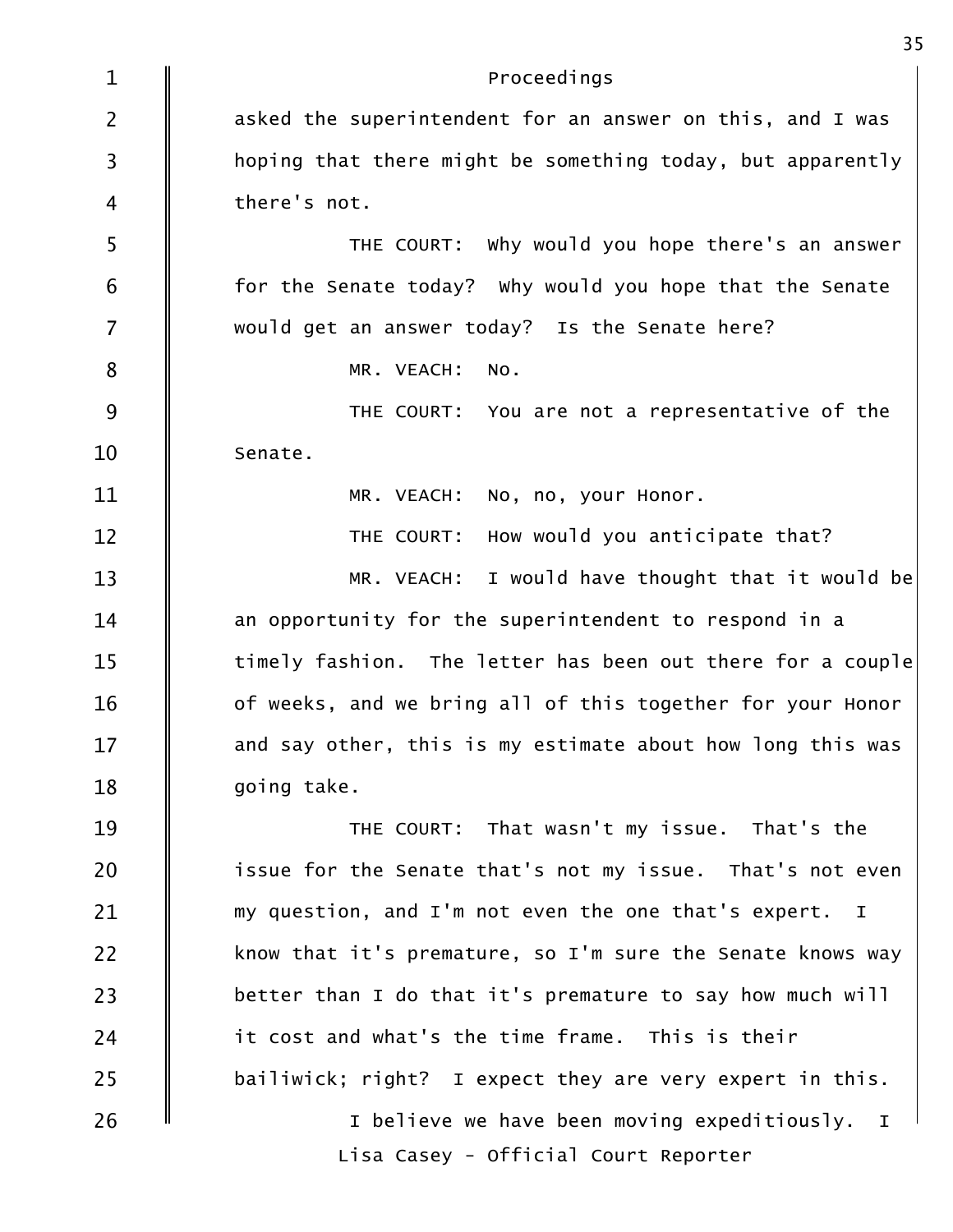| $\mathbf{1}$            | Proceedings                                                    |
|-------------------------|----------------------------------------------------------------|
| $\overline{2}$          | know that you would basically say I've been pushing, and I     |
| $\overline{\mathbf{3}}$ | have, but you have been cooperating and doing a fine job of    |
| $\overline{4}$          | giving the Court all it asks for, and I ask for a lot, and     |
| 5                       | I ask often, and you have done a great job, and this is        |
| 6                       | extremely transparent. Anyone who wants to know what's         |
| $\overline{7}$          | going on in this liquidation only had to log in. In            |
| 8                       | English or Spanish. And that's it. You can't ask for           |
| 9                       | more. I have done other liquidations. This is the most         |
| 10                      | transparent.                                                   |
| 11                      | MR. VEACH: Your Honor, two points. First of                    |
| 12                      | all -- requests, rather. Could we meet here every other        |
| 13                      | Wednesday, or at least once a month, to hear a status          |
| 14                      | report from the liquidation bureau about how they are          |
| 15                      | doing? Your Honor has said several times you want time         |
| 16                      | frames, and I mentioned it in the briefing issue, and I        |
| 17                      | believe that's absolutely right. Without a regular             |
| 18                      | schedule, I'm afraid this process is going to move along at    |
| 19                      | a leisurely pace. It's not the Court. It's not the Court.      |
| 20                      | THE COURT: But it hasn't, so you have no basis.                |
| 21                      | You have no foundation for that fear. Your fear is             |
| 22                      | baseless, because --                                           |
| 23                      | MR. VEACH: We have --                                          |
| 24                      | THE COURT: Excuse me. You have a fear based on                 |
| 25                      | nothing, because they have been moving expeditiously. They     |
| 26                      | have been moving, so to say, I'm afraid it will do $x$ , based |
|                         | Lisa Casey - Official Court Reporter                           |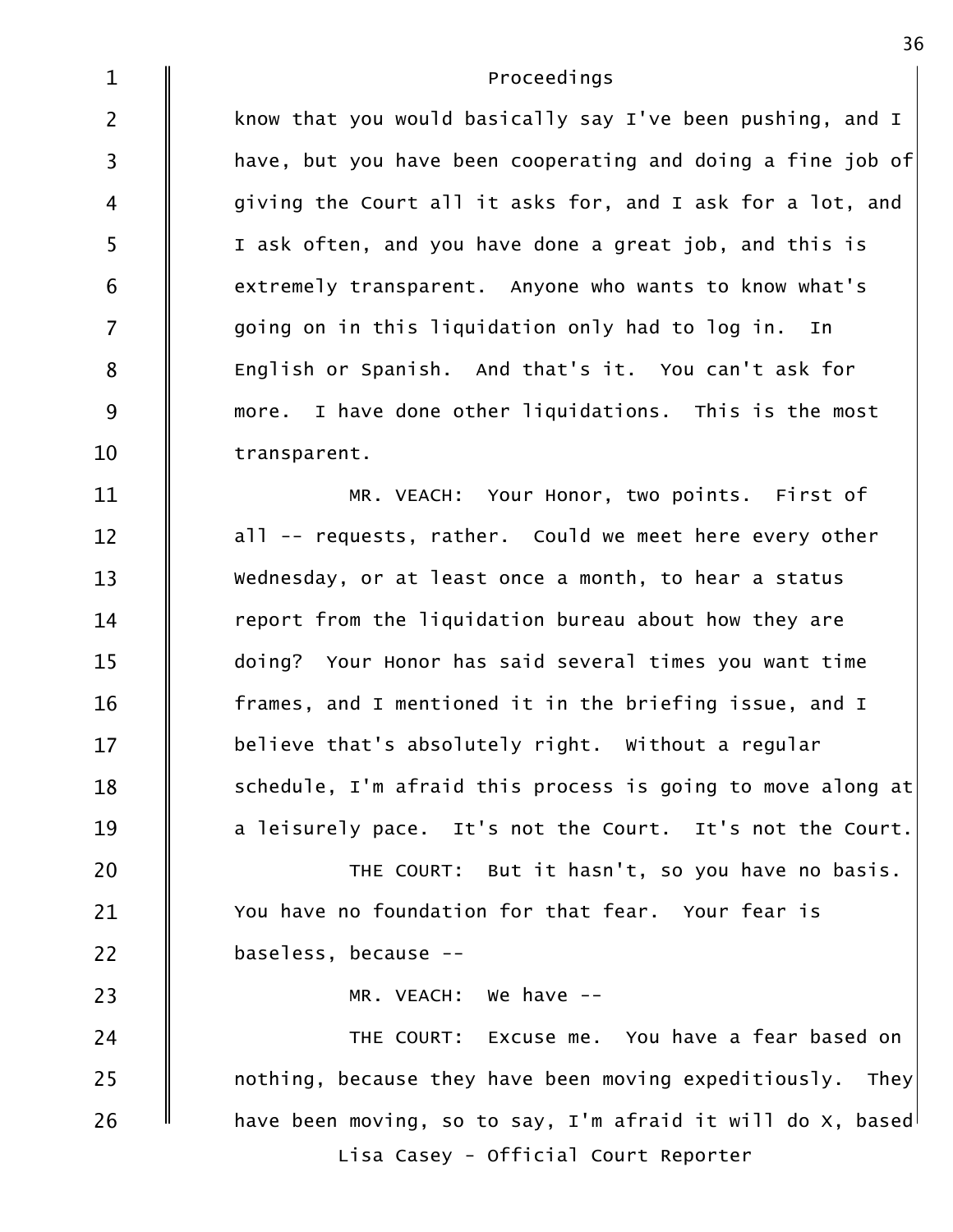| $\mathbf{1}$   | Proceedings                                                        |
|----------------|--------------------------------------------------------------------|
| $\overline{2}$ | on what? Based on nothing that has occurred thus far.              |
| $\overline{3}$ | You would like to be here how often?                               |
| 4              | MR. VEACH: I would suggest every other week, or                    |
| 5              | once a month, just a regular status report. They can send          |
| $6\,$          | someone from the liquidation bureau.                               |
| $\overline{7}$ | THE COURT: You see, but the thing is, they have                    |
| 8              | a job to do. They have processes they should be engaged            |
| 9              | in, and that doesn't mean they have something to tell me           |
| 10             | every two weeks, or once a month. That doesn't mean that.          |
| 11             | What matters is that I know what's happening on a regular          |
| 12             | basis with respect to moving this along.                           |
| 13             | I understand, now, the need for Truven, and I                      |
| 14             | have explained that I'm going to see it before you do it,          |
| 15             | and I've told you I want to see it sooner, and I want the          |
| 16             | time frame for what POMCO is going to do now. That can be          |
| 17             | sent to me, and if they have issues, I can ask you.<br>$\mathbf I$ |
| 18             | don't have to bring you in for that. I can see it, because         |
| 19             | you are going to send it to me and I will let you know if I        |
| 20             | need to talk to you about it.                                      |
| 21             | So let's get some time frames; okay? I need to                     |
| 22             | know the POMCO parameters and I need to see what you have          |
| 23             | in mind for POMCO. How much time do you need for me to see         |
| 24             | that, a month?                                                     |
| 25             | MS. PIERCE-SIPONEN: I would go back and talk to                    |
| 26             | my technical people in the office, and --                          |
|                | Lisa Casey - Official Court Reporter                               |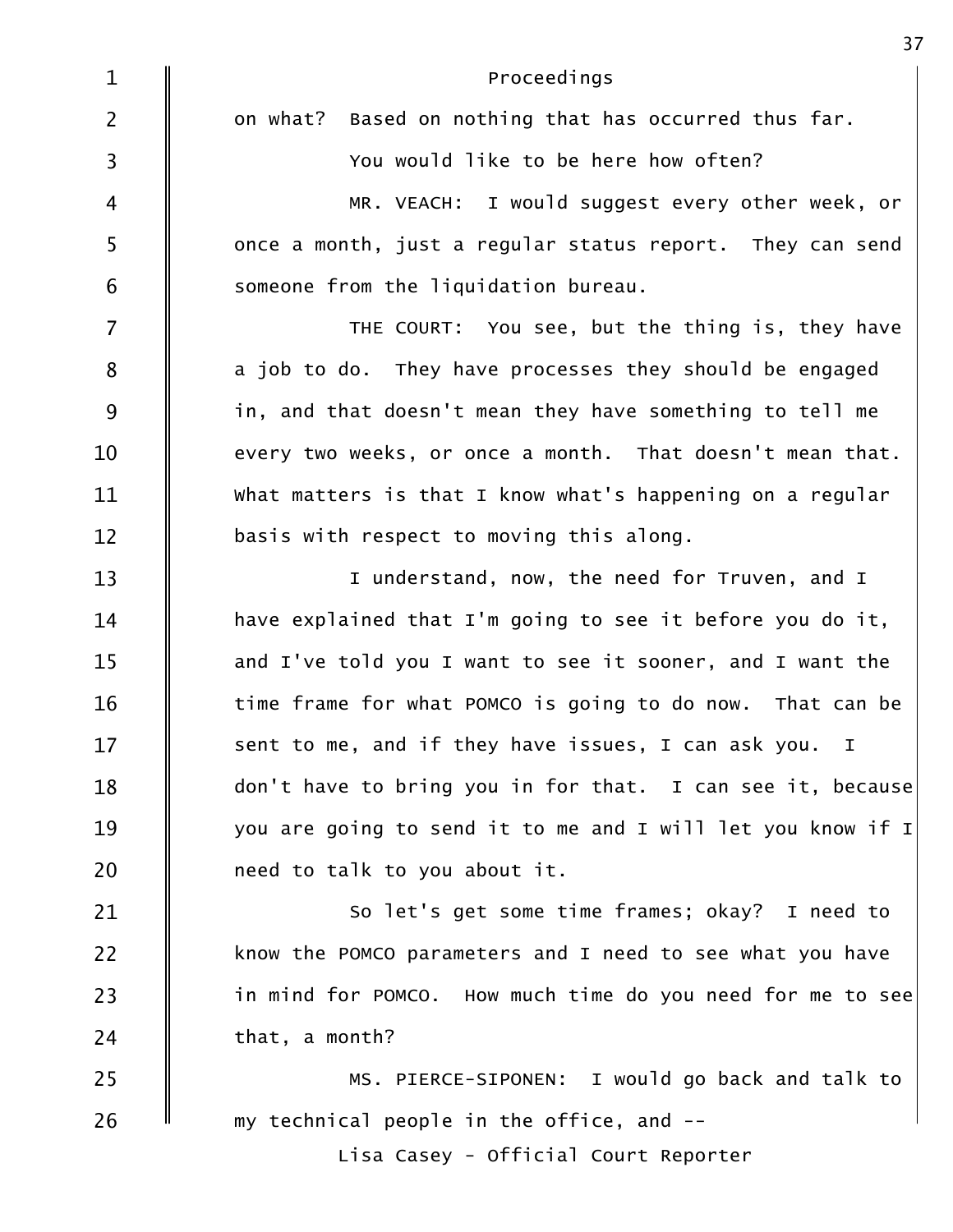| $\mathbf{1}$            | Proceedings                                                 |
|-------------------------|-------------------------------------------------------------|
| $\overline{2}$          | THE COURT: What I'm asking for is, I need to                |
| $\overline{\mathbf{3}}$ | know what is your -- what is your framework that you want   |
| 4                       | for POMCO, and I need to see that, and I want to know when  |
| 5                       | I can see what you want for POMCO. Am I not clear?          |
| 6                       | MS. PIERCE-SIPONEN: You are totally clear.                  |
| $\overline{7}$          | THE COURT:<br>okay.                                         |
| 8                       | MS. PIERCE-SIPONEN: We can probably can go back             |
| 9                       | to the office and talk to some people and then send you     |
| 10                      | something that will tell you what the time frame will be.   |
| 11                      | THE COURT: Some time frame, for you to let me               |
| 12                      | know what your $--$                                         |
| 13                      | MS. PIERCE-SIPONEN: I'm hopeful that it will be             |
| 14                      | the time frame for POMCO, because I know there are          |
| 15                      | discussions going on right now as to where they are in      |
| 16                      | terms of the file, and the expectation is we would have the |
| 17                      | audits beginning at the end of this month.                  |
| 18                      | THE COURT: Audits beginning by whom?                        |
| 19                      | MR. KIRSHNITZ: Truven.                                      |
| 20                      | THE COURT: Got it.                                          |
| 21                      | MS. PIERCE-SIPONEN: And if that's still on                  |
| 22                      | track, we would be able to answer your question quite       |
| 23                      | quickly, because we would know what we need.                |
| 24                      | THE COURT: The parameters of --                             |
| 25                      | MS. PIERCE-SIPONEN: Correct.                                |
| 26                      | THE COURT: -- POMCO's relationship.                         |
|                         | Lisa Casey - Official Court Reporter                        |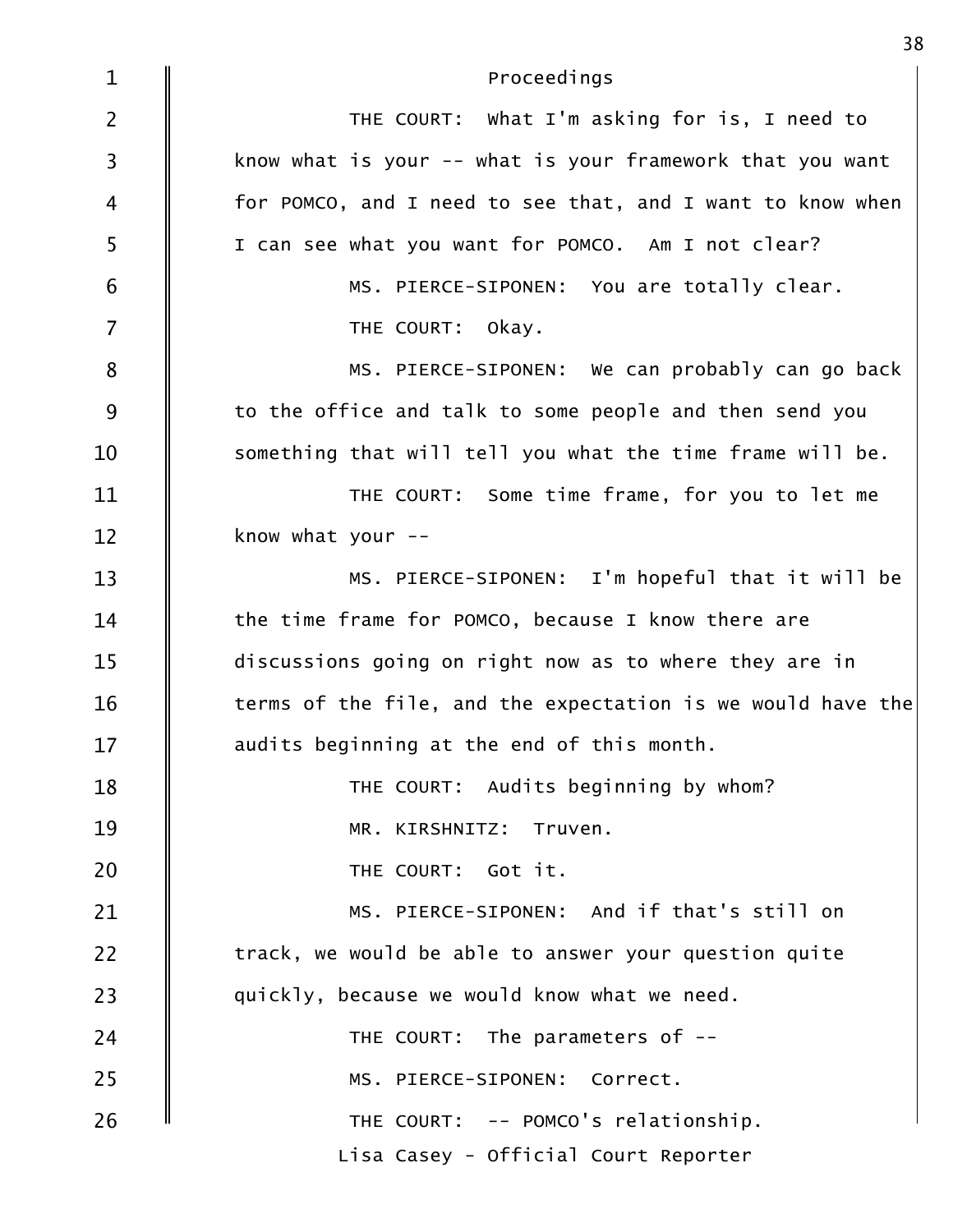| $\mathbf 1$             | Proceedings                                                 |
|-------------------------|-------------------------------------------------------------|
| $\overline{2}$          | Going forward, I want to know now, since you are            |
| $\overline{\mathbf{3}}$ | having difficulty telling me, I'll tell you. 30 days.       |
| $\overline{4}$          | MS. PIERCE-SIPONEN: That's fine.                            |
| 5                       | THE COURT: 30 days. That's the parameters of                |
| 6                       | POMCO.                                                      |
| $\overline{7}$          | MS. PIERCE-SIPONEN: That's fine.                            |
| 8                       | THE COURT: Now, what did I ask for with respect             |
| 9                       | to Truven --                                                |
| 10                      | MR. BUTLER: Can we have an idea, your Honor, of             |
| 11                      | how long they expect Truven to take to do its audit.        |
| 12                      | THE COURT: That's what I said. What did I want              |
| 13                      | with Truven.                                                |
| 14                      | MS. PIERCE-SIPONEN: The audit will probably take            |
| 15                      | until the end -- we are anticipating until in the end of    |
| 16                      | first quarter.                                              |
| 17                      | THE COURT: First quarter of what.                           |
| 18                      | MR. KIRSHNITZ: Of 2017.                                     |
| 19                      | THE COURT: That, I think --                                 |
| 20                      | MS. PIERCE-SIPONEN: Sorry. And then the EOB's               |
| 21                      | would begin to go out the second quarter of 2017 on a       |
| 22                      | rolling basis. As they are ready, they will be sent out     |
| 23                      | and then we'll be able to give you what I believe you had   |
| 24                      | wanted at one point, which is like a score card of how they |
| 25                      | are going and how many have gone out.                       |
| 26                      | THE COURT: But you see, what you just explained             |
|                         | Lisa Casey - Official Court Reporter                        |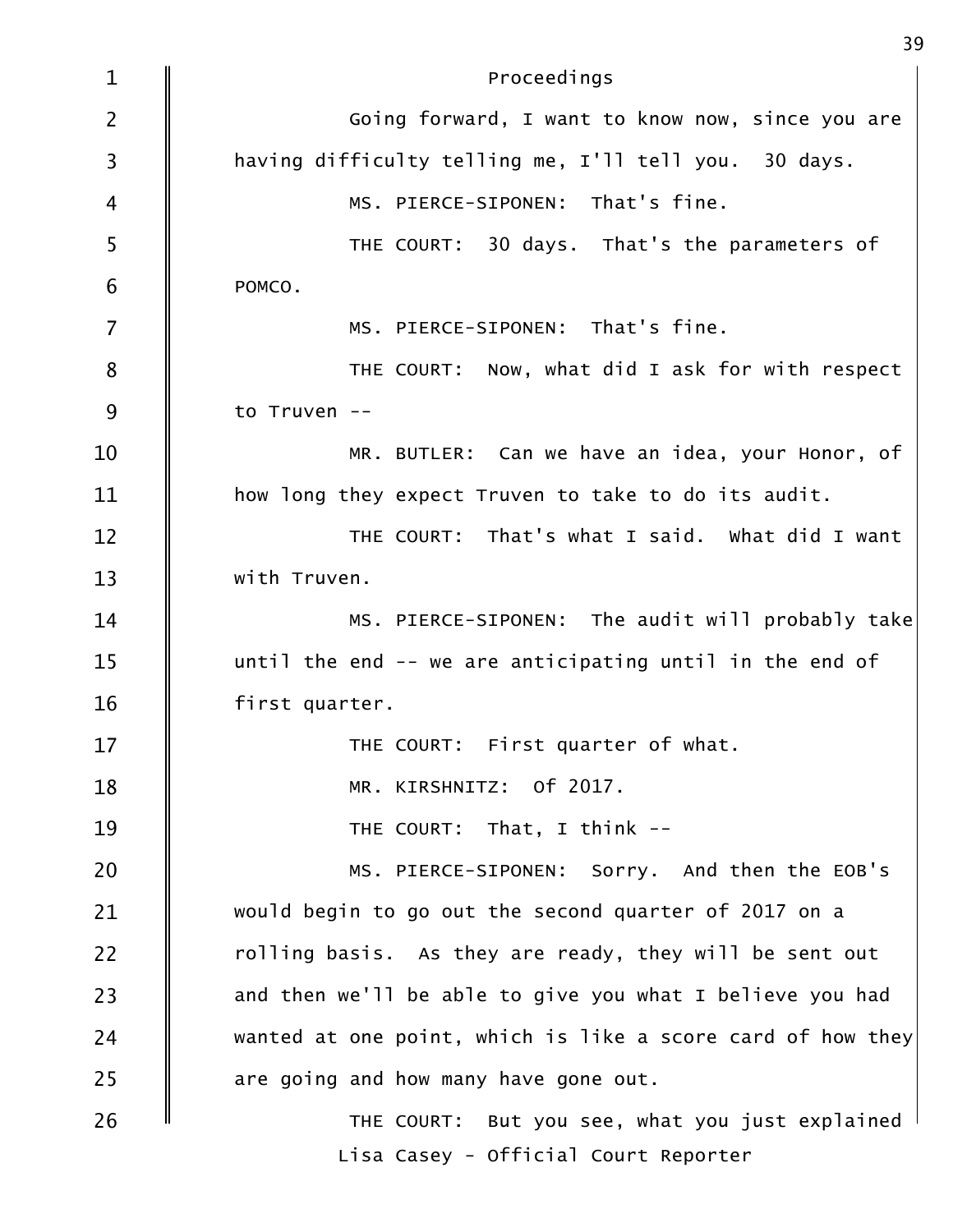| $\mathbf{1}$            | Proceedings                                                 |
|-------------------------|-------------------------------------------------------------|
| $\overline{2}$          | to me you could have done in a time line and posted. You    |
| $\overline{\mathbf{3}}$ | could post that time line. What I'm suggesting is I can     |
| $\overline{4}$          | get a flexible time line. I can get a time line from        |
| 5                       | January 1 to June 30th, and then I can get a time line that |
| $\boldsymbol{6}$        | picks up from March to maybe August. You see how I'm doing  |
| $\overline{7}$          | this? And then from maybe June to October. I want a         |
| 8                       | rolling time line. I would like a rolling time line that    |
| 9                       | picks up from January 1, 2017 and a quarterly rolling time  |
| 10                      | line, and I want it to roll, and I want you to post the     |
| 11                      | first rolling time line from January 1 through whatever,    |
| 12                      | the first quarter, April. I would like that posted in two   |
| 13                      | weeks; okay? And then just keep that rolling time line      |
| 14                      | rolling. Keep the time line rolling.                        |
| 15                      | Now we have an understanding of what we'll see              |
| 16                      | with Truven. We have an understanding of POMCO. I'm going   |
| 17                      | to get a rolling time line. I'm so happy, and the State     |
| 18                      | Senate, if they wish to speak to me, I'm easily found.      |
| 19                      | MR. BUTLER: One other outstanding issue that's              |
| 20                      | going to impact the time line, and we have discussed it a   |
| 21                      | couple of times in the past, and it has to do with the      |
| 22                      | total amount that's going to be available to the estate,    |
| 23                      | and that depends on claims that may or may not be --        |
| 24                      | THE COURT: Off the record.                                  |
| 25                      | (whereupon, an off-the-record discussion took               |
| 26                      | place.)                                                     |
|                         | Lisa Casey - Official Court Penorter                        |

Lisa Casey - Official Court Reporter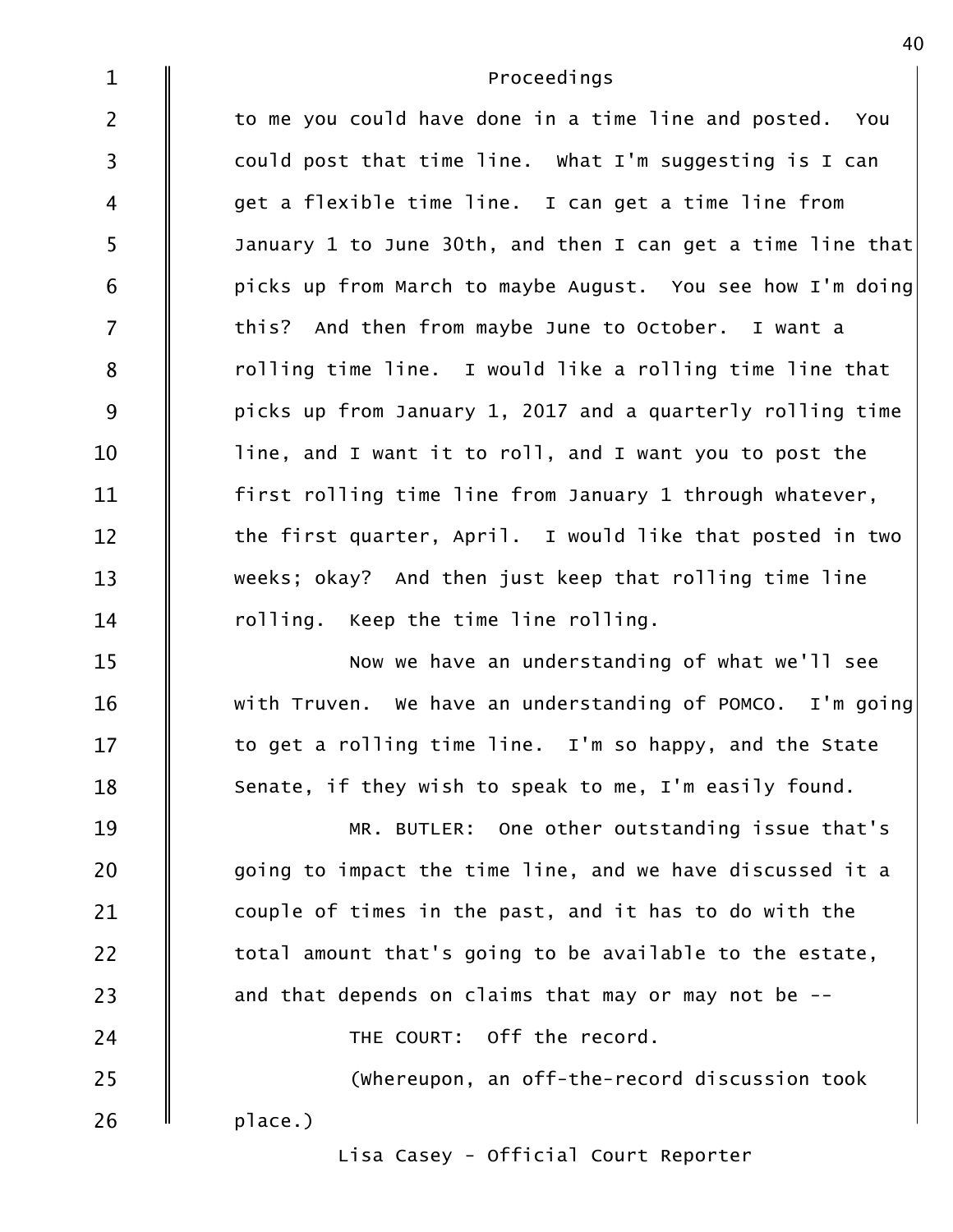| $\mathbf 1$    | Proceedings                                               |
|----------------|-----------------------------------------------------------|
| $\overline{2}$ | THE COURT: I thought I had asked that we, at              |
| $\overline{3}$ | some point, post the pot. Not how its divided, but what   |
| 4              | the pot is. We should know. We should have a number of    |
| 5              | what's in the pot. I thought I asked this before. How is  |
| 6              | it we don't have a number of what the pot consists of     |
| $\overline{7}$ | today?                                                    |
| 8              | MR. KIRSHNITZ: There is a balance sheet that's            |
| 9              | been posted on the website.                               |
| 10             | MR. BUTLER: But there's supposed to be, on the            |
| 11             | balance sheet, whether or not they were going to have a   |
| 12             | contingency for the claim against the federal government. |
| 13             | THE COURT: That's right.                                  |
| 14             | MR. BUTLER: We haven't seen that.                         |
| 15             | THE COURT: The point was, and this now comes              |
| 16             | back, we haven't heard from the Feds. The Court hasn't    |
| 17             | heard from the Feds.                                      |
| 18             | MR. BUTLER: We are not sure what's being done to          |
| 19             | make a claim against the Feds.                            |
| 20             | THE COURT: So the question is, what has the               |
| 21             | liquidator done to proceed with its federal claims. Is    |
| 22             | that close?                                               |
| 23             | MR. VEACH: Yes.                                           |
| 24             | MR. BUTLER: Yes, your Honor.                              |
| 25             | MS. PIERCE-SIPONEN: I leave that to the lawyer.           |
| 26             | MR. KIRSHNITZ: Your Honor, let me try to put              |
|                | Lisa Casey - Official Court Reporter                      |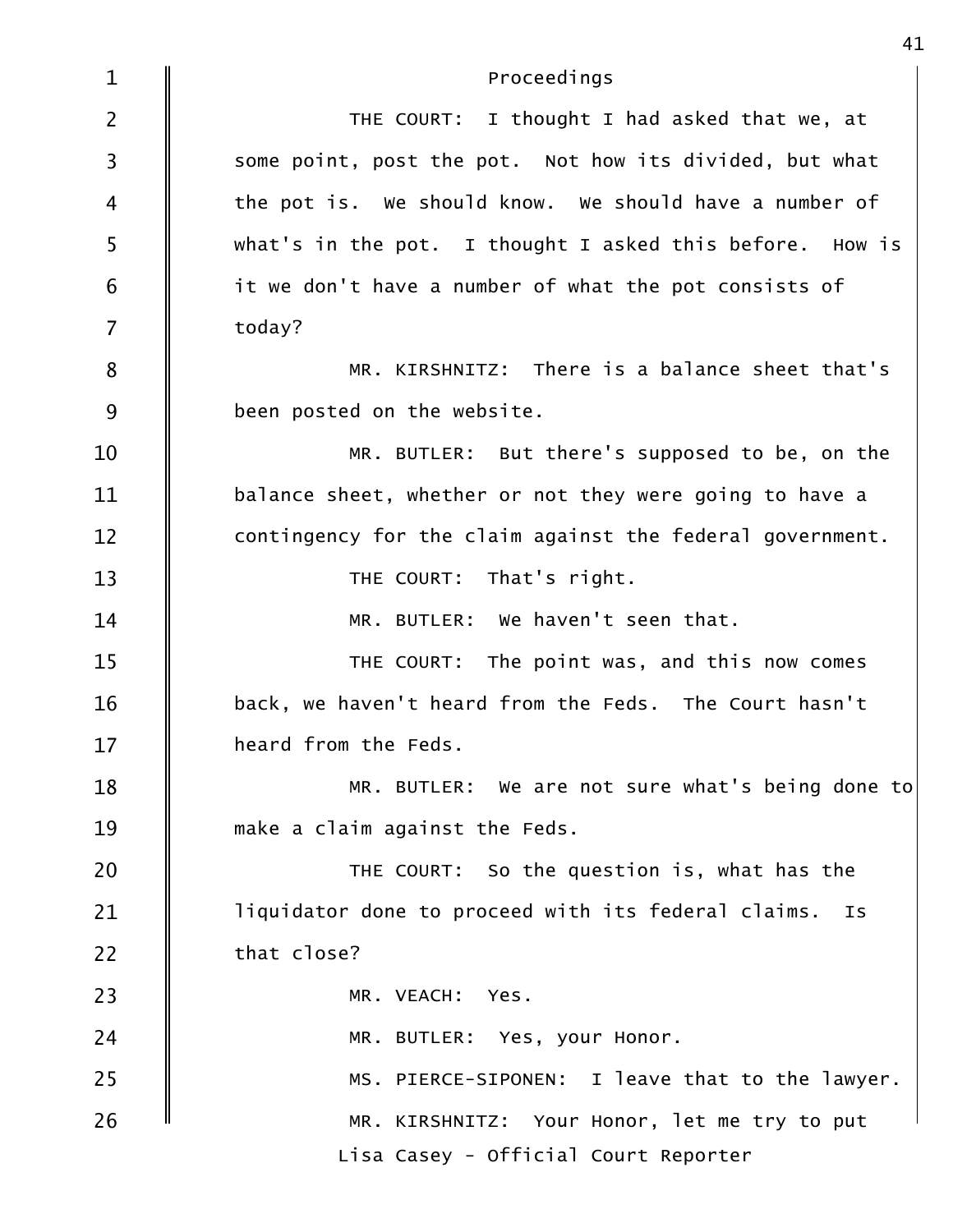MR. KIRSHNITZ: Your Honor -- You know it's a yes. You know it's a yes. **Confluence Probe Probe That's a yes or no.** 23  $\parallel$  against whom the liquidator has claims?  $\parallel$  liquidator is in discussions with parties, third parties,  $\parallel$  then. Or say this. Are you able to say that the 20  $\parallel$  THE COURT: Got it. So, let me just ask this, MR. KIRSHNITZ: Correct.  $\parallel$  the benefit of the estate?  $\parallel$  These are claims that the liquidator may have for  $\mid$   $\parallel$  here, and maybe you will answer; maybe you won't. Okay. This is going to be like twenty questions 14  $\parallel$  include a claimant? potential third parties could look like. It doesn't  $\parallel$  I'm just trying to get a picture of what this group of  $\parallel$  that a third party, that you could have negotiations with?  $\parallel$  they may be, would that include someone like Northwell? Is THE COURT: When you say third parties, whoever  $8 \quad \parallel \quad$  be discussing that in an open forum.  $7 \quad \parallel \quad$  would be controversial to say it would not be beneficial to $\mid$  $\begin{array}{|l|} \hline 6 & \phantom{.} \| \phantom{.} \end{array}$  with third parties, whomever they maybe, I don't think it  $\mathsf{S} \quad \| \qquad \mathsf{liquidator}$  has claims discussions, negotiations, et cetera MR. KIRSHNITZ: I mean, to the extent that the **S** THE COURT: Okay. 2  $\parallel$  this carefully.  $1 \parallel$ Proceedings Lisa Casey - Official Court Reporter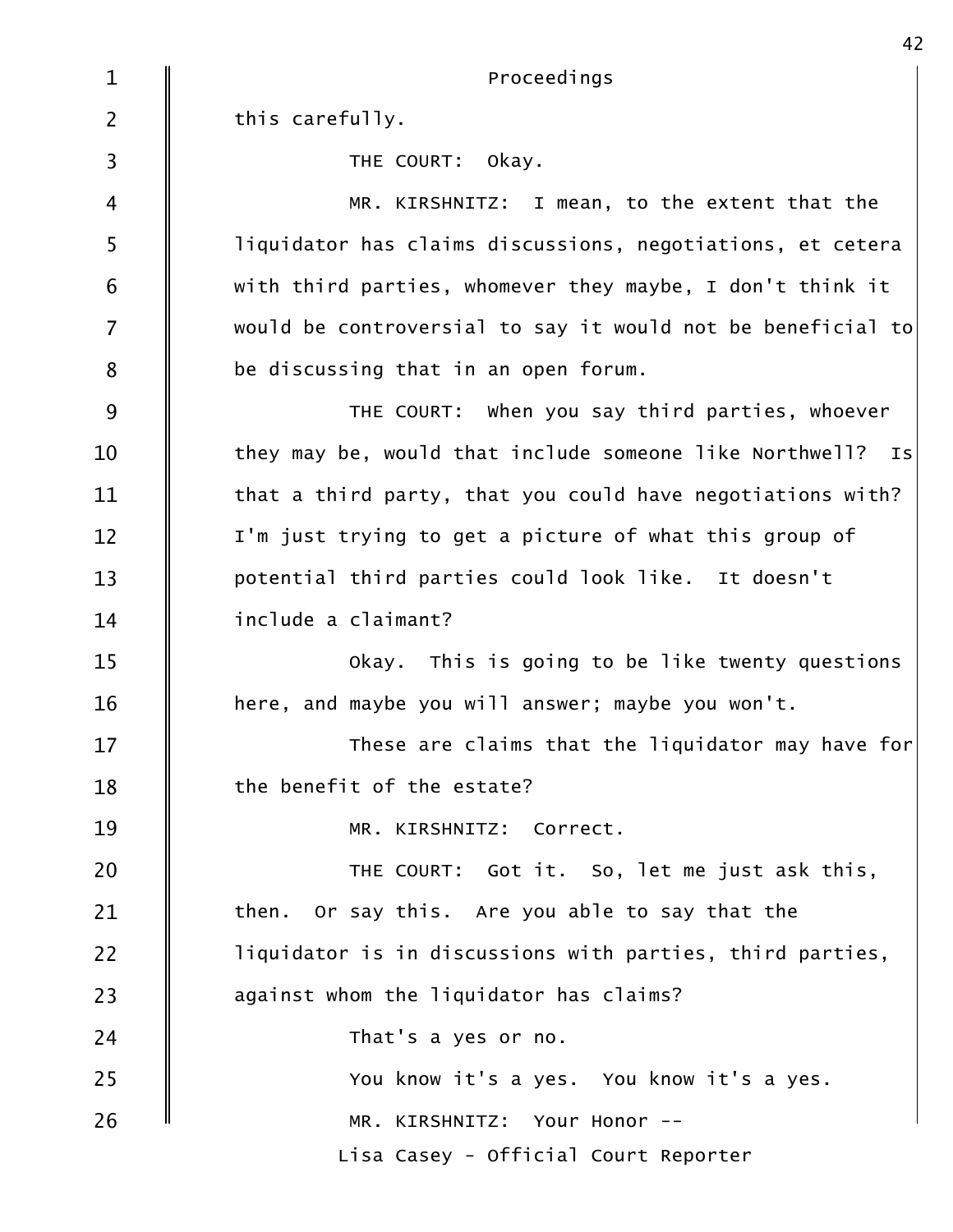| $\mathbf{1}$            | Proceedings                                                 |
|-------------------------|-------------------------------------------------------------|
| $\overline{2}$          | THE COURT: Let it go. Let it go. It's a yes.                |
| $\overline{\mathbf{3}}$ | MR. KIRSHNITZ: Your Honor, if you wanted to                 |
| $\overline{4}$          | discuss this in camera --                                   |
| 5                       | THE COURT: I don't want to discuss this, I just             |
| $6\,$                   | want you to say yes or no. Is that a --                     |
| $\overline{7}$          | MR. KIRSHNITZ: Absolutely.                                  |
| $\bf 8$                 | THE COURT: And that's all I needed to know.                 |
| $9$                     | See? That wasn't hard. It was, I'm not going to make you    |
| 10                      | or ask you to go beyond that, because I don't want to -- we |
| 11                      | never want to jeopardize --                                 |
| 12                      | MR. BUTLER: Absolutely.                                     |
| 13                      | THE COURT: We don't want to jeopardize                      |
| 14                      | negotiations that are beneficial to the estate.             |
| 15                      | Now, let's be clear. You can't finalize those               |
| 16                      | without the getting back to me in camera. You understand?   |
| 17                      | MR. KIRSHNITZ: As I'm saying, there's number of             |
| 18                      | issues that, if the Court wants to discuss in camera, we    |
| 19                      | are happy to do so. The liquidator.                         |
| 20                      | THE COURT: Let me just say, I don't want to                 |
| 21                      | learn that something has been finalized without putting it  |
| 22                      | before the Court, if need be in camera, of the nature of a  |
| 23                      | claim that we have just kind of discussed, and incorrectly; |
| 24                      | all right? I have no problem doing it in camera, and if     |
| 25                      | need be I'll seal that piece of the record, if that's       |
| 26                      | warranted, and if need be I will bring in, hypothetically,  |
|                         | Lisa Casey - Official Court Reporter                        |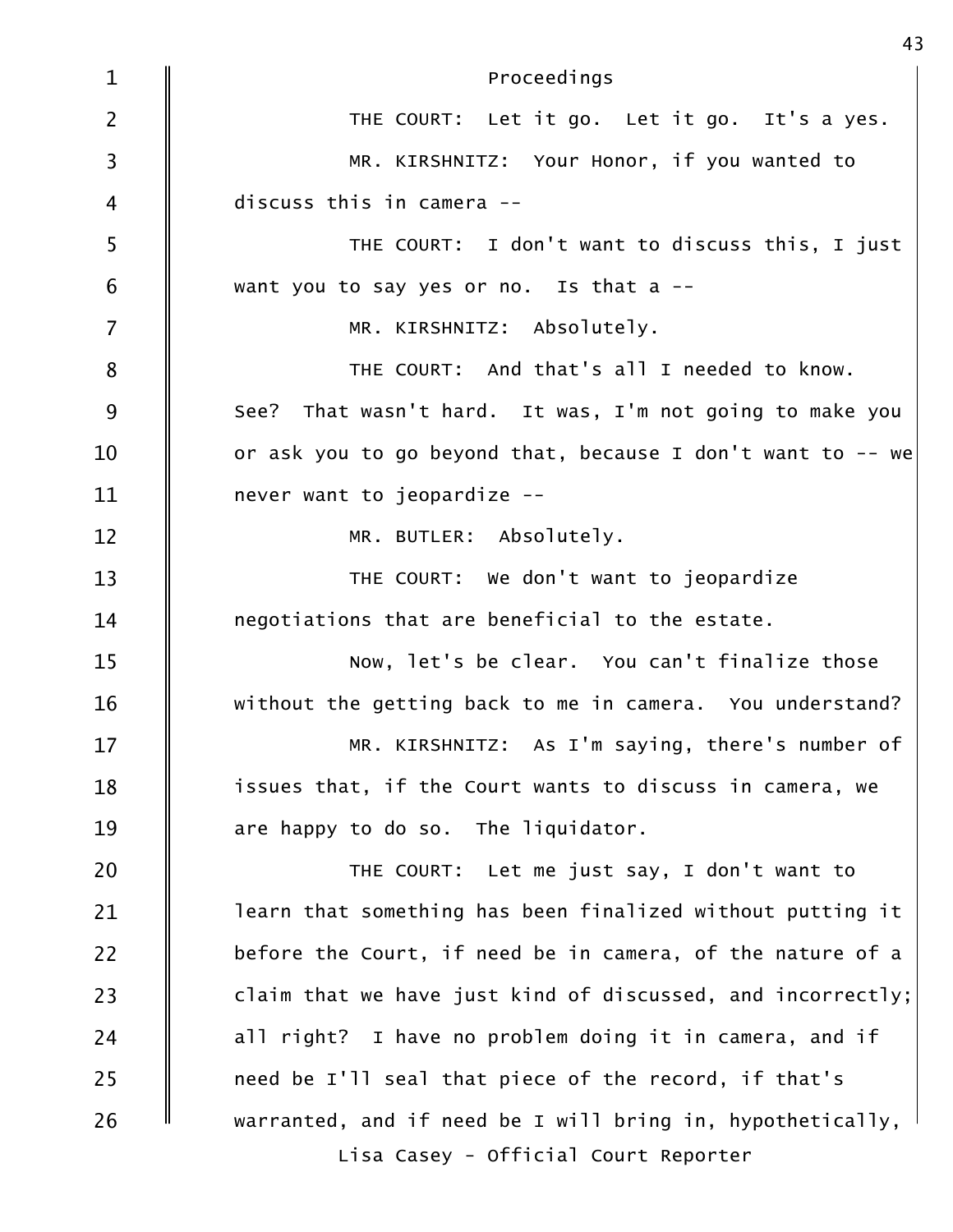| $\mathbf{1}$   | Proceedings                                                |
|----------------|------------------------------------------------------------|
| $\overline{2}$ | somebody like Northwell and have them do a confidentiality |
| 3              | agreement to bring them into the loop, because it's that   |
| 4              | important to them.                                         |
| 5              | I'm just saying what the possibilities are. I              |
| 6              | wouldn't be bringing you. Don't look for that invitation.  |
| $\overline{7}$ | MR. VEACH:<br>okay.                                        |
| 8              | THE COURT: Okay? Everybody understood that?                |
| 9              | MR. BUTLER: Yes, your Honor.                               |
| 10             | MR. KIRSHNITZ: Yes.                                        |
| 11             | THE COURT: You seem stressed.                              |
| 12             | MR. KIRSHNITZ: I'm not. I just look like this.             |
| 13             | THE COURT: All right. I think we are good                  |
| 14             | today.                                                     |
| 15             | MR. KIRSHNITZ: Your Honor?                                 |
| 16             | THE COURT: Yes.                                            |
| 17             | MR. KIRSHNITZ: We do have a few housekeeping               |
| 18             | issues to discuss with you.                                |
| 19             | THE COURT: Okay. Go ahead.                                 |
| 20             | MR. KIRSHNITZ: So, the first issue is this, and            |
| 21             | I think this was also at the October 11 conference. There  |
| 22             | was a discussion with Northwell about a memo regarding the |
| 23             | potential issue of a member and provider, possibly --      |
| 24             | THE COURT: Conflicting?                                    |
| 25             | MR. KIRSHNITZ: Making the same claim.                      |
| 26             | THE COURT: I thought we set up a mechanism for             |
|                | Lisa Casey - Official Court Reporter                       |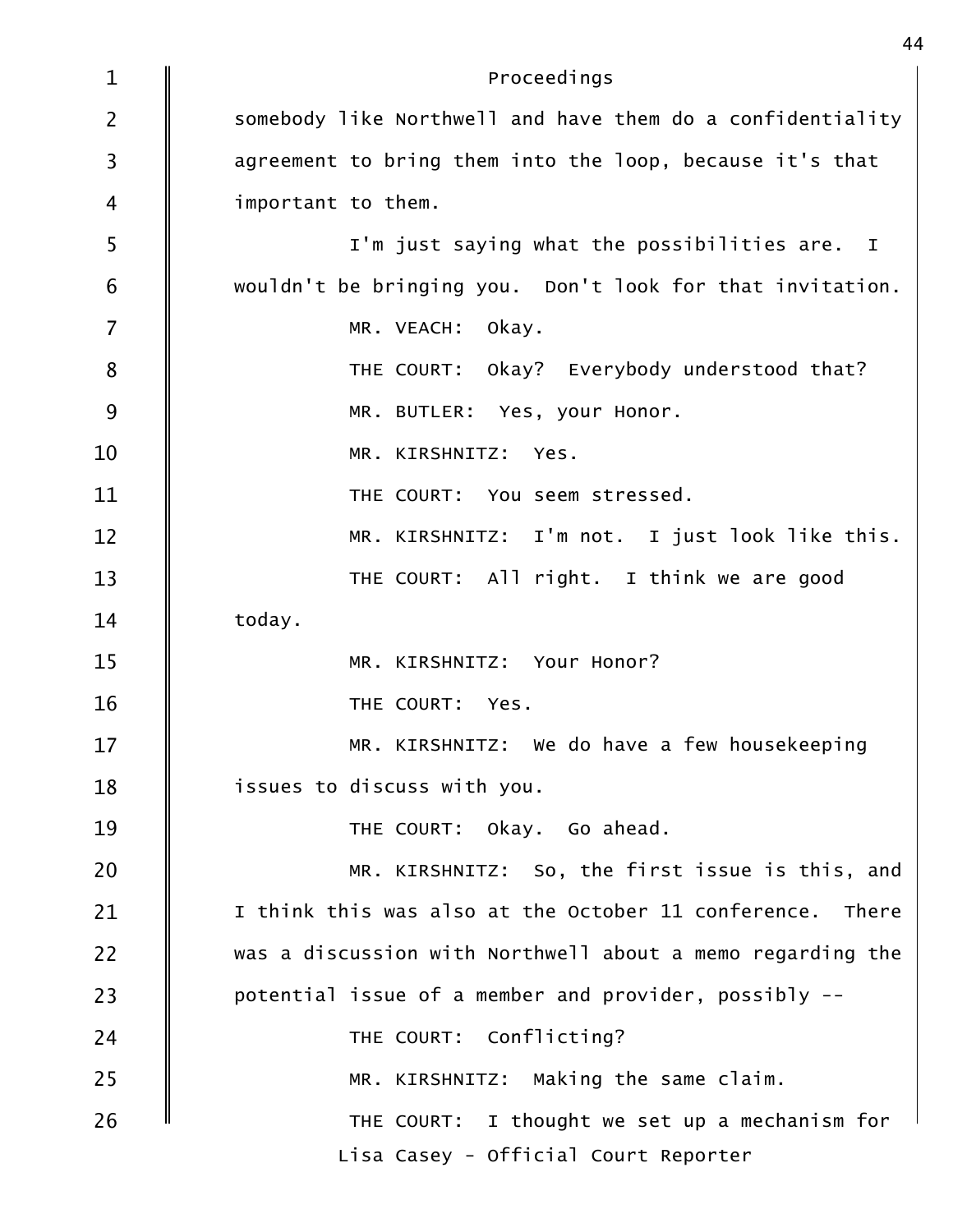26 U COURT: Okay. So if what you are proposing  $25$   $\parallel$  I'm not sure if that would -- $24$   $\parallel$  out, be a part of the process of the review of claims. So  $23$   $\parallel$  Court, what we discussed at the last hearing, would set 22  $\parallel$  be given to me for comment before it's submitted to the  $21$   $\parallel$  hearing is that if the memo, which I understand is going to $\mid$  $20$   $\parallel$  MR. BUTLER: What we anticipated at the last MR. KIRSHNITZ: Yes. 19 deemed closed. Do you see? 18  $17$   $\parallel$  that's generally considered open, unless and until it's  $16$   $\parallel$  for Court relief, you are going to have to take a posture  $15$   $\parallel$  But at the end of the day, you have to, if you are looking  $14$   $\parallel$  the request is that it be handled as a sealed submission. 13  $\parallel$  order, then it be a Court document. Do you see? Unless  $12$  | you are going to ask for relief that would be reduced to an|  $11$   $\parallel$  THE COURT: Let me just say this: If, in fact,  $10$   $\parallel$  conclusions and we would ask the Court to -- $9 \quad \parallel \quad$  as an application for relief, because the memo comes to  $8\qquad \parallel$  the Court, not just as a sort of academic memo of law, but  $7 \quad \parallel \quad \qquad$  what we were envisioning was presenting that to  $\begin{array}{|l|} \hline 6 & \multicolumn{1}{|l}{\parallel} & \multicolumn{1}{|l}{\exists} \text{ s} \text{ such}} \end{array}$  issue, and that memo is pretty much complete right now.  $\mathsf{5}$   $\parallel$  in the case, but your Honor asked for a memo about the  $\begin{array}{|l|}4 & \hspace{14.5pt} & \hspace{14.5pt} & \hspace{14.5pt} & \hspace{14.5pt} & \hspace{14.5pt} & \hspace{14.5pt} & \hspace{14.5pt} & \hspace{14.5pt} & \hspace{14.5pt} & \hspace{14.5pt} & \hspace{14.5pt} & \hspace{14.5pt} & \hspace{14.5pt} & \hspace{14.5pt} & \hspace{14.5pt} & \hspace{14.5pt} & \hspace{14.5pt} & \hspace{14.5pt} & \hspace{14.5pt} &$ MR. KIRSHNITZ: I mean, I think our opinion is 3  $2 \parallel$  that.  $1 \parallel$ Proceedings Lisa Casey - Official Court Reporter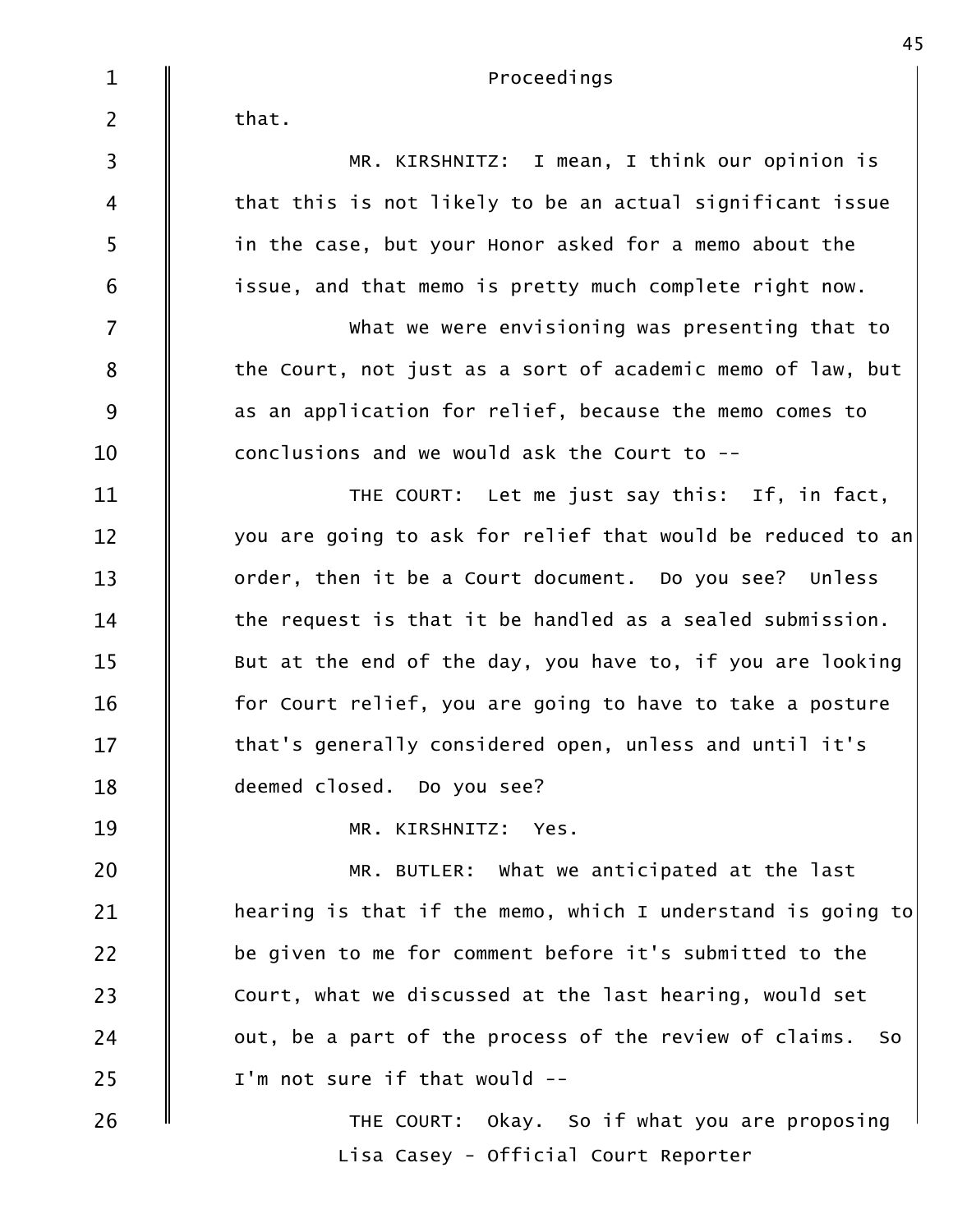| $\mathbf{1}$            | Proceedings                                                   |
|-------------------------|---------------------------------------------------------------|
| $\overline{2}$          | is not like an order of relief, like that. You are saying     |
| $\overline{\mathbf{3}}$ | we are going to discuss setting up a potential mechanism to   |
| 4                       | handle a certain category of claims that may arise, and in    |
| 5                       | putting this mechanism forward, we are going to discuss it    |
| 6                       | and include, at least, Northwell, $I'm$ not sure who else, in |
| $\overline{7}$          | the formulation of this, and then we are going to present     |
| 8                       | it to the Court and ask the court to approve this             |
| 9                       | mechanism.                                                    |
| 10                      | MR. KIRSHNITZ: I think that was the form,                     |
| 11                      | originally.                                                   |
| 12                      | THE COURT: You have to understand, any time you               |
| 13                      | are going to ask for a mechanism to be put in place, that     |
| 14                      | I'm going post it before it's finalized.                      |
| 15                      | MR. KIRSHNITZ: That's fine, but part of the                   |
| 16                      | question was, as far as, let's say, we submitted this,        |
| 17                      | posted it to the Court's docket via the electronic case       |
| 18                      | filing, so that would give service to Northwell, and          |
| 19                      | Northwell was the claimant that raised the issue.             |
| 20                      | THE COURT: You are talking about the --                       |
| 21                      | MR. KIRSHNITZ: This application.                              |
| 22                      | THE COURT: The proposed $-$ is it an application              |
| 23                      | or a mechanism? I'm viewing it as more of a mechanism than    |
| 24                      | an application to apply a certain time line in certain        |
| 25                      | categories of claims, such as duplicative claims. Is that     |
| 26                      | sort of --                                                    |

Lisa Casey - Official Court Reporter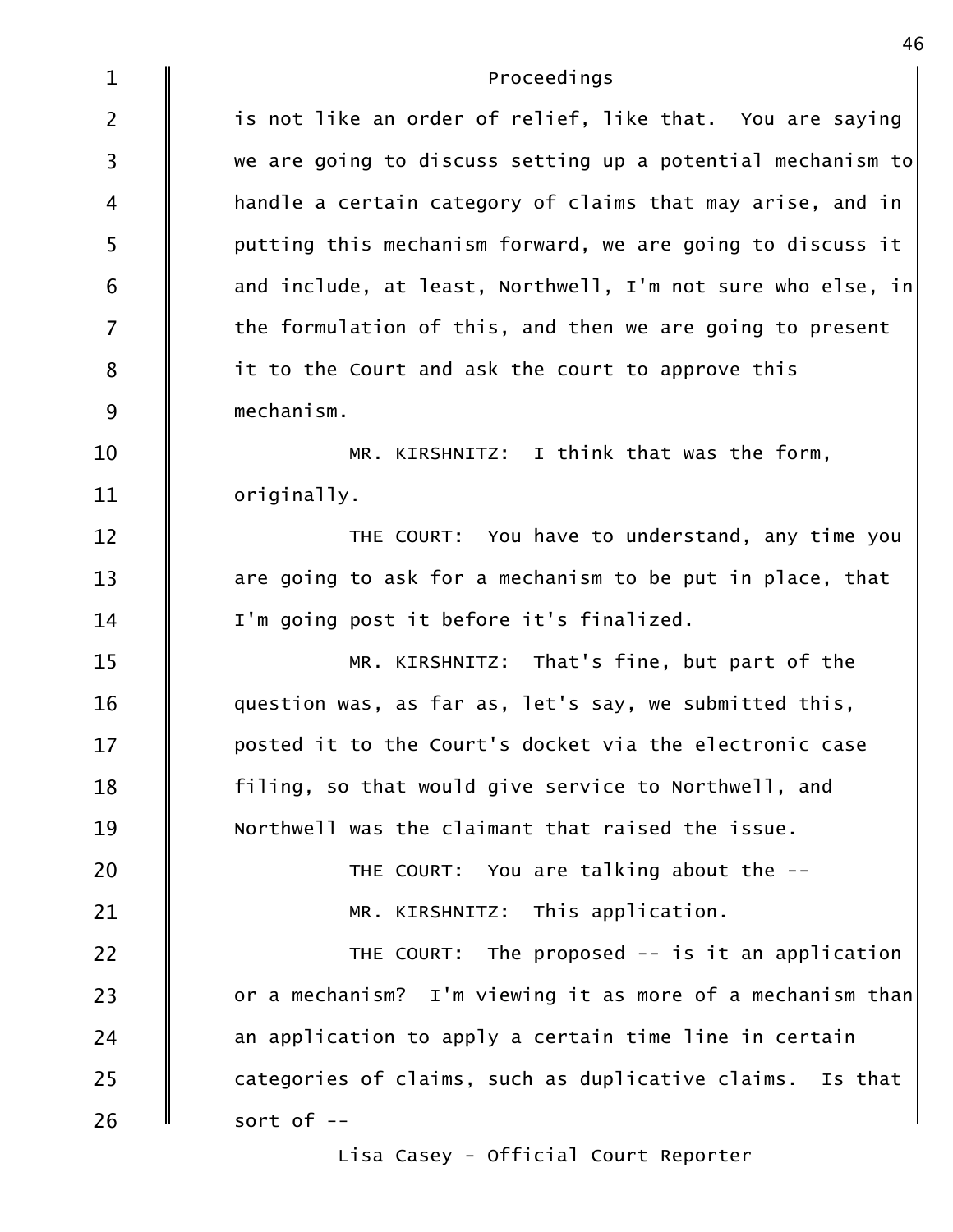| $\mathbf{1}$            | Proceedings                                                 |
|-------------------------|-------------------------------------------------------------|
| $\overline{2}$          | MR. KIRSHNITZ: Well, the question that was                  |
| $\overline{\mathbf{3}}$ | presented was -- and again, we don't think this would be a  |
| 4                       | significant issue in the case, in the matter, but if a      |
| 5                       | member and provider are sort of claiming the same amount of |
| 6                       | money and one has -- so the question, one, was does the     |
| $\overline{7}$          | liquidator have the ability to pay the money to the actual  |
| 8                       | person.                                                     |
| 9                       | THE COURT: That was the issue of law.                       |
| 10                      | MR. KIRSHNITZ: Either to the member or the                  |
| 11                      | provider, depending on who is the one who actually needs to |
| 12                      | be paid now. So that was question one. The second           |
| 13                      | question was --                                             |
| 14                      | THE COURT: Can you modify the agreement.                    |
| 15                      | MR. KIRSHNITZ: Exactly.                                     |
| 16                      | THE COURT: And under what theory of law or                  |
| 17                      | practice can the agreement be modified. I remember.         |
| 18                      | MR. KIRSHNITZ: Correct. And so that work has                |
| 19                      | been, that analysis has been done, and so what we were      |
| 20                      | envisioning was presenting that to the Court, and not just  |
| 21                      | as an academic memorandum of law, but as an application     |
| 22                      | asking -- because a conclusion has to have some sort of     |
| 23                      | approval, for that.                                         |
| 24                      | THE COURT: Has this at least been shared, on the            |
| 25                      | initial level, with Northwell.                              |
| 26                      | MR. KIRSHNITZ: It has not, your Honor.                      |
|                         | Lisa Casey - Official Court Reporter                        |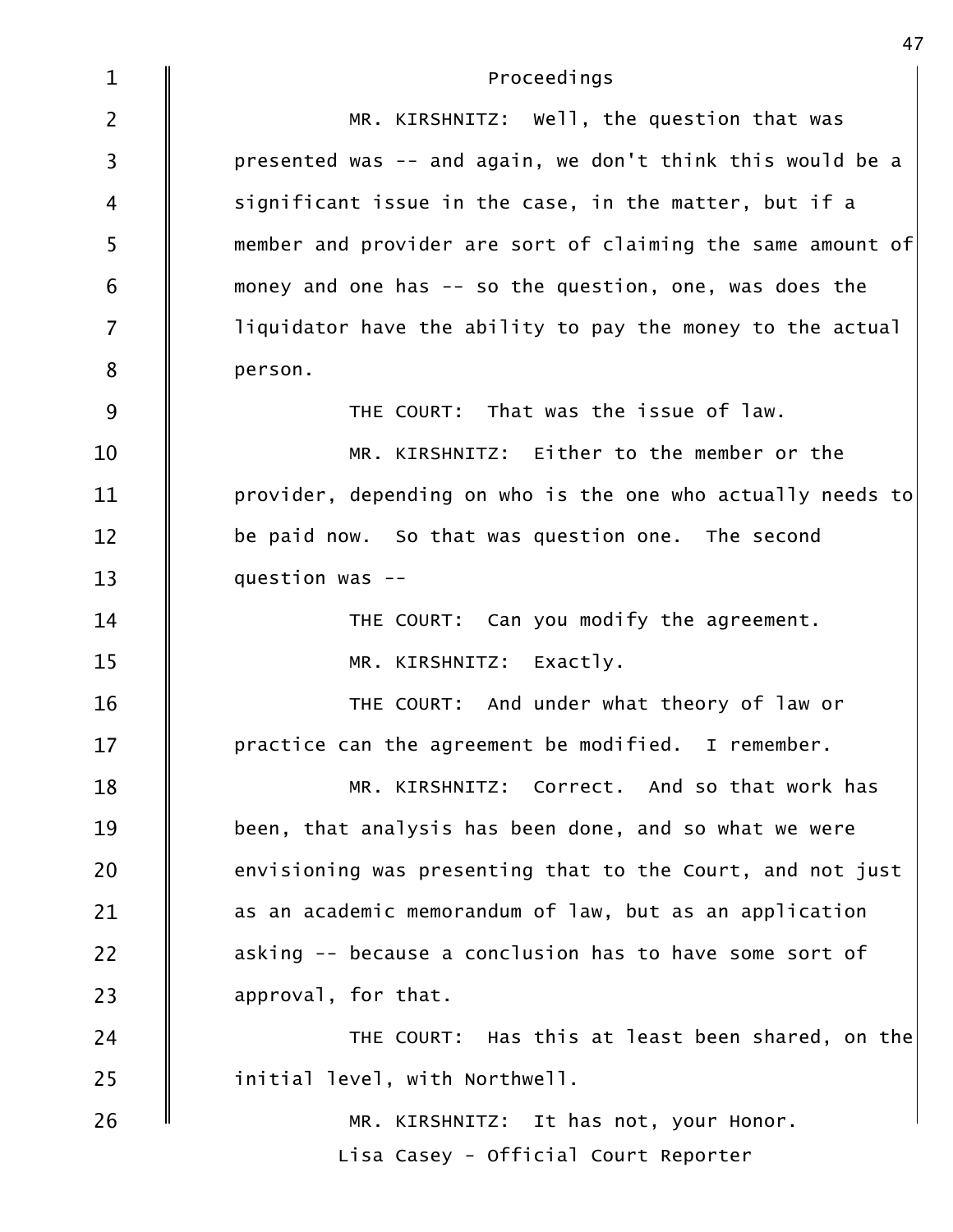| $\mathbf{1}$            | Proceedings                                                 |
|-------------------------|-------------------------------------------------------------|
| $\overline{2}$          | THE COURT: Okay. The thing is this: The                     |
| $\overline{\mathbf{3}}$ | concern was really raised by Northwell, but it's a concern. |
| $\overline{4}$          | It may not be great, but it's still a concern. The point    |
| 5                       | is that at some point before it becomes done, I've got to   |
| $6\,$                   | post it and I have to have comments, because it doesn't     |
| $\overline{7}$          | matter that you may think, Northwell is the primary one     |
| 8                       | that raises it. If it's going to change the parameters of   |
| 9                       | how claims are treated, I've got to deal with it and give a |
| 10                      | comment, period, before I rule. You see what I'm saying?    |
| 11                      | MR. BUTLER: Yes.                                            |
| 12                      | MR. KIRSHNITZ: Well, you are leading up to the              |
| 13                      | question I was trying to articulate earlier. If this is     |
| 14                      | submitted via the electronic docket, the NYCF Electronic    |
| 15                      | Case Filing, that will give service to Northwell and the    |
| 16                      | other parties that have appeared in the case, and the       |
| 17                      | question is, for many of the applications that have         |
| 18                      | happened, we have done, sort of, global service to all of   |
| 19                      | the members and providers.                                  |
| 20                      | THE COURT: You have done it by posting?                     |
| 21                      | MR. KIRSHNITZ: No. Well, there is postings, but             |
| 22                      | there also has been.                                        |
| 23                      | MS. PIERCE-SIPONEN: Mailing.                                |
| 24                      | MR. KIRSHNITZ: Actual mailing, emails, and the              |
| 25                      | concern is, correct me if I'm wrong --                      |
| 26                      | MS. PIERCE-SIPONEN: 200,000.                                |
|                         | Lisa Casey - Official Court Reporter                        |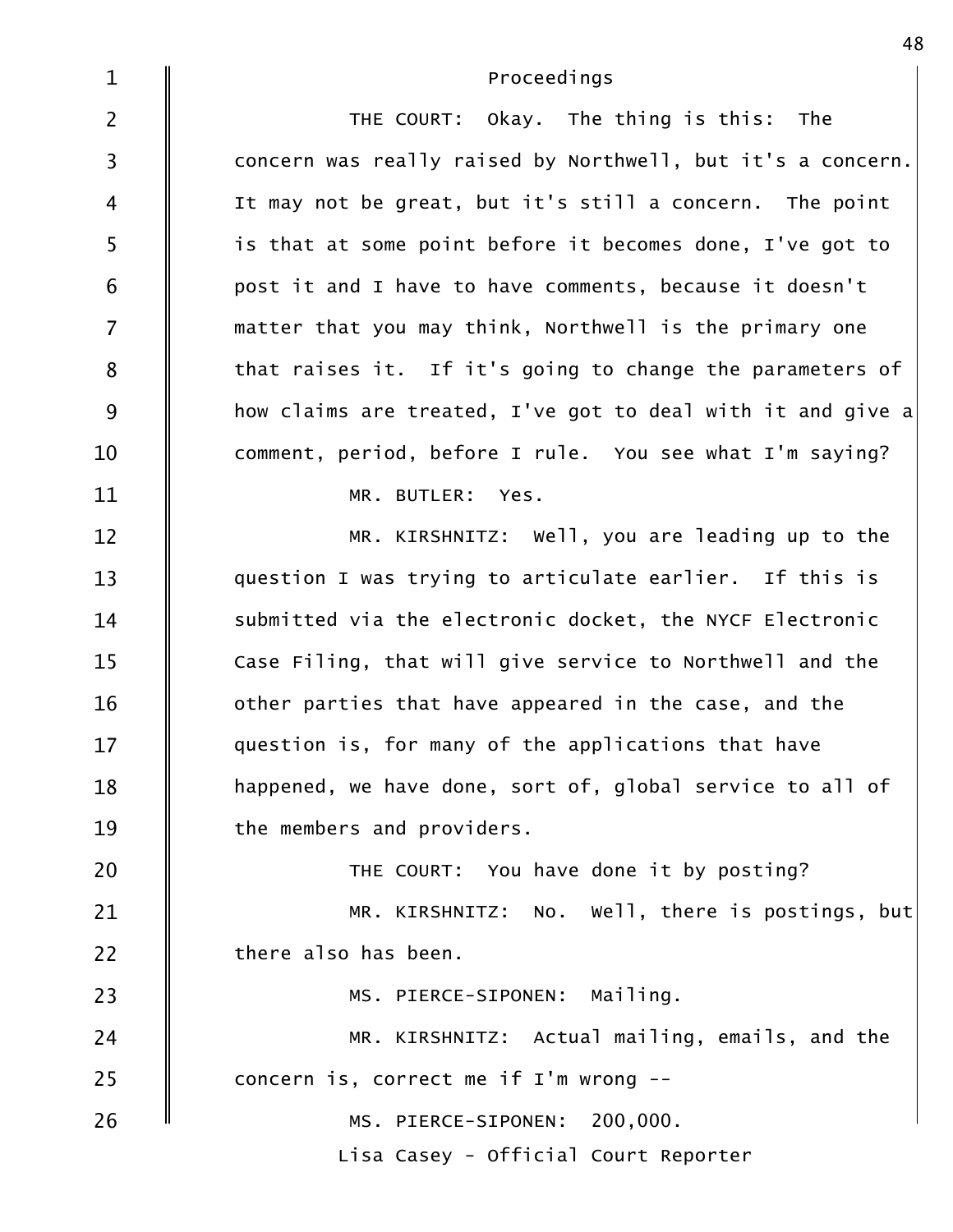| $\mathbf{1}$   | Proceedings                                                 |
|----------------|-------------------------------------------------------------|
| $\overline{2}$ | MR. KIRSHNITZ: That's \$200,000 of service, and             |
| $\overline{3}$ | so the question is, for this particular application, when   |
| $\overline{4}$ | posting it to the Court's docket, which is a public         |
| 5              | documents, and also posting on the New York Liquidation     |
| 6              | Bureau website, which is our normal practice in other       |
| $\overline{7}$ | estates, and also the Health Republic website, whether that |
| 8              | would be sufficient for service.                            |
| 9              | THE COURT: Comments?                                        |
| 10             | MR. BUTLER: I believe that would be sufficient              |
| 11             | public notice, to both have it on the website, which        |
| 12             | everyone knows.                                             |
| 13             | THE COURT: I think I can plug in one more thing.            |
| 14             | I can have it published in a local newspaper. How long is   |
| 15             | this? We are talking about the notice of a proposed change  |
| 16             | in the plan; right? Or modification of plan? Is what we     |
| 17             | are getting down to the potential modification of plan, or  |
| 18             | what?                                                       |
| 19             | MR. KIRSHNITZ: I think I would almost put this              |
| 20             | more under the category of tools and rules.                 |
| 21             | MS. PIERCE-SIPONEN: My tools and rules.                     |
| 22             | I think what it is, it's contracts with the                 |
| 23             | members would indicate that the check, on an out-of-network |
| 24             | provider, would go to them, and then they would, in turn,   |
| 25             | pay.                                                        |
| 26             | THE LAW SECRETARY: And not actually the                     |
|                | Lisa Casey - Official Court Reporter                        |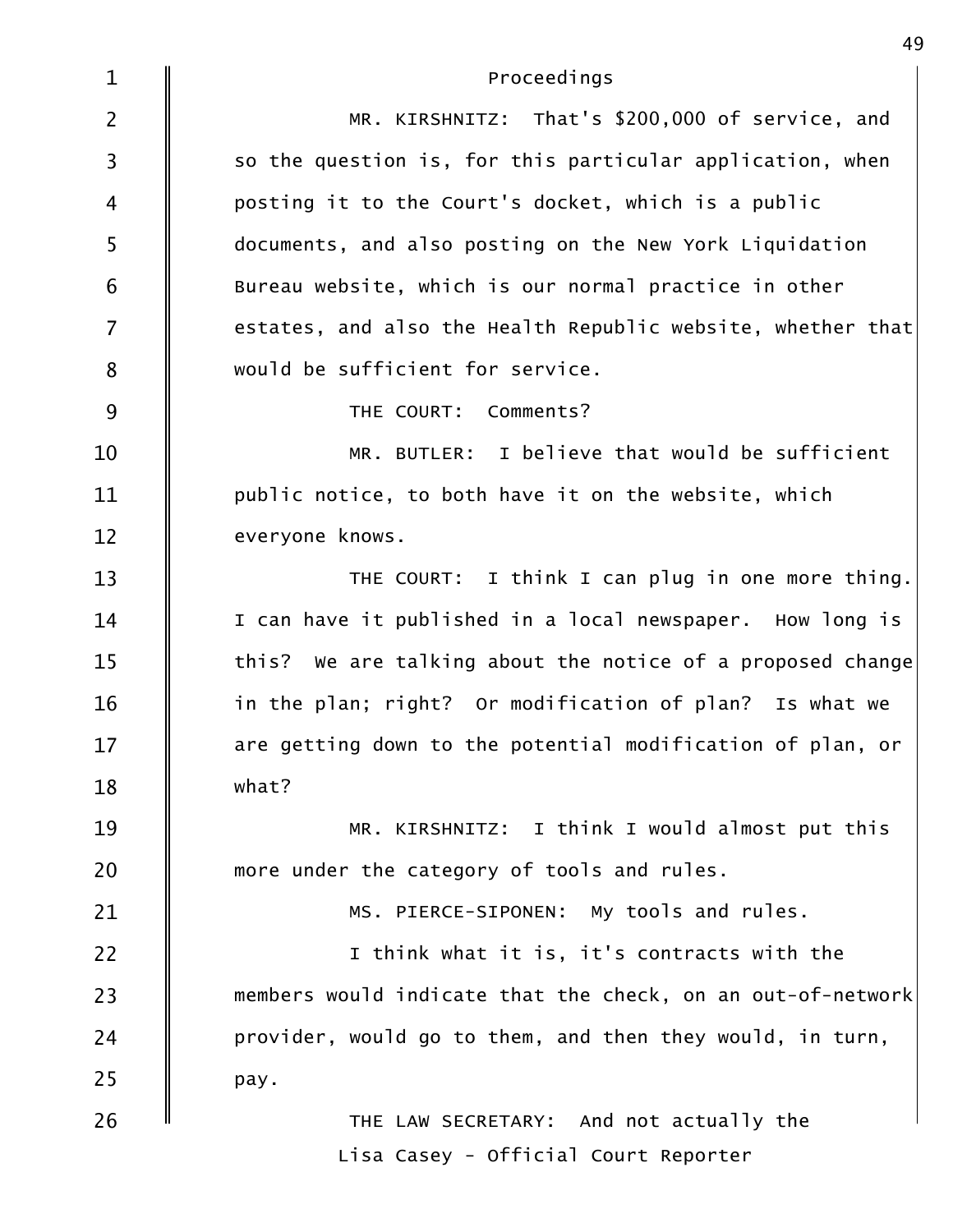$1 \parallel$ 

Proceedings

recipient? 2

7 || paid.  $\begin{matrix} 6 &| \end{matrix}$  with the member getting notice that the provider has been  $\begin{array}{|l|} \hline 5 \quad \ \ \, \parallel \qquad \quad \text{with the providers, and so the check goes to the providers,} \end{array}$  $\begin{array}{c} 4 \end{array}$  ordinary course of business, the member signs an assignment $\vert$ MS. PIERCE-SIPONEN: Correct. However, in the 3

 $22 \t\t \parallel$  the big old thing that no one reads.  $\parallel$  agreement. When they change your agreement, they send you  $\parallel$  insurance, you want to know when they change your  $\parallel$  anyone -- it's like, you know, a contract with your auto  $\parallel$  interpretation and possibly a modification, and to me, it's a modification of their agreement, or it's an 17  $\parallel$  other than what we just talked about. You see, because  $\parallel$  I'm trying to think of the best way to give them notice  $\parallel$  agreement, I have to give notice to the participants, and  $\parallel$  making a ruling that's affecting the essence of the  $\parallel$  to interpret the agreement, and my concern is, if I'm  $\parallel$  recall, to modify or make a ruling on how to treat, or how  $\parallel$  same claim and whether the Court has the ability, as I  $\parallel$  with respect to dealing with the potential overlap on the I understand, but this is an issue 8 || THE COURT:

 $26$   $\parallel$  when it's processed, should go directly to the provider, member is not making their own claim. That check, then, 25  $24$   $\parallel$  that people fall into in this situation. One is where the 23  $\parallel$  MR. BUTLER: There are two different categories Lisa Casey - Official Court Reporter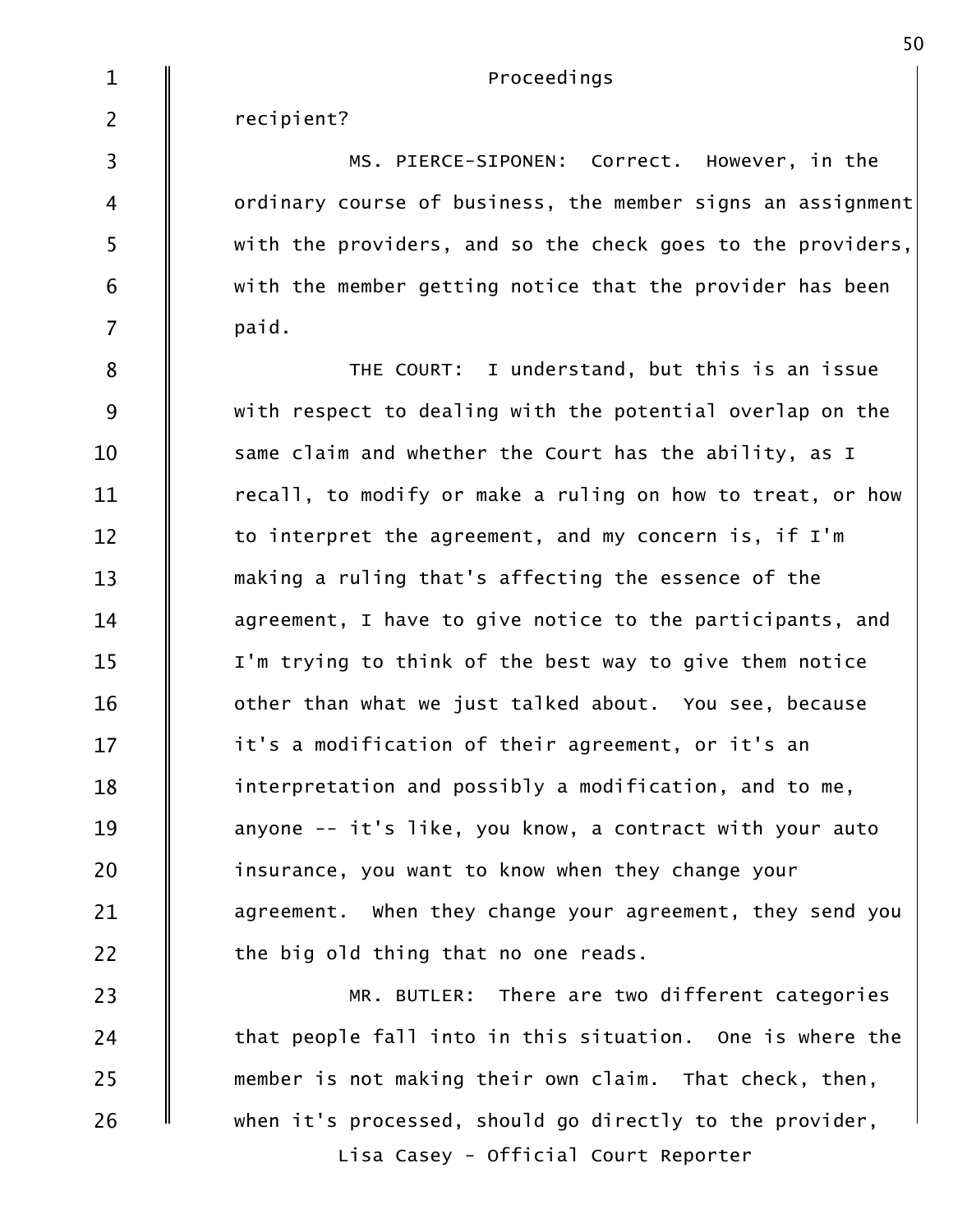| $\mathbf{1}$   | Proceedings                                                 |
|----------------|-------------------------------------------------------------|
| $\overline{2}$ | because the member hadn't made a claim. But under the       |
| $\overline{3}$ | contract, the member still would be entitled to get the     |
| $\overline{4}$ | check.                                                      |
| 5              | THE COURT: Right. And that's the issue of the               |
| 6              | modification. That's what we talked about, whether this     |
| $\overline{7}$ | should be modified.                                         |
| $\bf 8$        | MR. BUTLER: One, there's probably not an issue              |
| 9              | whether the member -- because the member hasn't submitted a |
| 10             | claim, yet, to the Liquidation Bureau, but the provider     |
| 11             | has, so there's a conflict there, because the member is not |
| 12             | asserting a claim. The second one is the one that's more    |
| 13             | troubling, and that's where both the member has submitted a |
| 14             | claim and the provider has submitted a claim, and we        |
| 15             | discussed at the last conference, then, that we would       |
| 16             | consent that the Liquidation Bureau would make the          |
| 17             | determination on who the proper payee is.                   |
| 18             | THE COURT: But the Liquidation Bureau needed                |
| 19             | clarification on whether they could do that, and that's why |
| 20             | it's coming to the Court, because they need to get          |
| 21             | clarification on whether they have the ability to do that.  |
| 22             | off the record.                                             |
| 23             | (whereupon, an off-the-record discussion took               |
| 24             | place.)                                                     |
| 25             | THE COURT: This is my thinking. That notice,                |
| 26             | one-page notice in bold, black, big, oversized letters,     |
|                | Lisa Casey - Official Court Reporter                        |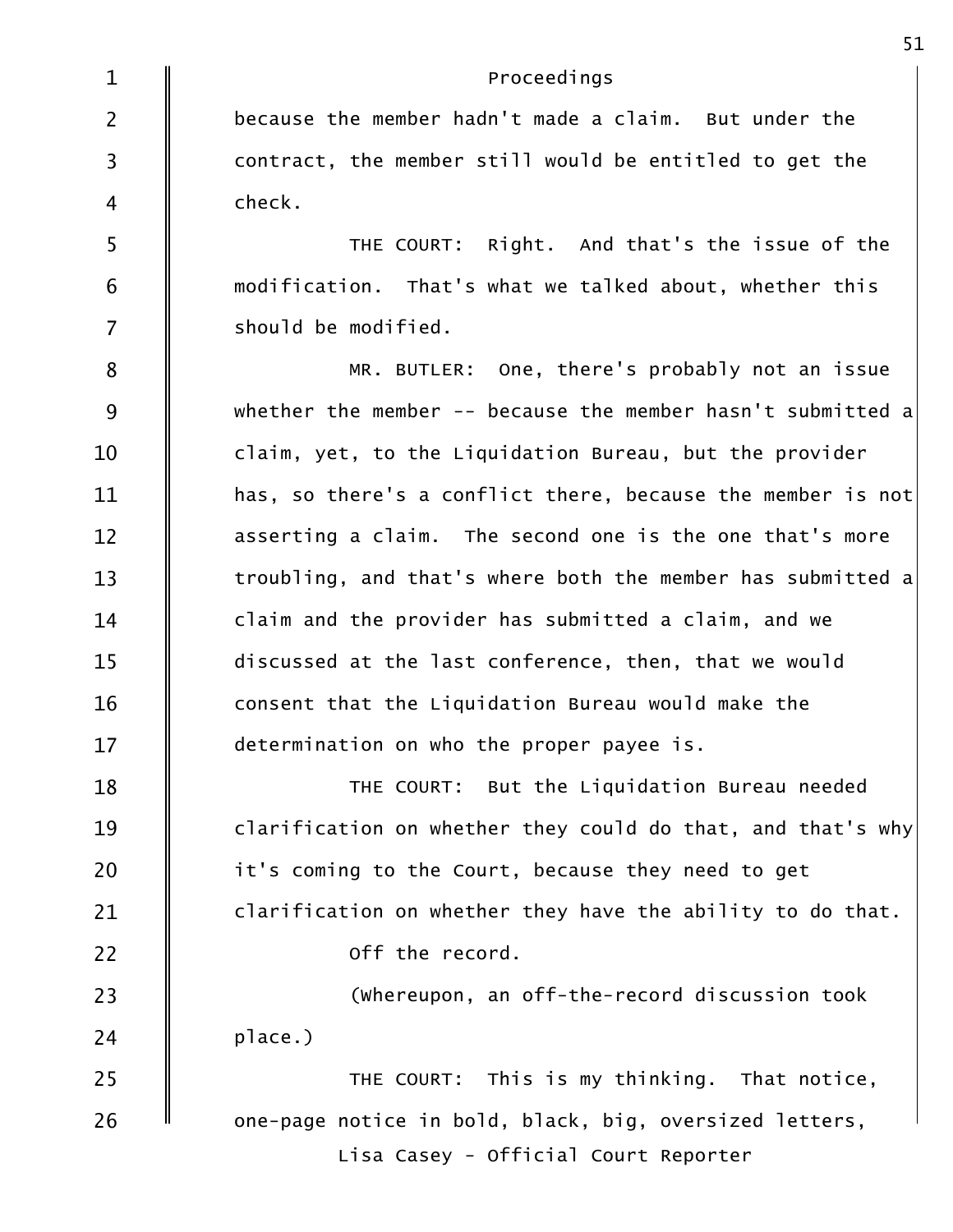| $\mathbf{1}$   | Proceedings                                                 |
|----------------|-------------------------------------------------------------|
| $\overline{2}$ | Notice, Proposed Modifications are being made to the --     |
| $\overline{3}$ | MR. KIRSHNITZ: Health Republic.                             |
| $\overline{4}$ | THE COURT: -- Health Republic agreement, being              |
| 5              | put before the Court on two issues, sentence, sentence.     |
| 6              | For further information, sentence. That kind of notice is   |
| $\overline{7}$ | a one-page, and you can print it in the Daily News and the  |
| 8              | Post. Those are the things that the normal claimants in     |
| 9              | the City are going to see, and that's my way of making sure |
| 10             | they get notice. How about that? I like it. Do you          |
| 11             | understand what I'm thinking?                               |
| 12             | MR. KIRSHNITZ: I do.                                        |
| 13             | THE COURT: I like it. There we go.                          |
| 14             | Before I rule on it, that notice is printed. You            |
| 15             | know, like one of those liquidation sales, the notices they |
| 16             | put in the papers, that kind of bold, one page, and it      |
| 17             | grabs your attention, and that's what we'll do.             |
| 18             | Okay. Next.                                                 |
| 19             | MR. KIRSHNITZ: The last piece of the                        |
| 20             | adjudication procedure that is still somewhat undetermined, |
| 21             | and it's been discussed a number of times, are the          |
| 22             | referees, and qualified health care.                        |
| 23             | THE COURT: We talked about that.                            |
| 24             | MR. KIRSHNITZ: That's correct. We have. Now,                |
| 25             | under normal circumstances, the liquidator does not have a  |
| 26             | panel of referees, does not suggest referees, does not      |
|                | Lisa Casey - Official Court Reporter                        |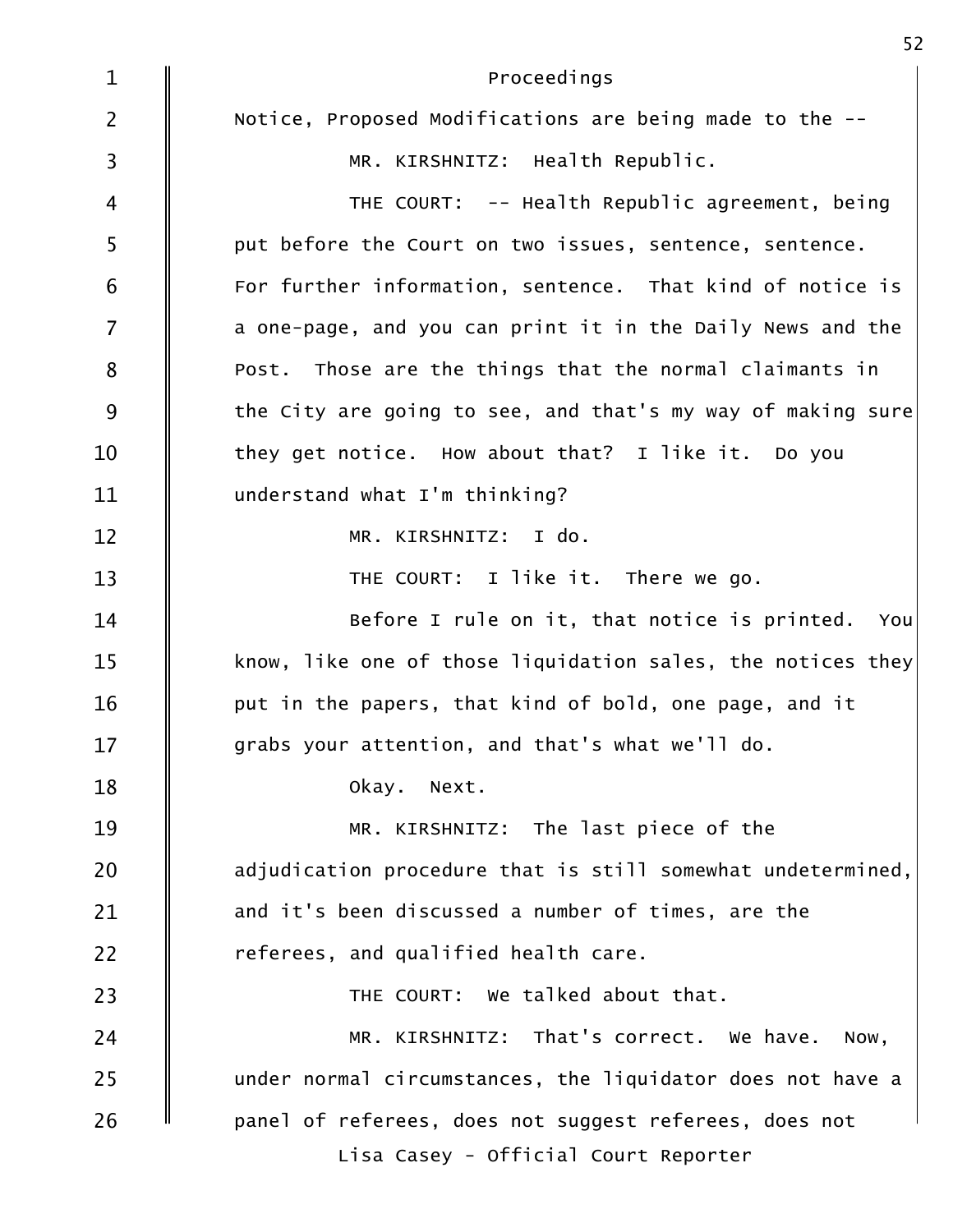| $\mathbf{1}$   | Proceedings                                                 |
|----------------|-------------------------------------------------------------|
| $\overline{2}$ | choose referees. Under the normal circumstances, the        |
| $\overline{3}$ | liquidator would make an application to the Court for an    |
| $\overline{4}$ | appointment of the referee. The Court would appoint         |
| 5              | whatever referees he or she sees fit. The person that we    |
| 6              | have had here, and if your Honor wanted to proceed that     |
| $\overline{7}$ | way, that is $-$                                            |
| $\bf 8$        | THE COURT: I'm listening for Plan B.                        |
| 9              | MR. KIRSHNITZ: The concern here has been sort of            |
| 10             | just the volume of claims that at least are out there now   |
| 11             | showing that the internal process is going to result in a   |
| 12             | small number of claims that aren't resolved by consent      |
| 13             | through the internal process, so that hopefully there would |
| 14             | be a small universe of actual disputes that need to go to   |
| 15             | the referee, or the medical claims experts. So what we      |
| 16             | would propose, if that's the way we are going to proceed,   |
| 17             | is -- again, we would make an application to the Court with |
| 18             | sort of a suggestion, or sort of the solicitation we would  |
| 19             | make for referees and the qualified medical experts to be   |
| 20             | on this panel.                                              |
| 21             | THE COURT: Absolutely. That makes sense.                    |
| 22             | MR. KIRSHNITZ: And sort of, in that                         |
| 23             | application -- I mean, there are a number of questions      |
| 24             | around how this process has worked that could be within     |
| 25             | that application for your Honor to rule on.                 |
| 26             | THE COURT: The application for identification,              |
|                | Lisa Casey - Official Court Reporter                        |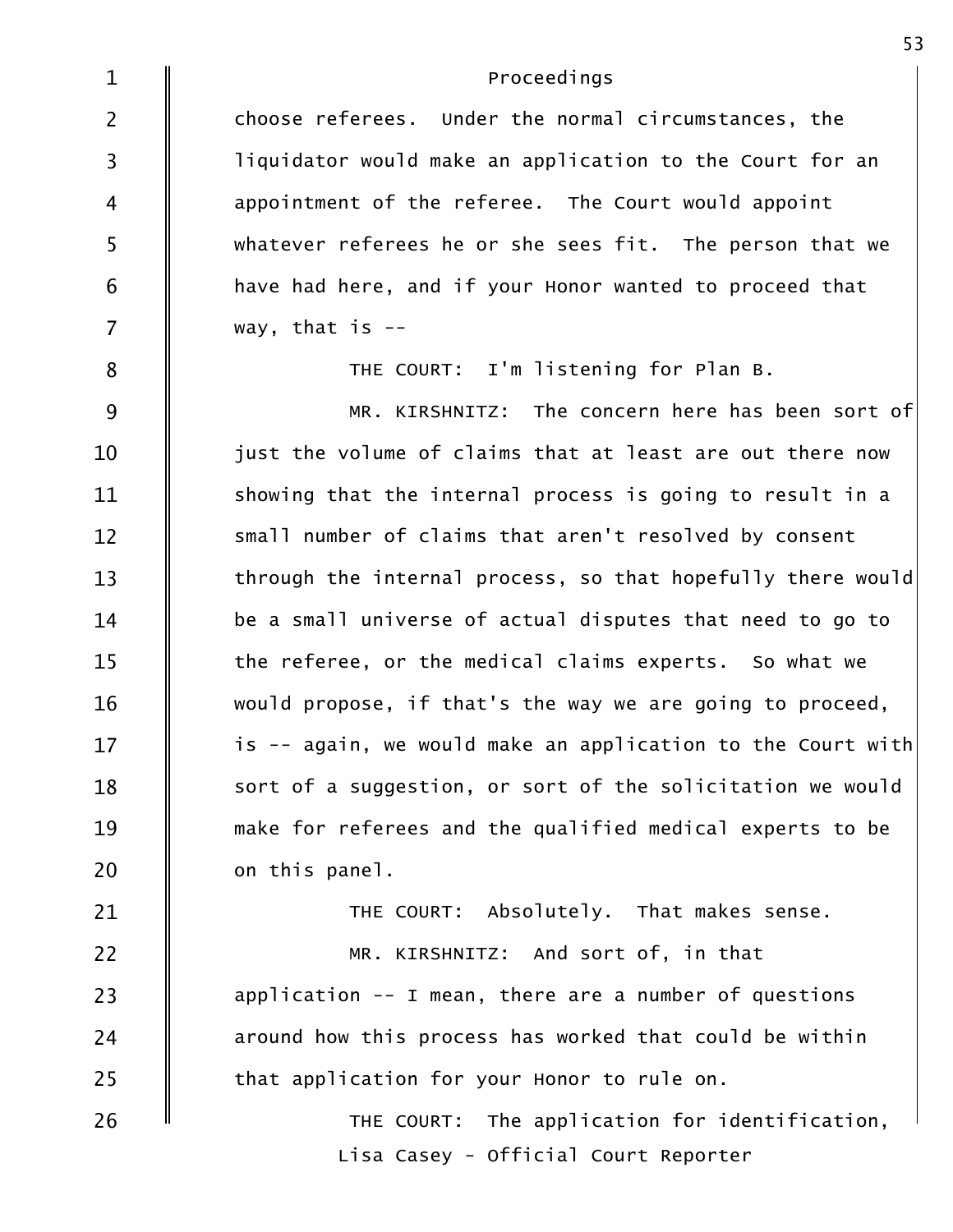| $\mathbf{1}$            | Proceedings                                                 |
|-------------------------|-------------------------------------------------------------|
| $\overline{2}$          | solicitation and hiring of referees would be in that, the   |
| $\overline{\mathbf{3}}$ | submission.                                                 |
| 4                       | MR. KIRSHNITZ: The suggested language for the               |
| 5                       | solicitations, and for how they would be posted on the      |
| 6                       | Health Republic website, or the Liquidation Bureau website. |
| $\overline{7}$          | THE COURT: The Court would not be the one with              |
| 8                       | the expertise to identify. I would have to go through the   |
| 9                       | same process that you are going through to identify, and    |
| 10                      | rather than go through the process, I can just be Appellate |
| 11                      | and then rule on your selection. Because it will be         |
| 12                      | public, other people will be able to chime in, comment and  |
| 13                      | also propose names. It will be the solicitation for         |
| 14                      | potential referees. It will be a solicitation that allows   |
| 15                      | anyone to put forward a name. Good. That's good.            |
| 16                      | MR. KIRSHNITZ: And we'll do that. I mean, there             |
| 17                      | are ancillary questions that go along with that. I mean,    |
| 18                      | we don't have to address this now, but just, for instance,  |
| 19                      | whether the Court would want the liquidator to, out of      |
| 20                      | these respondents, to vet candidates and suggest them to    |
| 21                      | the Court, or whether all the candidates should just be     |
| 22                      | present, that those be addressed in that case.              |
| 23                      | THE COURT: Sure. Because the thought would be               |
| 24                      | that there would be a collection of CV's, CV's of those who |
| 25                      | would be applying, and then the outline attached would be   |
| 26                      | in the package. The Court would see the collection of       |
|                         | Lisa Casey - Official Court Reporter                        |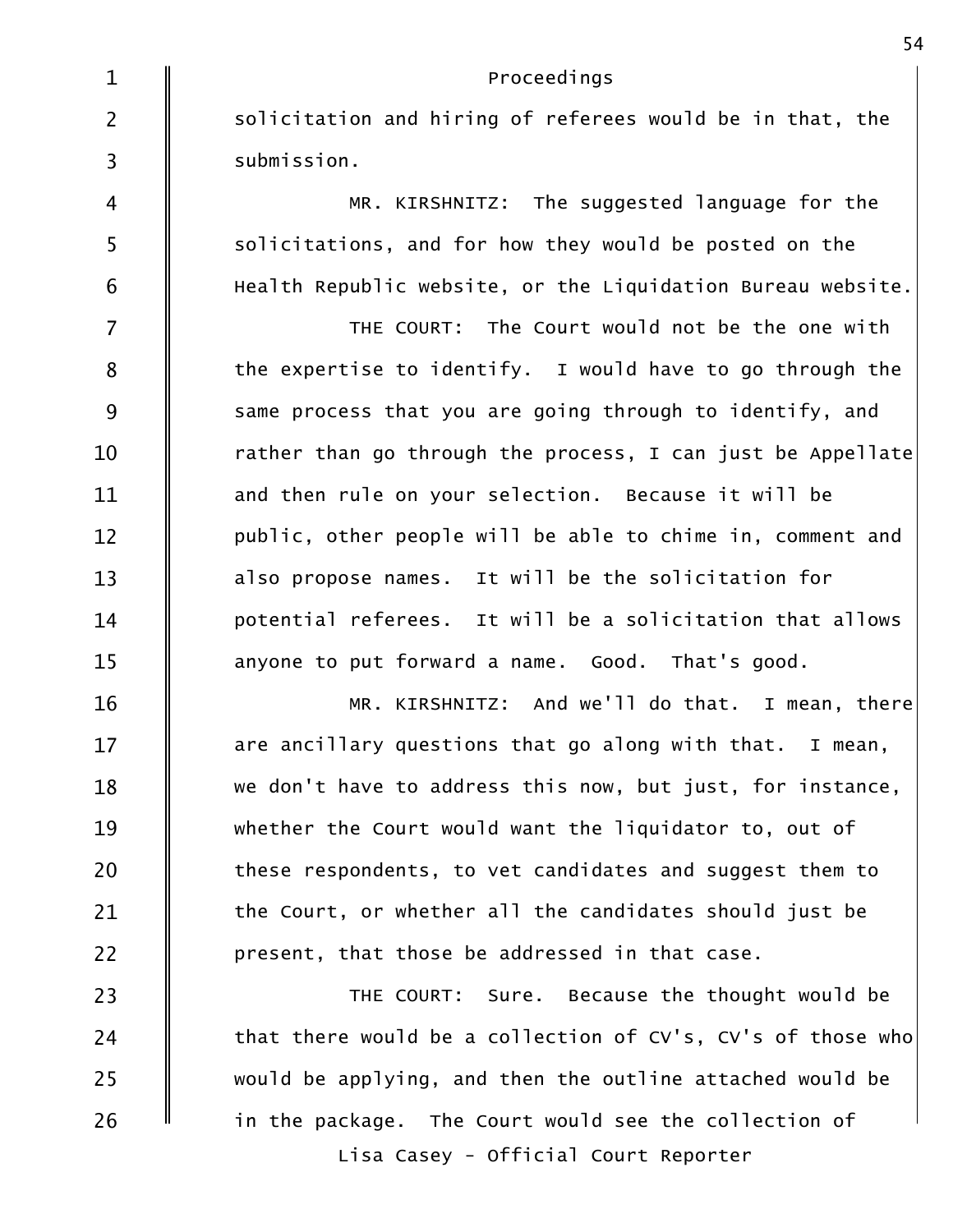| $\mathbf{1}$   | Proceedings                                                 |
|----------------|-------------------------------------------------------------|
| $\overline{2}$ | CV's, the outline of the questions that were used in the    |
| $\overline{3}$ | interim process to see, what did you ask them that resulted |
| 4              | in you identifying the ones you chose; then your list,      |
| 5              | selected final list, and then I would go from there. But    |
| $\sqrt{6}$     | that all would be preserved so that it could be reviewed,   |
| $\overline{7}$ | and I would then sit down and review it, of course, but I   |
| 8              | would not do it. Meaning, you would do that. It would       |
| 9              | just be my review of what you have done, and then I would   |
| 10             | get comments from others that, you know, this is just --    |
| 11             | what's the firm? Who is the firm, the law firm that's       |
| 12             | working with you?                                           |
| 13             | MR. KIRSHNITZ: It's Weil Gotchal.                           |
| 14             | THE COURT: That every referee isn't a partner               |
| 15             | from Weil Gotchal. Hypothetically, we would make sure that  |
| 16             | every referee wasn't a partner from Weil Gotchal. That's    |
| 17             | a11.                                                        |
| 18             | MR. KIRSHNITZ: I wanted to make sure the Court              |
| 19             | understands the liquidator, under normal circumstances,     |
| 20             | does not have a panel of referees, does not select          |
| 21             | referees, does not propose referees.                        |
| 22             | THE COURT: I understand. I'm just saying, we'll             |
| 23             | avoid the ridiculous. That's all.                           |
| 24             | MR. BUTLER: This is something that, actually,               |
| 25             | the providers and the insurance company do on a regular     |
| 26             | basis, is selecting third-party claim administrators.       |
|                | Lisa Casey - Official Court Reporter                        |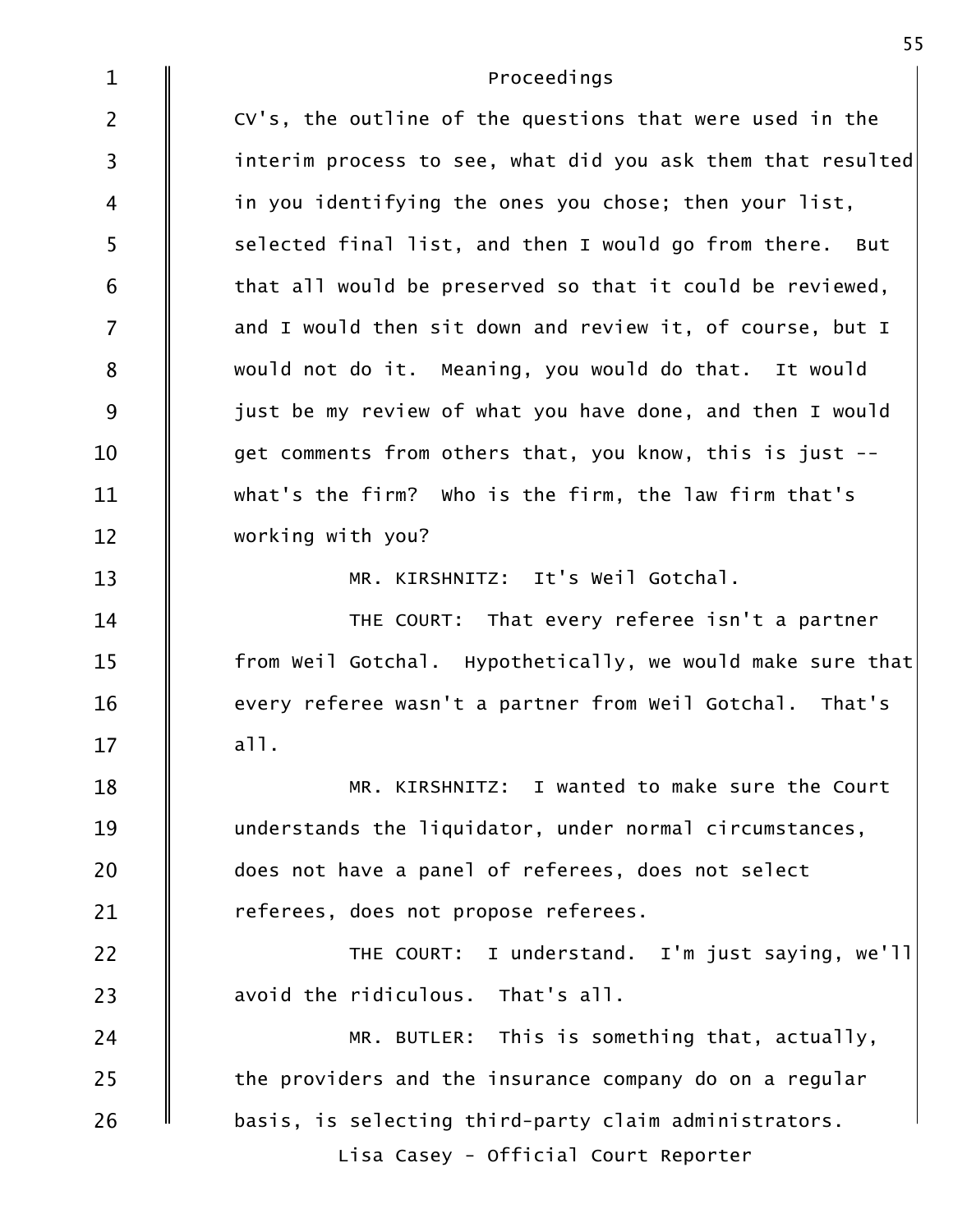| $\mathbf{1}$   | Proceedings                                                 |
|----------------|-------------------------------------------------------------|
| $\overline{2}$ | THE COURT: Then I would think you would be very             |
| $\overline{3}$ | happy to give them suggestions and make sure the CV's were  |
| $\overline{4}$ | forwarded on.                                               |
| 5              | MR. BUTLER: Absolutely.                                     |
| 6              | THE COURT: Knowing what we know, and the CV's               |
| $\overline{7}$ | would be experiences having served has referees in similar  |
| 8              | circumstances.                                              |
| 9              | MR. BUTLER: Absolutely.                                     |
| 10             | THE COURT: Great. Off the record.                           |
| 11             | (whereupon, an off-the-record discussion took               |
| 12             | place.)                                                     |
| 13             | THE COURT: Instead of saying proposed                       |
| 14             | modifications, she's saying proposed changes, because the   |
| 15             | average reader will more likely understand that you are     |
| 16             | making changes, not the word modification.                  |
| 17             | THE LAW SECRETARY: It's a little simpler.                   |
| 18             | THE COURT: I'm going to tell what you she                   |
| 19             | raised, even though I don't think it's an issue. She        |
| 20             | wanted to know why, hypothetically, say August 1, the       |
| 21             | liquidator steps in; right? Hypothetically. The question    |
| 22             | she had is, from August 1 through December 31, why wasn't   |
| 23             | POMCO treated like any other claimant -- creditor to the    |
| 24             | estate of Health Republic? Why was POMCO not treated like   |
| 25             | a claimant and their creditor on their claim from August to |
| 26             | December, in the pool of creditors who will get paid from   |
|                | Lisa Casey - Official Court Reporter                        |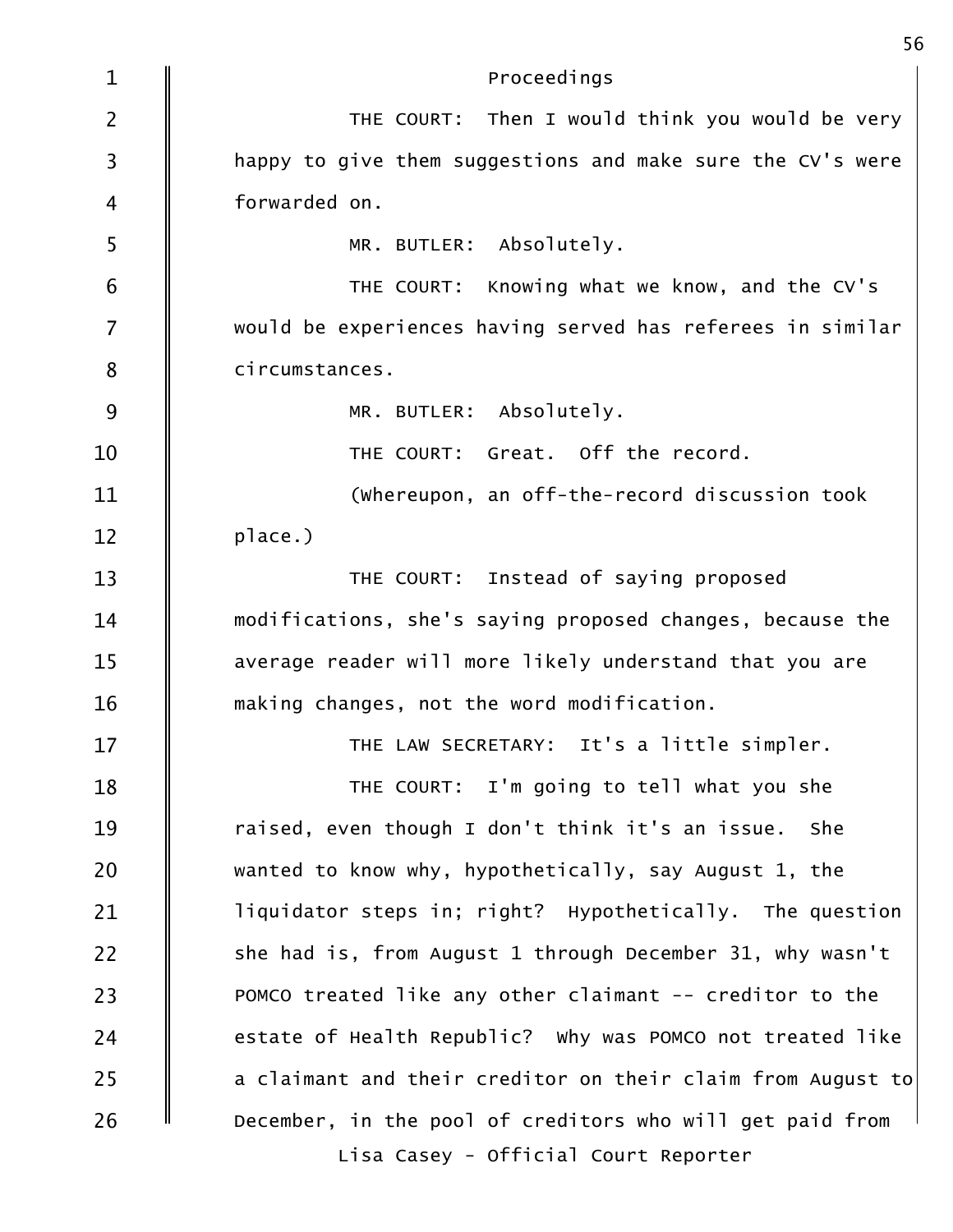| $\mathbf{1}$   | Proceedings                                                |
|----------------|------------------------------------------------------------|
| $\overline{2}$ | the estate? That was her question. I had an answer, but    |
| 3              | that's her question. Did everybody understand the          |
| $\overline{4}$ | question?                                                  |
| 5              | MR. BUTLER: Yes.                                           |
| 6              | MR. VEACH: Yes.                                            |
| $\overline{7}$ | THE COURT: Why, from August to December 31, and            |
| 8              | it's not the new arrangement you made, because the new     |
| 9              | arrangement from January 1, 2017 is a new arrangement that |
| 10             | the liquidator is taking on, but from August to December,  |
| 11             | why wasn't the claim of POMCO a creditor claim, and they   |
| 12             | just go, and they get from the pot, what everybody else    |
| 13             | gets, and they don't get paid, as on this monthly basis?   |
| 14             | MR. KIRSHNITZ: I mean, the short answer is that            |
| 15             | are we speaking about POMCO, or $-$ -                      |
| 16             | THE COURT: No. Real POMCO.                                 |
| 17             | MR. KIRSHNITZ: Because they were a service                 |
| 18             | provider that was providing service necessary for the      |
| 19             | liquidation.                                               |
| 20             | THE COURT: But so was Northwell. Northwell was             |
| 21             | a service provider, and Northwell is a service provider in |
| 22             | that they provided medical care to participants, but for   |
| 23             | them to get their money, they have to wait. I don't know   |
| 24             | what POMCO $-$                                             |
| 25             | MR. KIRSHNITZ: POMCO provides services directly            |
| 26             | to the liquidator for the administration of the estate.    |
|                | Lisa Casey - Official Court Reporter                       |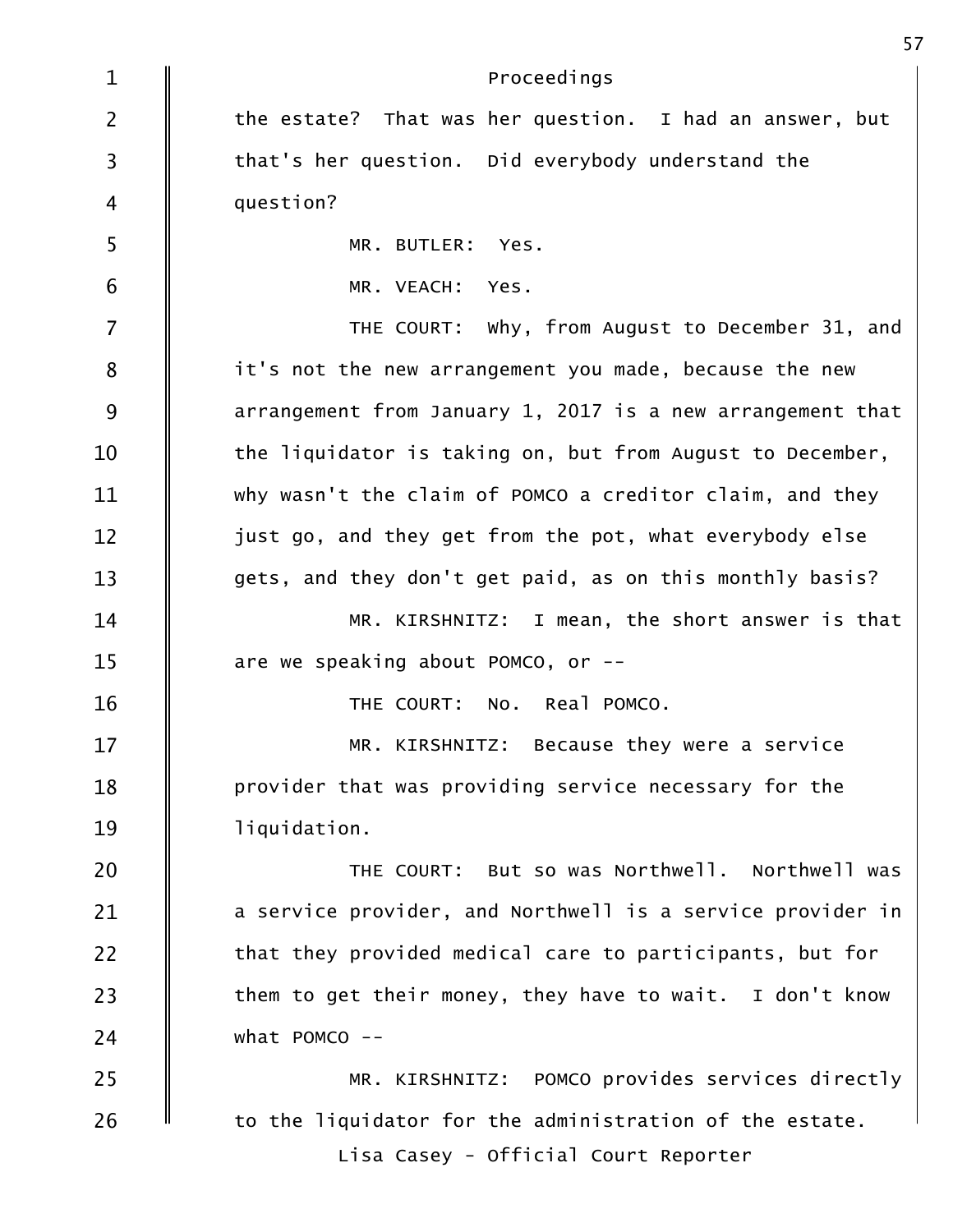| $\mathbf{1}$   | Proceedings                                                |
|----------------|------------------------------------------------------------|
| $\overline{2}$ | THE COURT: For the administration of the estate?           |
| 3              | For the administration --                                  |
| $\overline{4}$ | THE LAW SECRETARY: Pursuant to the contract,               |
| 5              | that was preliquidation.                                   |
| 6              | THE COURT: In other words, you affirm the                  |
| $\overline{7}$ | contract.                                                  |
| 8              | MR. KIRSHNITZ: Yes.                                        |
| 9              | THE COURT: But you ostensibly, without doing it,           |
| 10             | affirm the POMCO contract from the time of liquidation     |
| 11             | until the end, because they got paid, but they were $-$ if |
| 12             | they were any other provider of a service with a contract, |
| 13             | that all other people with contracts with POMCO have who   |
| 14             | are participating, to $-$ -                                |
| 15             | MR. VEACH: Your Honor, may I add to these facts?           |
| 16             | POMCO was working for Health Republic when it was in       |
| 17             | business.                                                  |
| 18             | THE COURT: We know that.                                   |
| 19             | MR. VEACH: Right. They had their contract, back            |
| 20             | to February of 2013. Then, in March of 2016, after the     |
| 21             | board had stepped down and --                              |
| 22             | THE COURT: Before the liquidator was in place.             |
| 23             | MR. VEACH: And only two months before the                  |
| 24             | liquidator came in, the superintendent affirmed and        |
| 25             | re-executed this contract.                                 |
| 26             | THE LAW SECRETARY: It was affirmed.<br>Thank you.          |
|                | Lisa Casey - Official Court Reporter                       |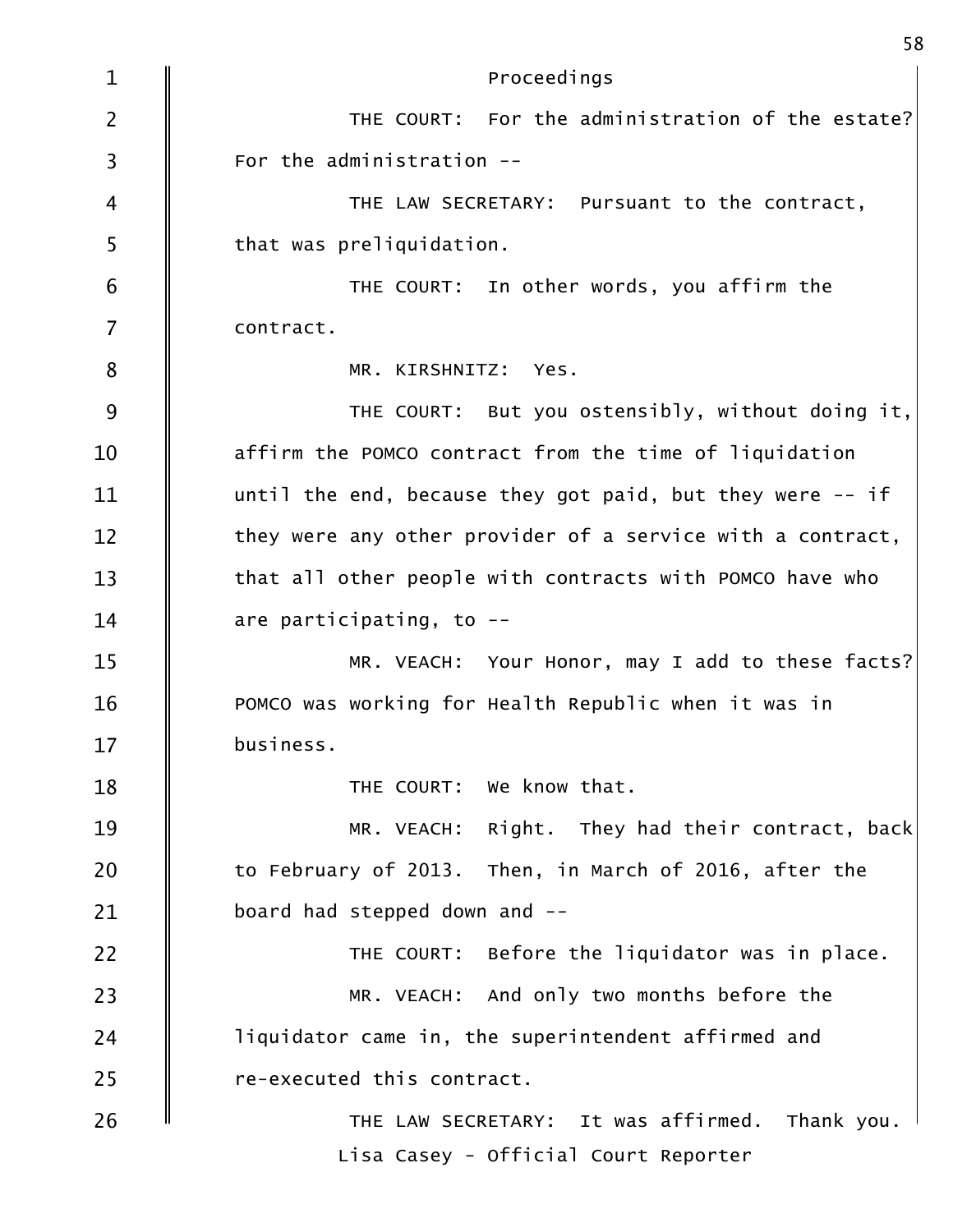| $\mathbf{1}$   | Proceedings                                                 |
|----------------|-------------------------------------------------------------|
| $\overline{2}$ | In March of 2016.<br>MR. VEACH:                             |
| $\overline{3}$ | THE COURT: That's even a better explanation.                |
| $\overline{4}$ | why. I've got it now.                                       |
| 5              | MR. VEACH: And my question is more $-$ if the               |
| $\sqrt{6}$     | liquidator could have come to Court and could have, any     |
| $\overline{7}$ | time from October 2015, gone forward and obtained an order  |
| 8              | of liquidation, why did the superintendent go ahead and     |
| 9              | execute a contract and pay POMCO \$4 million in March of    |
| 10             | $2017$ , without --                                         |
| 11             | THE COURT: That's a good question for you to go             |
| 12             | to your senator. That's a good question for you and the     |
| 13             | Senate, because it's before you came to Court, and I've had |
| 14             | this discussion with you at least twice. It's before they   |
| 15             | came to court.                                              |
| 16             | off the record.                                             |
| 17             | (whereupon, an off-the-record discussion took               |
| 18             | place.)                                                     |
| 19             | THE COURT: If there was a reaffirmation of the              |
| 20             | POMCO contract after the Court had jurisdiction, the        |
| 21             | expenses under that reaffirmation are within the Court's    |
| 22             | discretion for review.                                      |
| 23             | MR. BUTLER: Yes.                                            |
| 24             | THE COURT: Of course. Okay? Is that pretty                  |
| 25             | clear?                                                      |
| 26             | MR. BUTLER: Yes.                                            |
|                | Lisa Casey - Official Court Reporter                        |